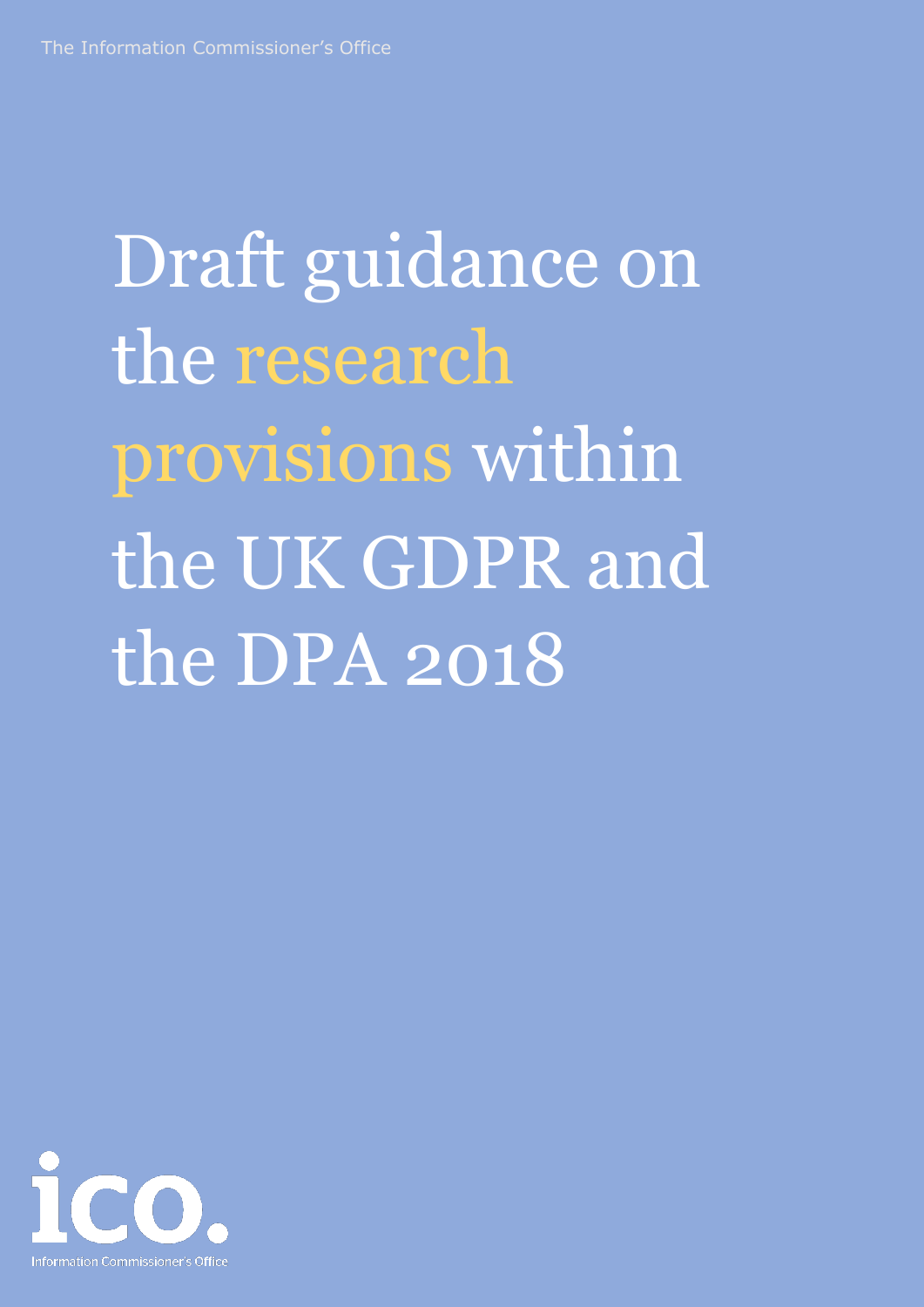# |Contents

| What are some indicative criteria for archiving in the public interest?  9    |
|-------------------------------------------------------------------------------|
|                                                                               |
| What are some indicative criteria for scientific or historical research? 11   |
|                                                                               |
| What are some indicative criteria for processing for statistical purposes? 14 |
|                                                                               |
|                                                                               |
|                                                                               |
| What do the data protection principles say about research? 16                 |
| What does the purpose limitation principle say about research?17              |
| When is a new purpose compatible with our original purpose?17                 |
| What does the storage limitation principle say about research? 19             |
| What lawful basis should we use when processing personal data for research    |
|                                                                               |
| What is the research condition for processing special category data?23        |
| What is the research condition for processing criminal offence data? 25       |
|                                                                               |
|                                                                               |
|                                                                               |
|                                                                               |
|                                                                               |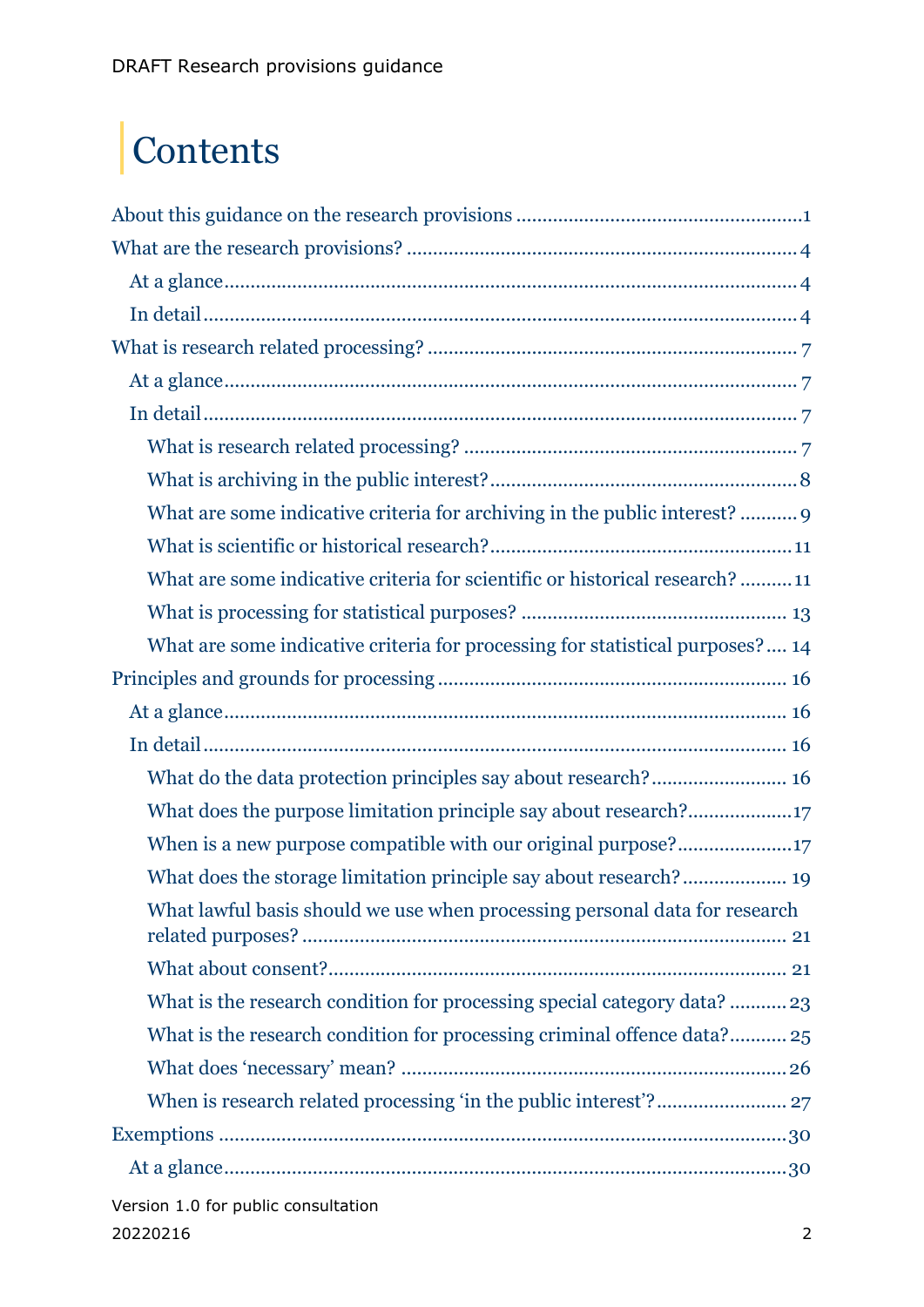| What should we take into account when applying these exemptions? 30            |
|--------------------------------------------------------------------------------|
|                                                                                |
|                                                                                |
|                                                                                |
|                                                                                |
| What is the exemption from the right to restrict processing?36                 |
| What is the archiving exemption from the right to data portability? 37         |
|                                                                                |
|                                                                                |
|                                                                                |
|                                                                                |
|                                                                                |
|                                                                                |
|                                                                                |
| When is processing likely to cause substantial damage or substantial distress? |
|                                                                                |
| What does 'not used for measures or decisions about particular individuals'    |
|                                                                                |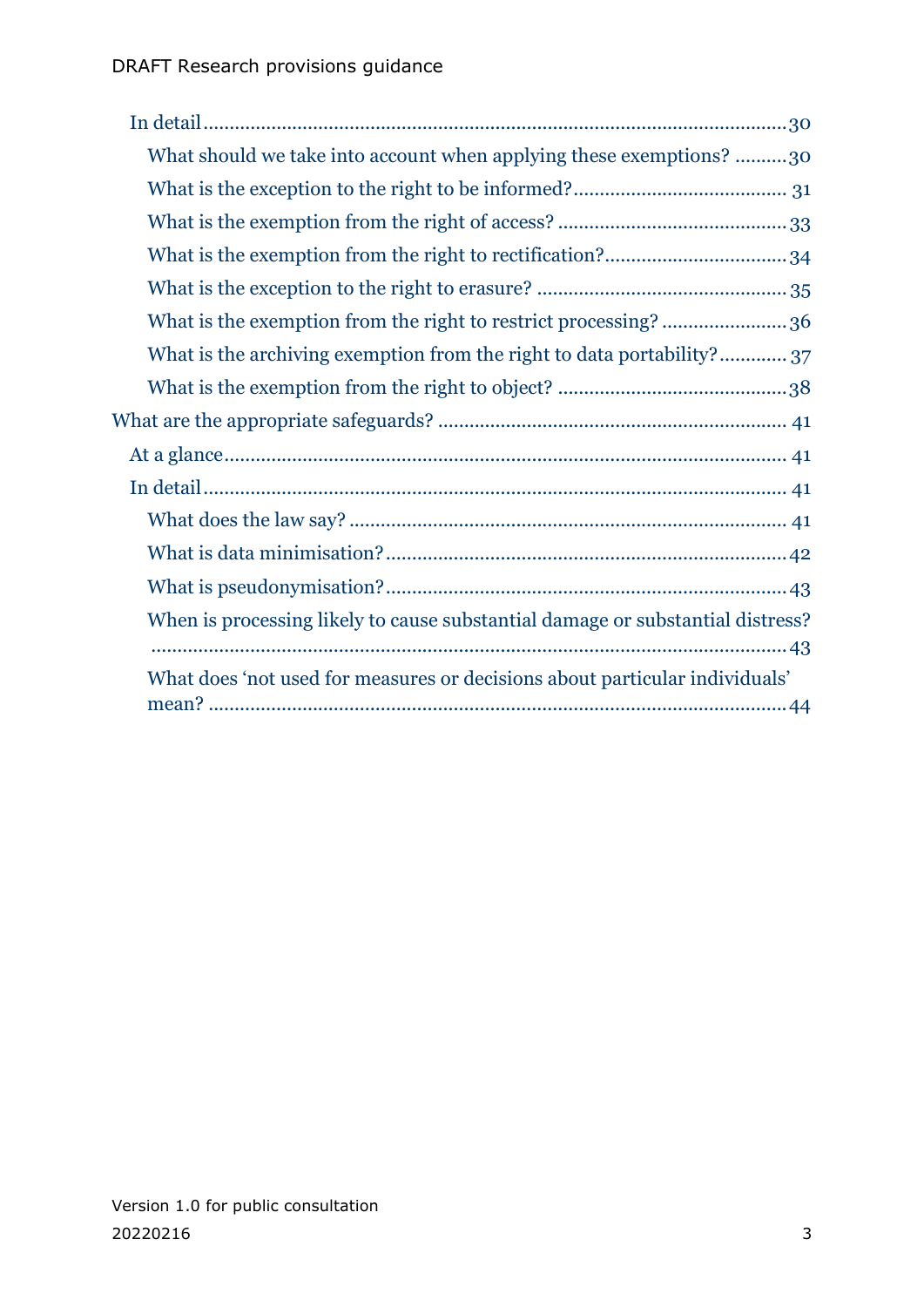# <span id="page-3-0"></span>|What are the research provisions?

# <span id="page-3-1"></span>At a glance:

- The UK GDPR and the DPA 2018 contain a number of provisions for processing personal data for research purposes.
- These provisions make reference to three types of research related purposes for processing:
	- o archiving purposes in the public interest;
	- o scientific or historical research purposes; and
	- o statistical purposes.
- The research provisions are not set out in one location in the UK GDPR or the DPA 2018. Instead, they are contained in a number of articles and paragraphs in both pieces of legislation.
- These provisions cover three broad areas of data protection:
	- $\circ$  the data protection principles;
	- o a condition for processing special category data and criminal offence data; and
	- o exemptions from data subjects' rights.

# <span id="page-3-2"></span>In detail:

The UK GDPR and the DPA 2018 contain a number of provisions for processing personal data for research purposes.

These provisions recognise the importance to society of scientific and historical research and technological development. They ensure that data protection requirements enable technological innovation and facilitate the advancement of knowledge.

The provisions make reference to three broad types of research related purposes for processing personal data:

- archiving purposes in the public interest;
- scientific or historical research purposes; and
- statistical purposes.

In this guidance we refer to these collectively as "research" or "research related purposes", although this is not a term that appears in the UK GDPR or the DPA 2018. Where the provisions differ depending on the specific type of research related purpose, we will refer directly to that purpose.

The provisions for research are not set out in any one location in the UK GDPR or the DPA 2018. Instead, there are a number of articles and paragraphs in both pieces of legislation covering research.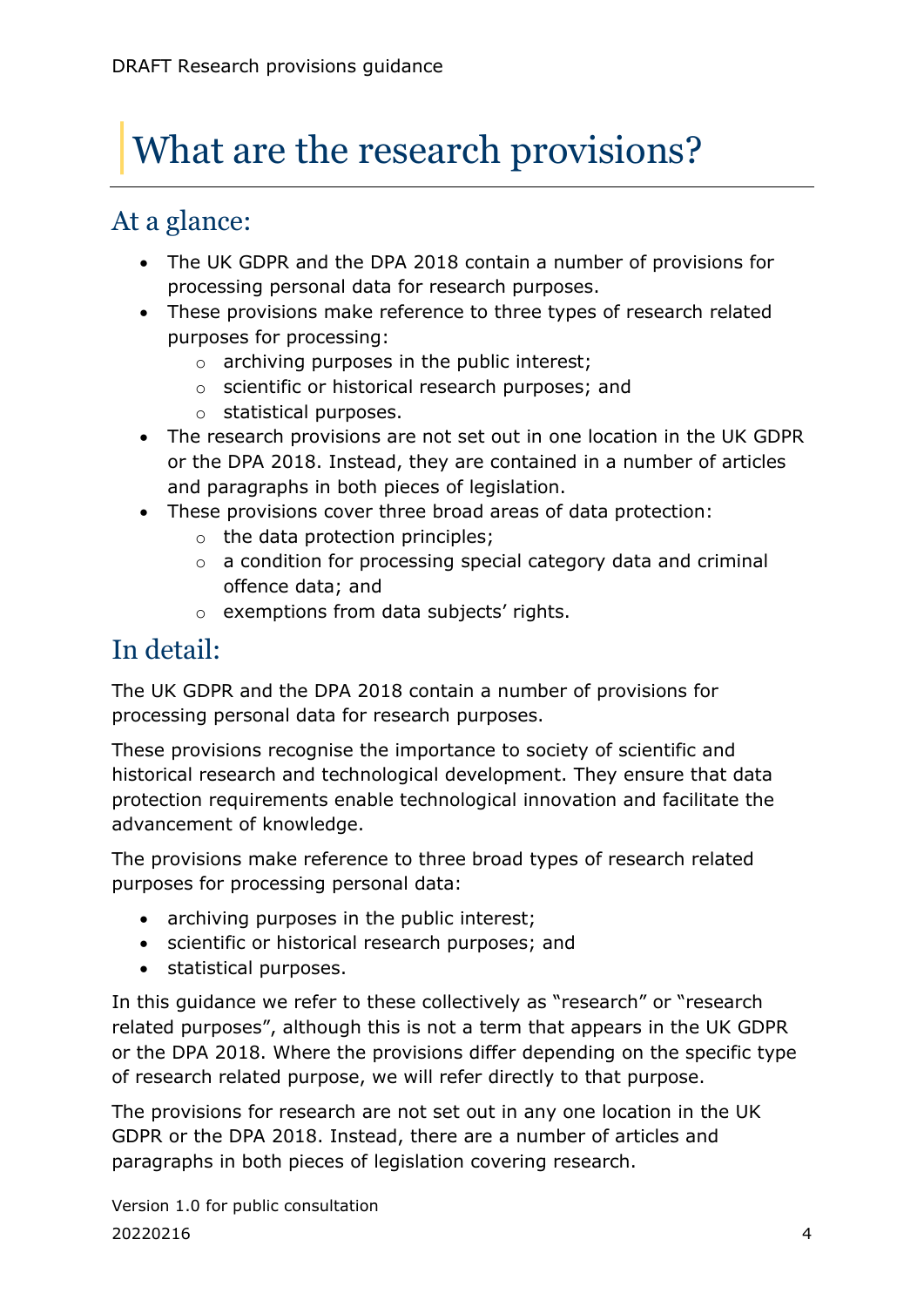These provisions cover three broad areas of data protection:

- the data protection principles;
- a condition for processing special category data and criminal offence data; and
- exemptions from data subjects' rights.

In order to make use of these provisions, you need to have appropriate [safeguards](#page-40-0) in place for the rights and freedoms of data subjects.

The table below sets out where the research provisions and requirements about safeguards can be found in the UK GDPR and the DPA 2018.

| Area of data<br>protection law<br>affected |                                                                                      | <b>Location of research</b><br>provision                                                                       |
|--------------------------------------------|--------------------------------------------------------------------------------------|----------------------------------------------------------------------------------------------------------------|
| Principles                                 | Purpose limitation                                                                   | Article 5(b) of UK<br>GDPR: provision for<br>research built into the<br>principle                              |
|                                            | Storage limitation                                                                   | Article 5(e) of UK<br>GDPR: provision for<br>research built into the<br>principle                              |
| Conditions for<br>processing               | Condition for processing<br>special category data                                    | Article $9(2)(j)$ of UK<br>GDPR; read with                                                                     |
|                                            |                                                                                      | Schedule 1 Paragraph 4<br>of the DPA 2018                                                                      |
|                                            | Condition for processing<br>criminal offence data                                    | Schedule 1 Paragraph 4<br>of DPA 2018                                                                          |
| Exemptions                                 | Right to be informed when<br>data collected from source<br>other than the individual | Article $14(5)(b)$ of UK<br>GDPR: exception for<br>research built into the<br>right                            |
|                                            | Right of access                                                                      | Schedule 2 Paragraphs<br>27 and 28 of DPA 2018:<br>exemptions for research<br>and statistics, and<br>archiving |
|                                            | Right to rectification                                                               | Schedule 2 Paragraphs<br>27 and 28 of DPA 2018:<br>exemptions for research                                     |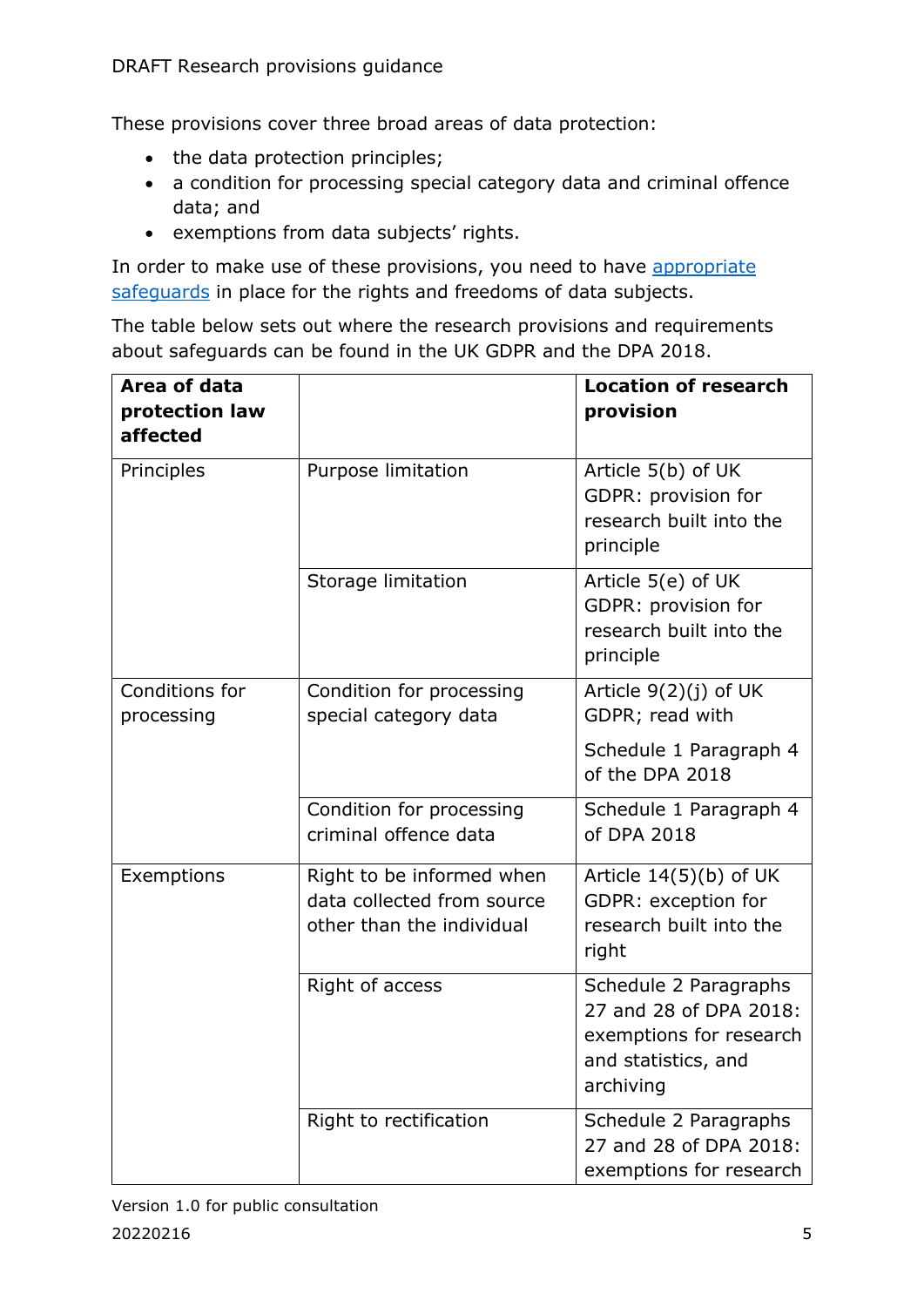|            |                              | and statistics, and<br>archiving                                                                                               |
|------------|------------------------------|--------------------------------------------------------------------------------------------------------------------------------|
|            | Right to erasure             | Article 17(3)(d) of UK<br>GDPR: exception for<br>research built into the<br>right                                              |
|            | Right to restrict processing | Schedule 2 Paragraphs<br>27 and 28 of DPA 2018:<br>exemptions for research<br>and statistics, and<br>archiving                 |
|            | Right to data portability    | Schedule 2 Paragraph<br>28 of DPA 2018:<br>exemption for<br>archiving*                                                         |
|            | Right to object              | Article 21(6) of UK<br>GDPR: exception for<br>scientific or historical<br>research and statistics<br>built into the right; and |
|            |                              | Schedule 2 Paragraphs<br>27 and 28 of DPA 2018:<br>exemptions for research<br>and statistics, and<br>archiving**               |
| Safeguards |                              | Article 89 of the UK<br>GDPR; Section 19 of<br><b>DPA 2018</b>                                                                 |

\*Schedule 2 of the DPA 2018 contains an exemption from the right to data portability for archiving purposes in the public interest only. There is no exemption from the right to data portability for scientific or historical research, or statistics.

\*\* Article 21(6) contains a built in exception from the right to object to processing for scientific or historical research and statistical purposes only. However, Schedule 2 Paragraph 28 provides an exemption from the right to object when processing for the purposes of archiving in the public interest.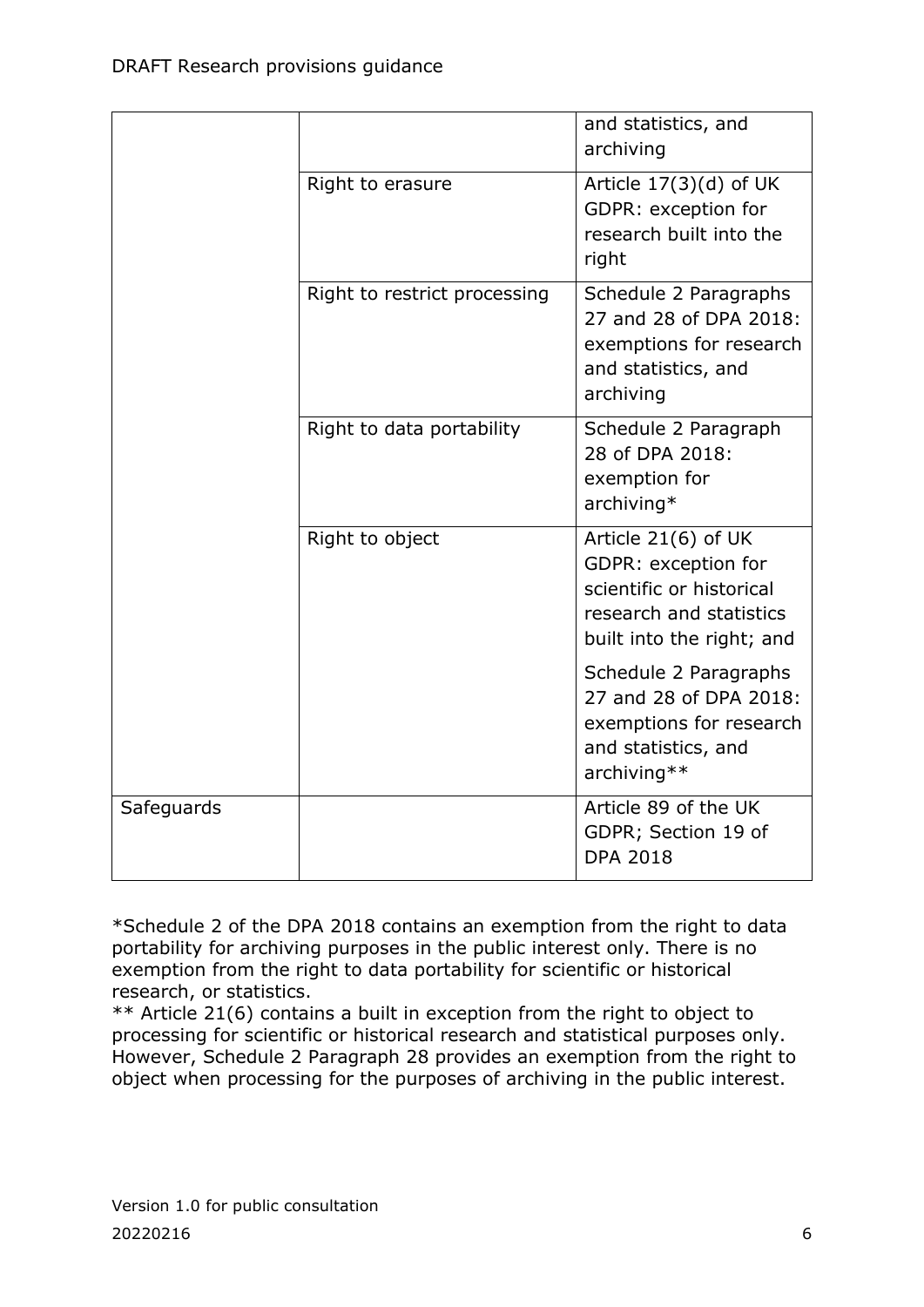# <span id="page-6-0"></span>What is research related processing?

# <span id="page-6-1"></span>At a glance:

- The research provisions make reference to three types of research related purpose:
	- o archiving purposes in the public interest;
	- o scientific or historical research purposes; and
	- o statistical purposes.
- You must be able to demonstrate that your processing is necessary for one of these research purposes if you wish to make use of the relevant provisions.
- We have developed a set of indicative criteria for each of the three types of research.

# <span id="page-6-2"></span>In detail:

- [What is research related processing?](#page-6-3)
- [What is archiving in the public interest?](#page-7-0)
- [What are some indicative criteria for archiving in the public interest?](#page-8-0)
- [What is scientific or historical research?](#page-9-0)
- [What are some indicative criteria for scientific or historical research?](#page-10-0)
- [What is processing for statistical purposes?](#page-12-0)
- [What are some indicative criteria for statistical processing?](#page-13-0)

## <span id="page-6-3"></span>**What is research related processing?**

Research related processing is processing carried out for any one of the following purposes:

- archiving purposes in the public interest;
- scientific or historical research purposes; or
- statistical purposes.

None of these terms are defined in the legislation, although some additional detail is given about them in the introductory recitals to the UK GDPR. Recitals are not legally binding, but they are useful for understanding the meaning of the articles.

#### **Relevant provisions in the UK GDPR**

[See Recitals 156-163](https://www.legislation.gov.uk/eur/2016/679/introduction)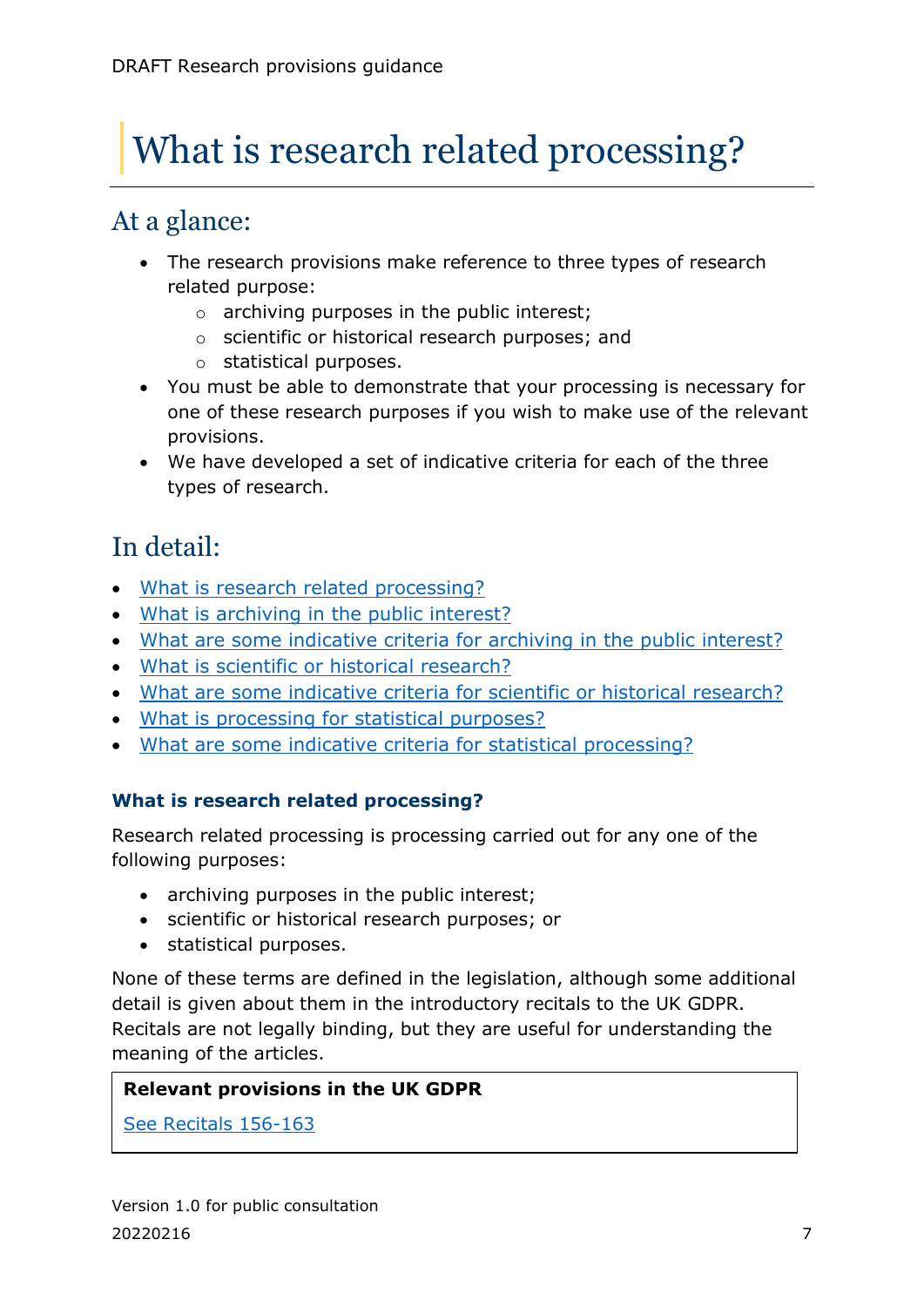The defining feature of each of these types of research related activities is the aim or purpose of your processing. This is key to determining whether your processing is covered by the research provisions. We have developed descriptions of the aim and purposes of each of the types of research related processing, which are set out in the sections below.

When determining whether or not your processing can legitimately make use of the research provisions, you should think carefully about whether your processing is necessary for achieving one of the research related purposes.

We have also developed some indicative criteria for each of the three types of research related purposes. These are non-exhaustive and are intended to show the types of activity that are indicative of each type of research purpose.

These criteria will help you identify which of your processing activities can, for the purposes of data protection law, be defined as for research purposes and therefore able to make use of the research provisions. You can refer to them in your documentation of processing to show that you have considered your use of the provisions and are confident they are necessary.

However, the key feature is the purpose or aim of your processing. You need to demonstrate that your processing is necessary to meet the purpose or aim of the type of research identified.

## <span id="page-7-0"></span>**What is archiving in the public interest?**

The purpose of archiving in the public interest is to ensure the permanent preservation and usability of records of enduring value for general public interest.

The aim of archiving is to maintain information and provide access to it for research purposes over the very long term. However, archives will often contain personal data of living, identifiable individuals.

The UK GDPR and the DPA 2018 recognise that there is a public interest in allowing some records containing personal data to be permanently preserved, for the long term benefit of society.

Some archiving in the public interest will be carried out by bodies with a specific legal obligation to archive records of enduring value for the general public interest, such as the National Archives, National Records of Scotland, and the Public Record Office of Northern Ireland. Public bodies such as local authorities may also have a public task set out in statute to maintain archives of records.

However, many organisations undertaking archiving in the public interest will not be under any statutory obligation to perform that task. Archiving in the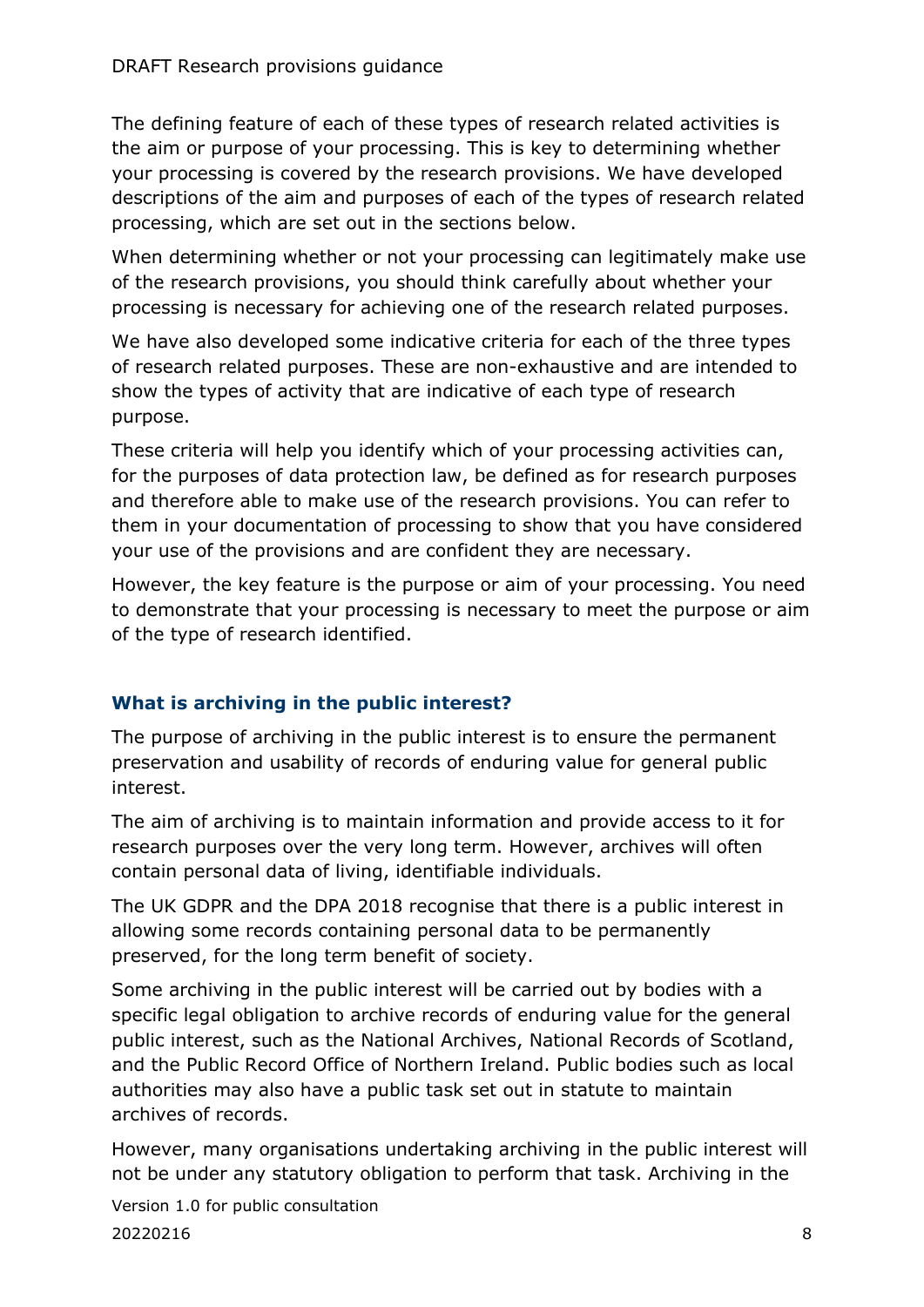public interest may also be carried out by private or third sector organisations.

Archiving in the public interest should be distinguished from the long-term retention of records for business or legal purposes. The term archiving is sometimes used to refer to the process of sending records to offsite storage, or moving data from a live system. However, for the purposes of the research provisions, if records are being kept solely for current business or legal purposes, and have no potential or confirmed enduring public value, then this is not archiving in the public interest.

The following table sets out examples of when the purpose of processing would be considered to be archiving in the public interest, and when it would not:

| Archiving in the public interest                                                                                                                                                                                                                                                                                                        | <b>Not</b> archiving in the public interest                                                                                                                                                                                                           |
|-----------------------------------------------------------------------------------------------------------------------------------------------------------------------------------------------------------------------------------------------------------------------------------------------------------------------------------------|-------------------------------------------------------------------------------------------------------------------------------------------------------------------------------------------------------------------------------------------------------|
| • Enabling research and<br>investigations<br>Ensuring long term<br>$\bullet$<br>accountability<br>Preserving personal,<br>community and corporate<br>identities, memories and<br>histories<br>Helping to establish and<br>$\bullet$<br>maintain rights, obligations<br>and precedents<br>Securing records for future<br>educational use | • Maintaining records for<br>current business needs or<br>legal purposes<br>Storing records for a specified<br>$\bullet$<br>limited time period<br>Retaining records that have<br>$\bullet$<br>no potential or confirmed<br>enduring value to society |

## <span id="page-8-0"></span>**What are some indicative criteria for archiving in the public interest?**

In order to assist you in considering whether your processing is archiving in the public interest, we have developed a non-exhaustive list of activities and features that are indicative of this kind of processing. Although the key factor is the aim or purpose of your processing, you should also be able to demonstrate that some of these activities are features of your processing.

Although you do not need to meet all of these criteria, we would expect you to be able to meet more than one. The more of these criteria you can satisfy, the more likely it is that your processing meets the definition of archiving in the public interest.

| Activities | Acquisition, selection, appraisal |
|------------|-----------------------------------|
|            |                                   |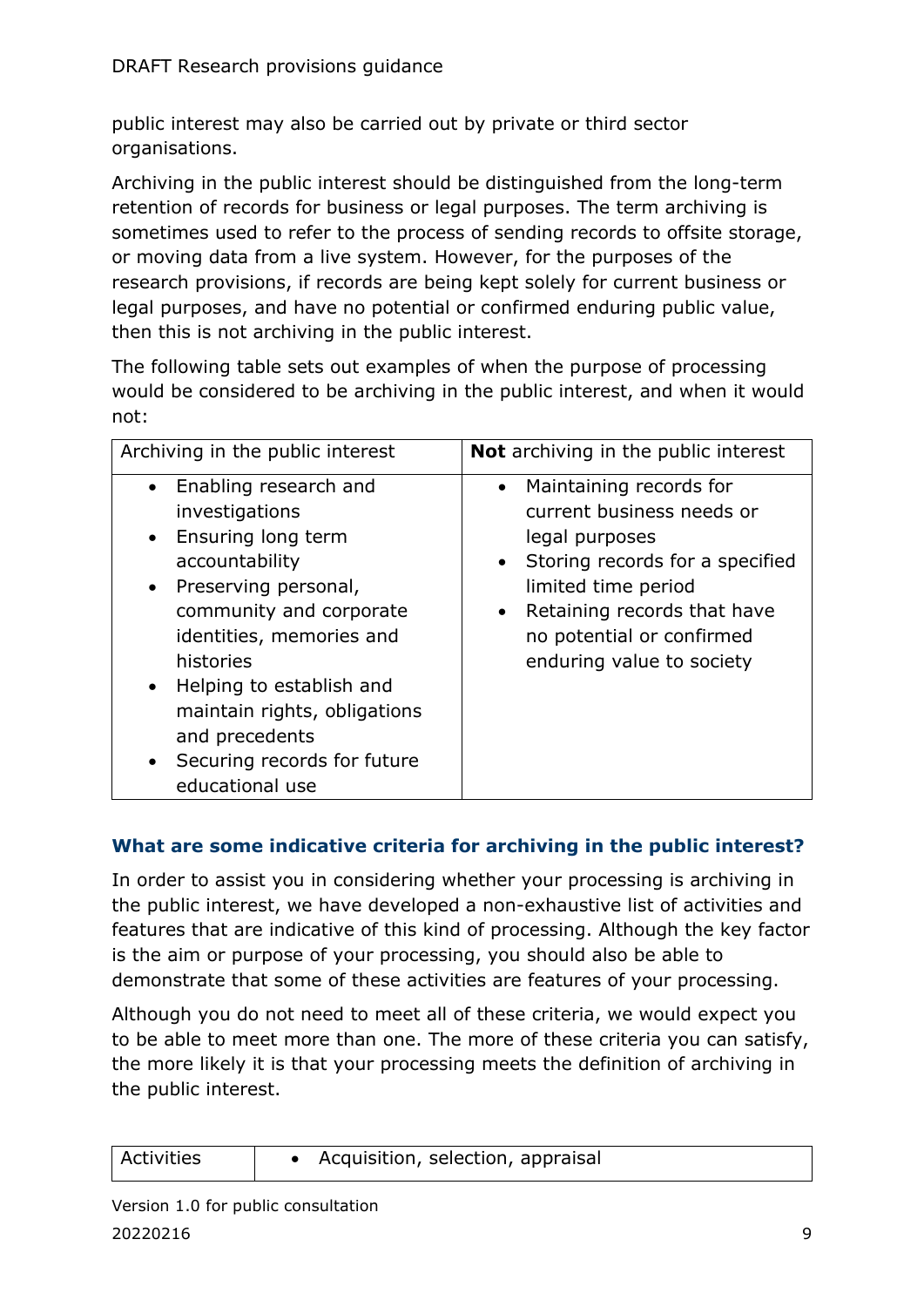|                  | Storage and preservation<br>$\bullet$<br>Arrangement and description<br>$\bullet$<br>• Provision of access through inspection and<br>publication                                                                                                       |
|------------------|--------------------------------------------------------------------------------------------------------------------------------------------------------------------------------------------------------------------------------------------------------|
| <b>Standards</b> | Compliance with pre-existing archiving policies and<br>$\bullet$<br>procedures<br>Involvement of professional archivists<br>$\bullet$<br>Recognition by the national accreditation scheme<br>$\bullet$                                                 |
| Access           | Making records available for public use $-$ either<br>$\bullet$<br>immediately or at a future date when records are no<br>longer confidential<br>May be entirely open or limited to particular audience<br>$\bullet$<br>May be in response to requests |

#### **Example**

A museum has created an archive of interviews with individuals discussing their experiences of settling in the United Kingdom after emigrating to the country in the 1950s and 1960s. Many of the individuals interviewed are still alive, and so the archive contains personal data.

The archive is free to access, and is maintained to facilitate social history research, as well as for educational uses in the future.

The archive is maintained by a trained archivist at the museum, and is available for public use.

The processing of this personal data can be regarded as archiving in the public interest.

#### **Relevant provisions in the legislation**

[UK GDPR Recital 158](https://www.legislation.gov.uk/eur/2016/679/introduction) (external site)

#### **Further reading – The National Archives**

The National Archives is the official archive and publisher for the UK Government and for England and Wales. It has published a [guide to archiving personal data.](https://www.nationalarchives.gov.uk/archives-sector/legislation/archives-data-protection-law-uk/overview/)

#### <span id="page-9-0"></span>**What is scientific or historical research?**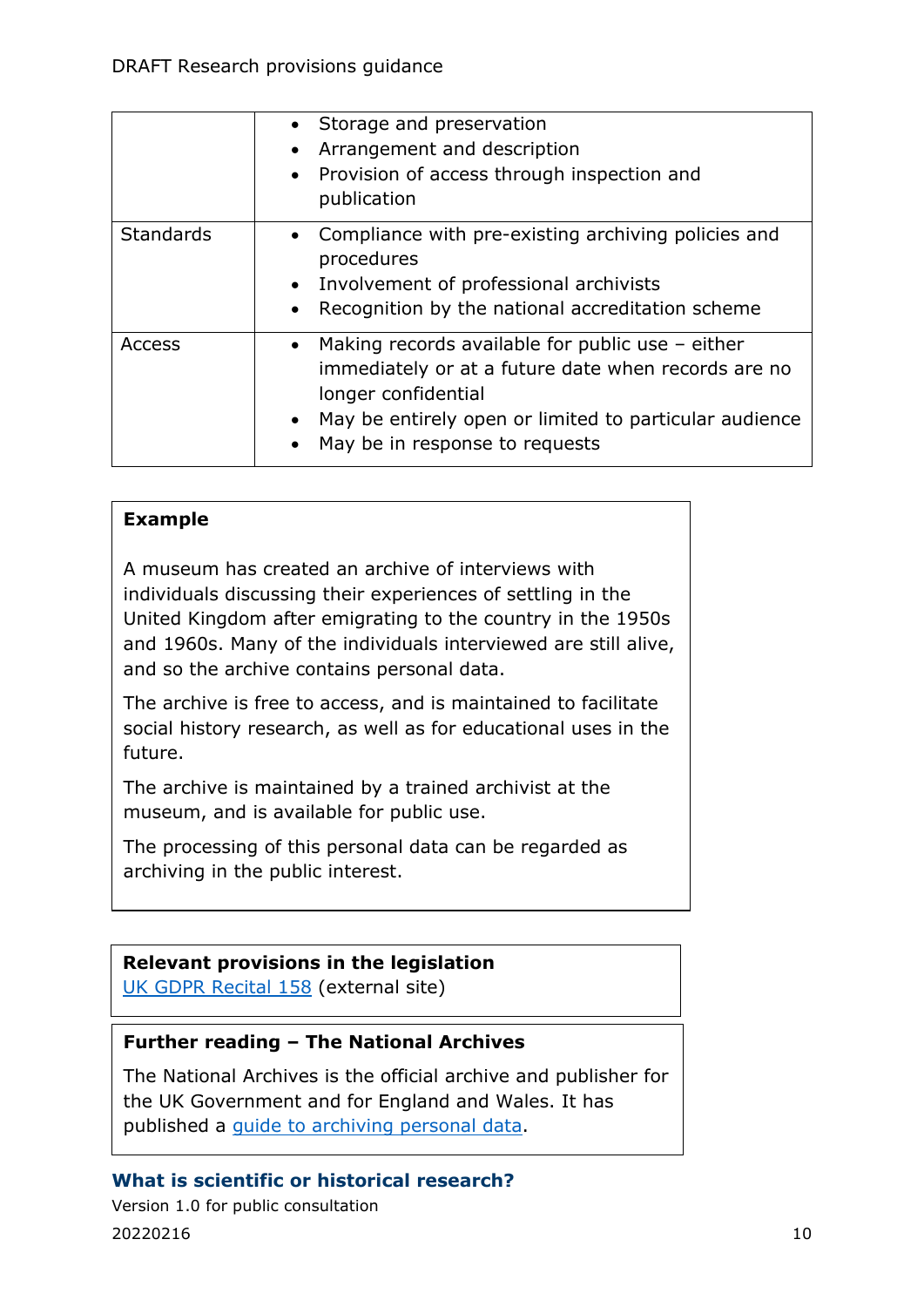Scientific or historical research should be understood broadly. It includes research carried out in traditional academic settings, and includes the full range of academic research including for example social sciences, humanities and the arts. But it can also include research carried out in commercial settings, and technological development and demonstration.

As noted above, in order to determine whether your processing can make use of the research provisions, the key feature is the purpose or aim your processing aims to achieve.

The purpose of scientific or historical research is to produce new knowledge or to apply existing knowledge in novel ways, often with the aim of benefiting the public interest.

Scientific or historical research aims to:

- advance the state of the art in a given field or provide innovative solutions to human problems;
- generate new understandings or insights that add to the sum of human knowledge in a particular area; or
- produce findings of general application that can be tested and replicated.

## <span id="page-10-0"></span>**What are some indicative criteria for scientific or historical research?**

We have developed a non-exhaustive list of activities and features that are indicative of this kind of processing. Although the key factor is the aim or purpose of your processing, you should also be able to demonstrate that some of these are features of your processing.

Although you do not need to meet all of these criteria, we would expect you to be able to meet more than one. The more of these criteria you can satisfy, the more likely it is that your processing is for scientific or historical research purposes.

| Activities       | • Formulating hypotheses, isolating variables,<br>designing experiments<br>Objective observation, measurement of data<br>• Peer review<br>• Publication of findings                                                      |
|------------------|--------------------------------------------------------------------------------------------------------------------------------------------------------------------------------------------------------------------------|
| <b>Standards</b> | • Ethics quidance and committee approval<br>• Peer review<br>• Compliance with rules on carrying out research on<br>animals or human participants<br>• Compliance with rules on involving the public in<br>your research |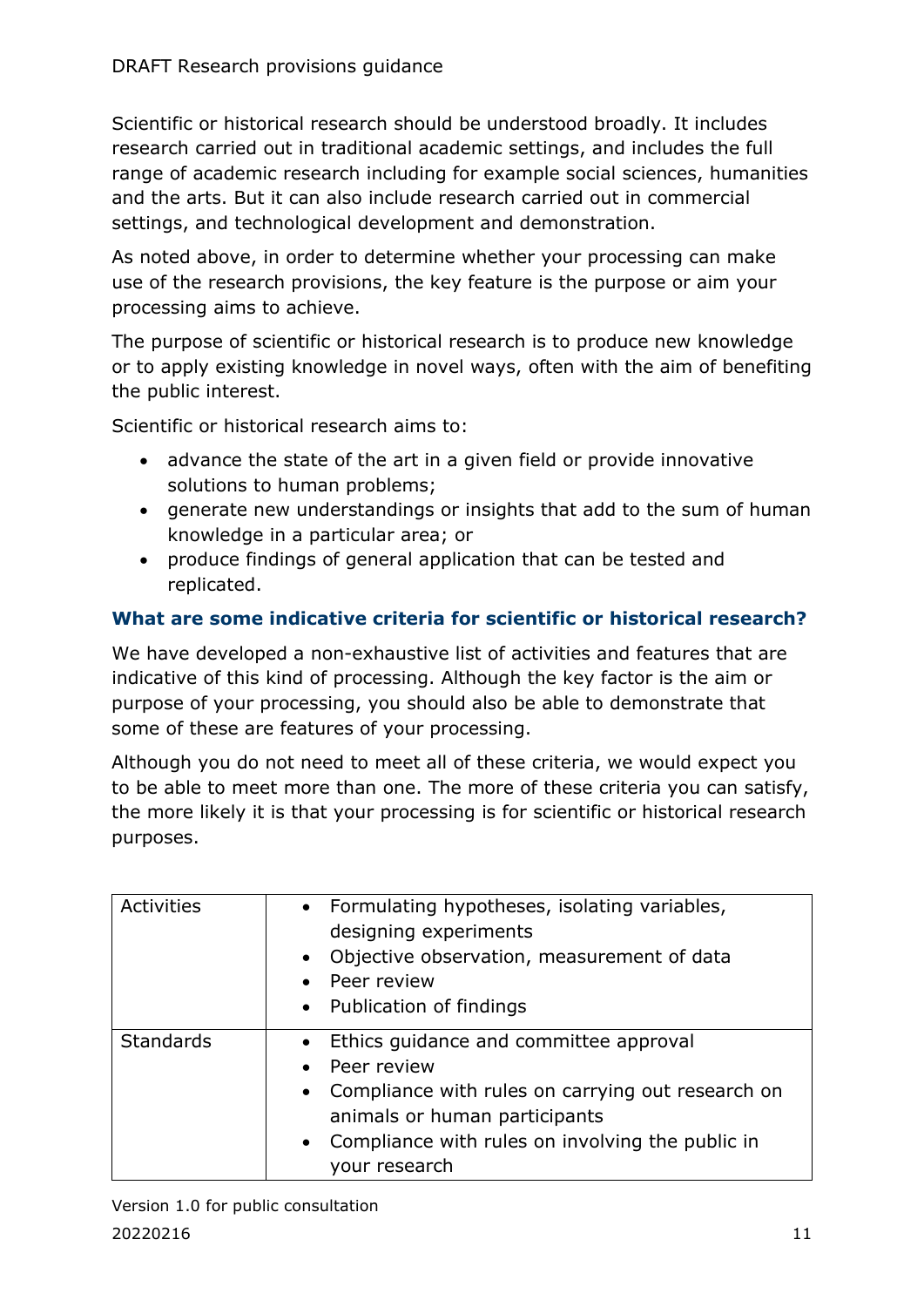|        | • Supporting diverse and inclusive research<br>• Ensuring safeguarding and preventing bullying and<br>harassment in the conduct of research<br>• Findings do not lead directly to decisions about<br>individual subjects (except in the case of approved<br>medical research) |
|--------|-------------------------------------------------------------------------------------------------------------------------------------------------------------------------------------------------------------------------------------------------------------------------------|
| Access | • Publication of results, and commitment to sharing<br>findings of research<br>• Does not need to be Open Access - can be in<br>academic journal with paid access                                                                                                             |

#### **Example**

A national charity supporting the elderly decides to carry out research into how successful the work of community volunteer groups were in supporting its service users during the national lockdown of 2020. Its aim is to gain a better understanding into how well its service users felt supported by these groups, and whether this helped lessen social isolation. It intends to publish its findings (in an anonymised format), and will use them to help inform how it provides services, as well as contribute to debates on national social policy in the future.

The processing of this personal data can be regarded as scientific research.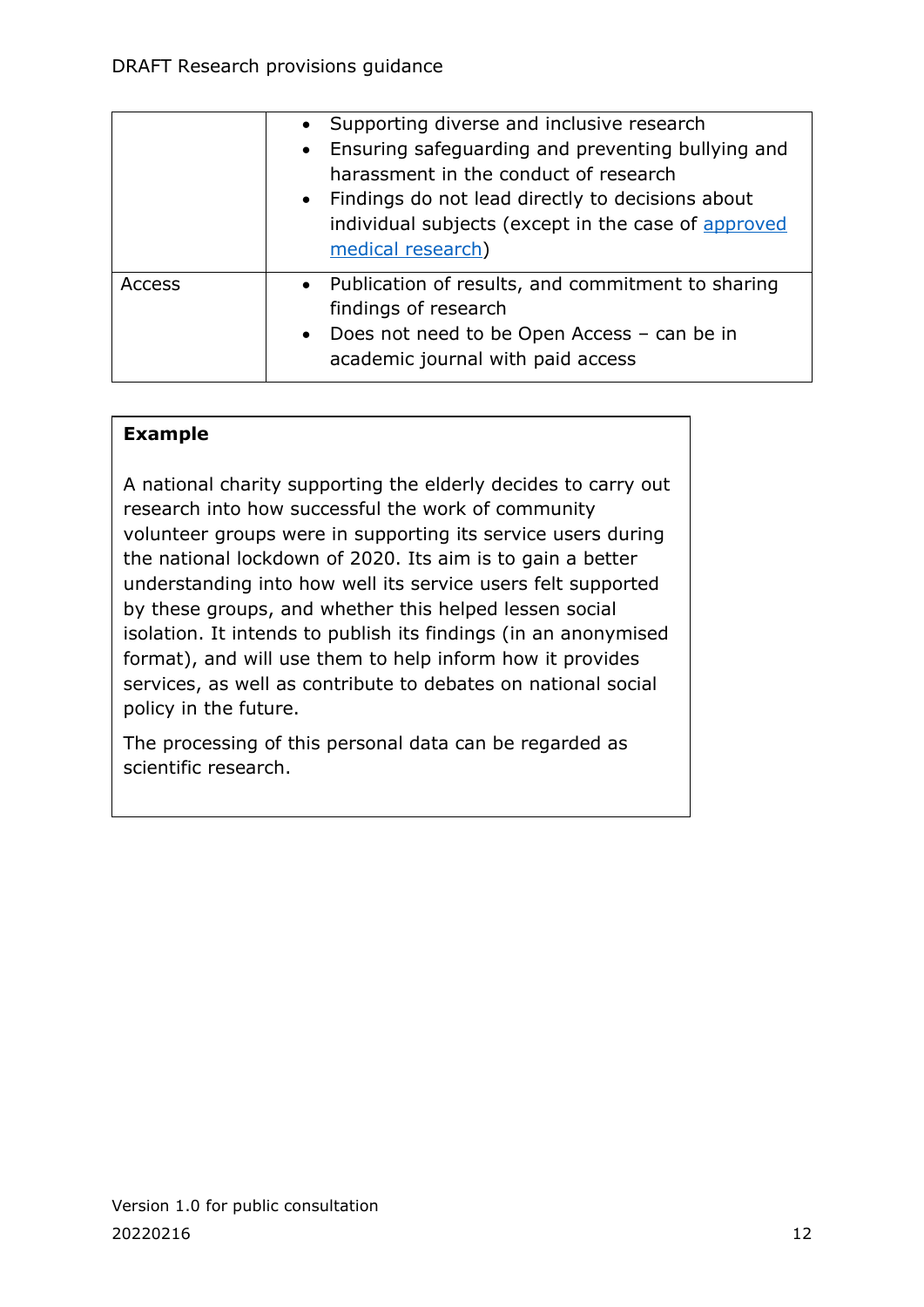#### **Example**

A university establishes a research project to investigate the experiences of individuals who emigrated to the United Kingdom in the 1950s and 1960s, and to compare the differing experiences of individuals from different ethnic groups.

The university's researchers obtain personal data from the archive mentioned in a previous example.

The processing of this personal data can be regarded as for historical research purposes.

# **Relevant provisions in the legislation**

[UK GDPR Recitals 159 and 160](https://www.legislation.gov.uk/eur/2016/679/introduction)

#### **Further reading**

The Health Research Authority has produced detailed [GDPR](https://www.hra.nhs.uk/planning-and-improving-research/policies-standards-legislation/data-protection-and-information-governance/gdpr-guidance/)  [Guidance for Researchers and Study Coordinators](https://www.hra.nhs.uk/planning-and-improving-research/policies-standards-legislation/data-protection-and-information-governance/gdpr-guidance/) 

UKRI has developed a [Good Research Resource Hub](https://www.ukri.org/about-us/policies-standards-and-data/good-research-resource-hub/) which contains links to policies, standards and guidance for researchers

#### <span id="page-12-0"></span>**What is processing for statistical purposes?**

Processing for statistical purposes is processing where the main objective is to generate statistics. It is important to note that not all processing that leads to the production of statistical results will count as processing for statistical purposes.

As noted above, in order to determine whether your processing can make use of the research provisions, the key feature is the purpose or aim your processing aims to achieve.

Processing for statistical purposes refers only to those activities where the primary aim or purpose of the processing is to produce statistical outputs. These statistical results may then be used for further purposes, including scientific research.

Processing for statistical purposes may be done by public authorities and bodies with a statutory obligation to produce and disseminate official statistics, such as the Office for National Statistics. But it is also much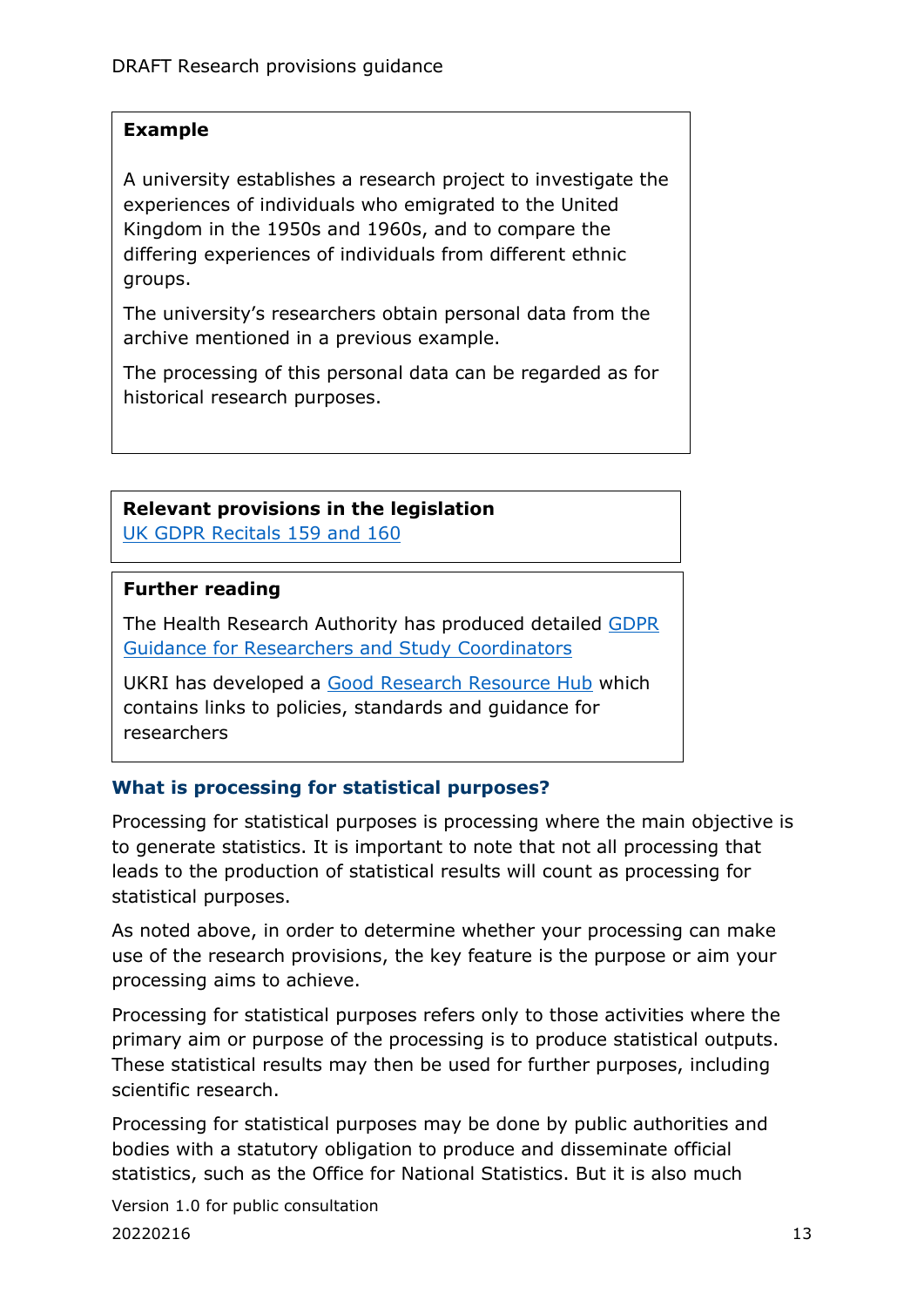broader than this, and it may also be carried out by private or third sector organisations. Processing for statistical purposes refers to any operation of collection and the processing of personal data necessary for statistical surveys or the production of statistical results.

For processing to be considered to be for statistical purposes the outcome of the processing should either:

- not be used to [make decisions or justify measures](#page-43-0) about individual data subjects; or
- have been rendered anonymous, and therefore no longer be personal data.

You should note that if you hold other information that you could combine with the anonymised results, in order to re-identify linked individuals, then the results will not be truly anonymised, and will therefore still be personal data. This would mean that your processing would not be considered to be for statistical purposes – unless the information is not being used to make decisions or justify measures about individual data subjects.

## <span id="page-13-0"></span>**What are some indicative criteria for processing for statistical purposes?**

The following is a non-exhaustive list of activities and features that are indicative of processing for statistical purposes. Although the key factor is the aim or purpose of your processing, you should also be able to demonstrate that some of these are features of your processing.

Although you do not need to meet all of these criteria, we would expect you to be able to meet more than one. The more of these criteria you can satisfy, the more likely it is that your processing is statistical purposes.

| Activities       | Designing surveys<br>$\bullet$                                 |
|------------------|----------------------------------------------------------------|
|                  | Sampling populations<br>$\bullet$                              |
|                  | Interpreting and analysing data<br>$\bullet$                   |
|                  | Drawing inferences about populations from samples<br>$\bullet$ |
| Outputs          | • Not used to make decisions or justify measures about         |
|                  | individual data subjects                                       |
|                  | • Anonymous data, not personal data                            |
| <b>Standards</b> | • Compliance with pre-existing policies and procedures         |
|                  | Adherence to relevant codes of conduct and<br>$\bullet$        |
|                  | regulatory frameworks                                          |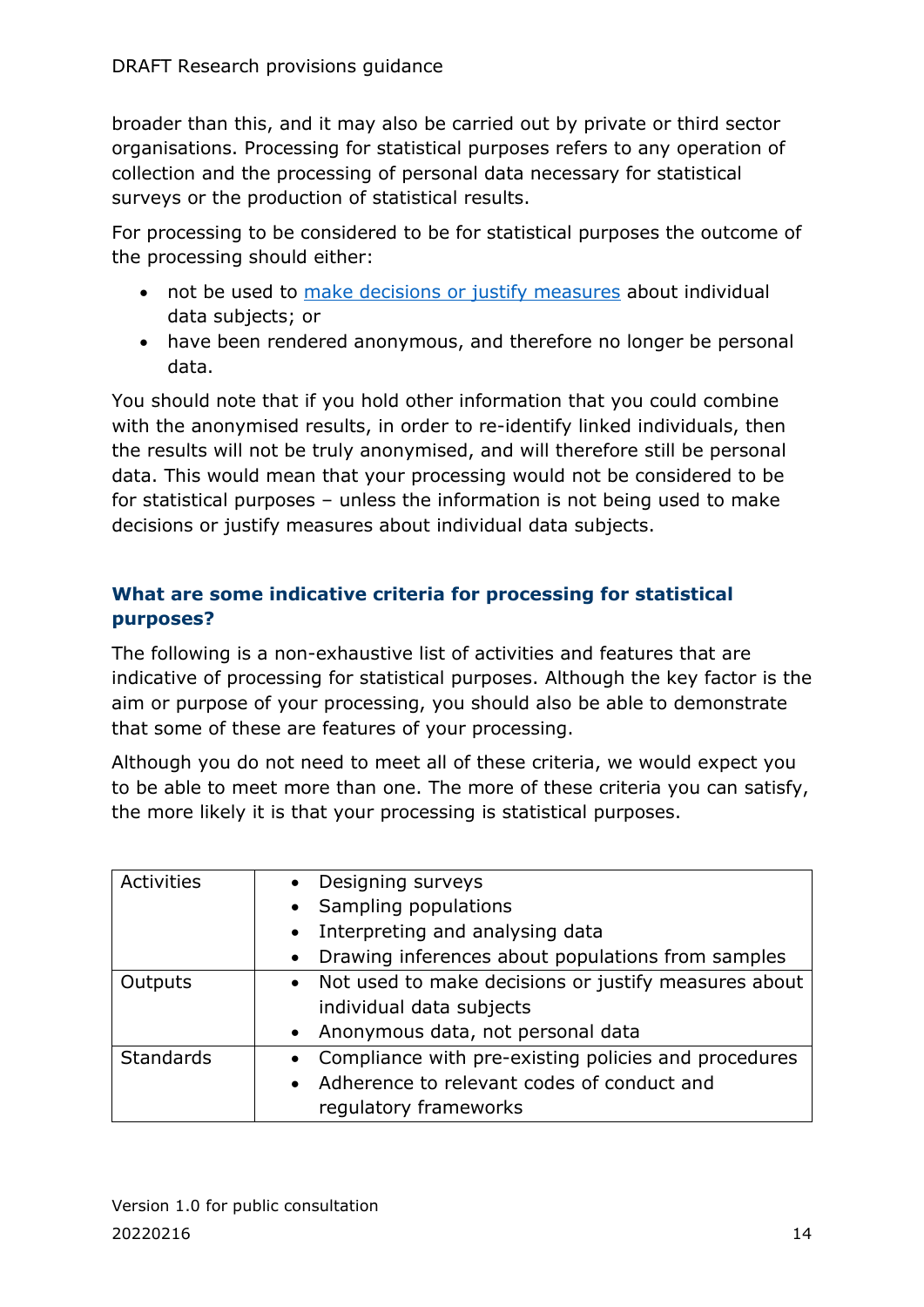|  | Where part of a wider research project, this should  |
|--|------------------------------------------------------|
|  | adhere to recognised standards of research integrity |
|  | - ethics committee approval, peer review             |

#### **Example**

A health agency is monitoring rates of covid-19 reinfection. It collects personal data of individuals who have tested positive for covid-19, including data about previous infections, and uses this data to generate statistics about the rates of reinfection. This data is then used by other agencies to make policy decisions in order to try and reduce reinfection rates in the future.

The results of this processing are anonymous, and therefore do not contain any personal data.

The processing of this personal data can be regarded as for statistical purposes.

#### **Relevant provisions in the legislation**

[UK GDPR Recitals 162](https://www.legislation.gov.uk/eur/2016/679/introduction)

#### **Further reading – The National Archives**

The UK Statistics Authority has produced detailed guidance on [GDPR and Statistics.](https://gss.civilservice.gov.uk/policy-store/uk-statistics-authority-guidance-on-the-general-data-protection-regulation-gdpr/)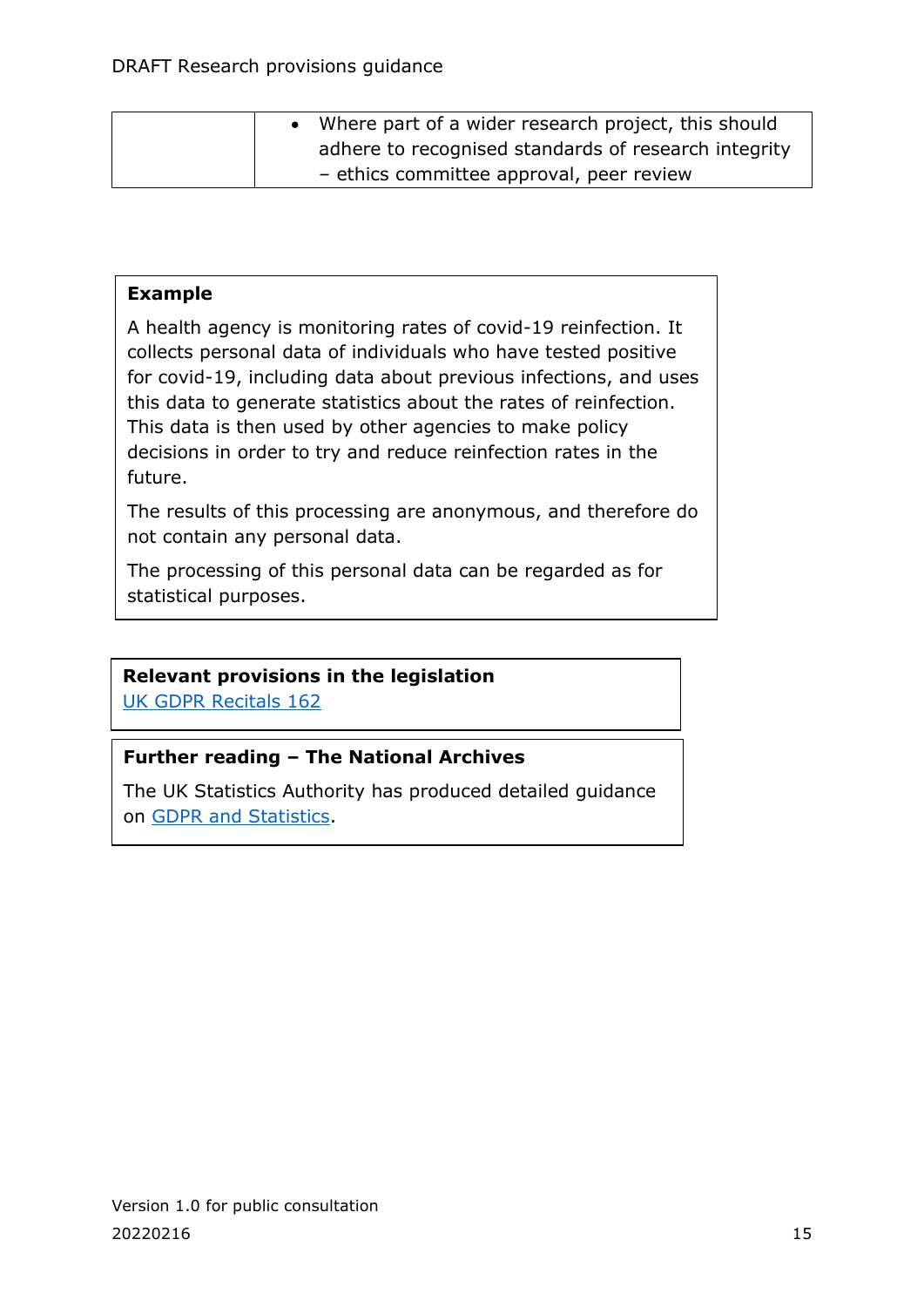# <span id="page-15-0"></span>|Principles and grounds for processing

# <span id="page-15-1"></span>At a glance:

- Article 5 of the UK GDPR sets out seven key data protection principles. Two of these principles – purpose limitation and storage limitation – contain special provisions for research related processing.
- The purpose limitation principle says you can reuse existing personal data for research related purposes, as long as you have appropriate safeguards in place. Since this is compatible processing you should be able to use your original lawful basis, unless your original lawful basis was consent.
- The principle of storage limitation says that you can keep personal data indefinitely, if you are processing it for one of the research related purposes, as long as you have appropriate safeguards in place.
- There is no specific lawful basis for research. Depending on your status and context, you are likely to rely on either legitimate interests or public task for this type of processing.
- There is a specific condition allowing the use of special category data or criminal offence data for research purposes, if this is in the public interest and you have appropriate safeguards in place.

# <span id="page-15-2"></span>In detail:

- [What do the data protection principles say about research?](#page-15-3)
- [What does the purpose limitation principle say about research?](#page-16-0)
- [What does the storage limitation principle say about research?](#page-18-0)
- [What lawful basis should we use when processing personal data for](#page-20-0) [research related purposes?](#page-20-0)
- [What about consent?](#page-20-1)
- [What is the research condition for processing special category data?](#page-22-0)
- [What is the research condition for processing criminal offence data?](#page-24-0)
- [What does 'necessary' mean?](#page-25-0)
- [When is research related processing 'in the public interest'?](#page-26-0)

## <span id="page-15-3"></span>**What do the data protection principles say about research?**

Article 5 of the UK GDPR sets out [seven key data protection principles.](https://ico.org.uk/for-organisations/guide-to-data-protection/guide-to-the-general-data-protection-regulation-gdpr/principles/) These principles lie at the heart of the general data protection regime. They don't give hard and fast rules, but rather embody the spirit of the general data protection regime – and as such there are very limited exceptions.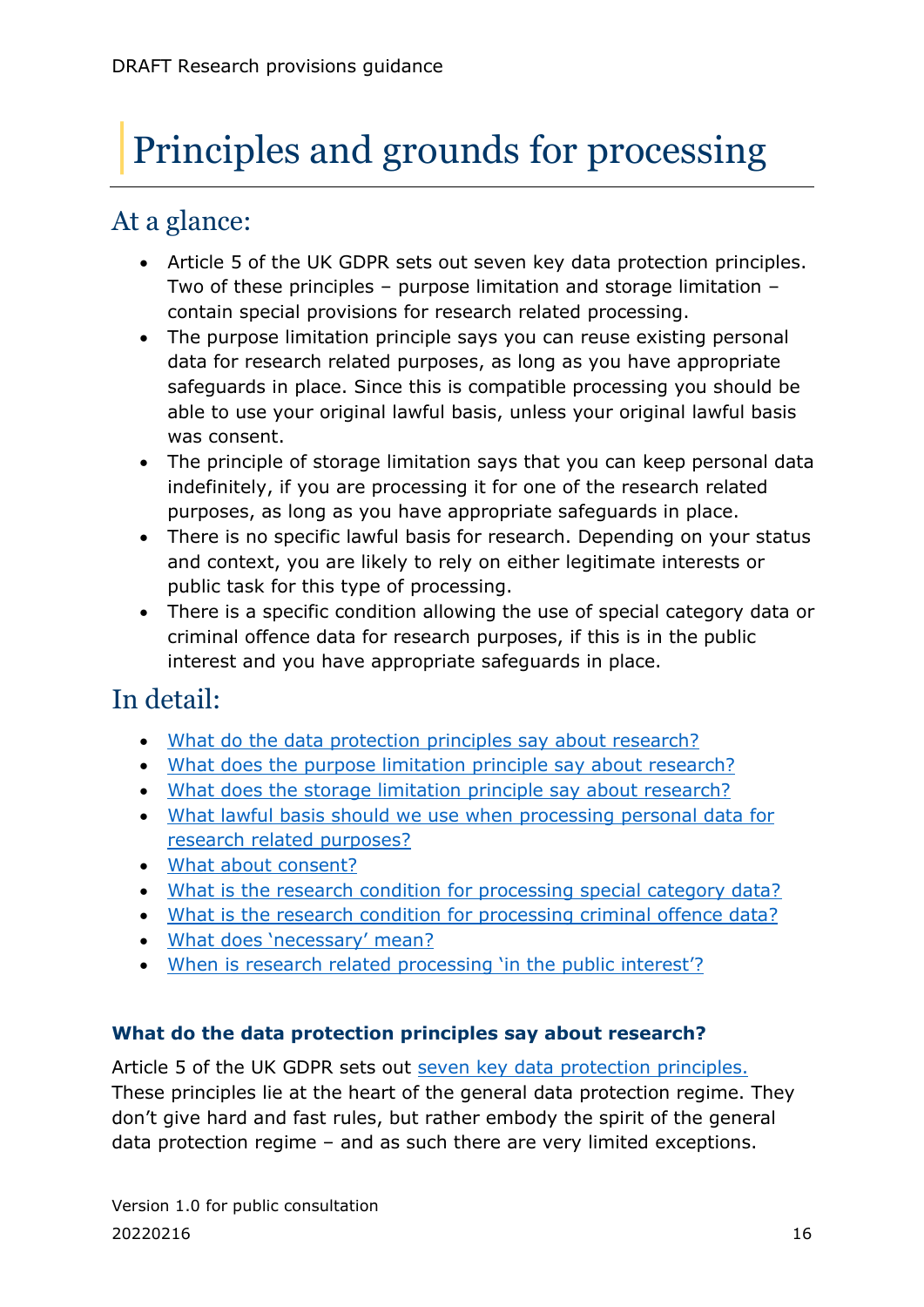However two of these principles – purpose limitation and storage limitation – contain within them special provisions for research related processing.

#### <span id="page-16-0"></span>**What does the purpose limitation principle say about research?**

Article 5(1)(b) states that personal data shall be:

#### **Quote**

"collected for specified, explicit and legitimate purposes and not further processed in a manner that is incompatible with those purposes; further processing for archiving purposes in the public interest, scientific or historical research purposes or statistical purposes shall, in accordance with Article 89(1), not be considered to be incompatible with the initial purposes."

The purpose limitation principle requires you to be open and honest about your reasons for obtaining data, and helps guard against 'function creep'. In general, you can only repurpose data if this isn't incompatible with your original purpose. However, the principle specifically says that you can repurpose data for research purposes, as this is automatically considered to be a compatible purpose.

Recital 50 allows that when the new purpose for processing is compatible with the original purpose for which the data was initially collected, you do not need to a new lawful basis for the new purpose. So if you do want to repurpose data for research purposes, you won't need to identify a new lawful basis (unless your original lawful basis was consent).

But you still need to hav[e appropriate](#page-40-0) safeguards in place and you do need to make sure your processing is otherwise fair and lawful.

#### <span id="page-16-1"></span>**When is a new purpose compatible with our original purpose?**

Article 5(1)(b) of the UK GDPR specifically says that research related purposes should be considered to be compatible purposes.

This means that if you have already collected personal data for one purpose, and now want to process it for a new research related purpose, this is automatically considered compatible with the original purpose. In most cases, you do not need to identify a new lawful basis for this processing. You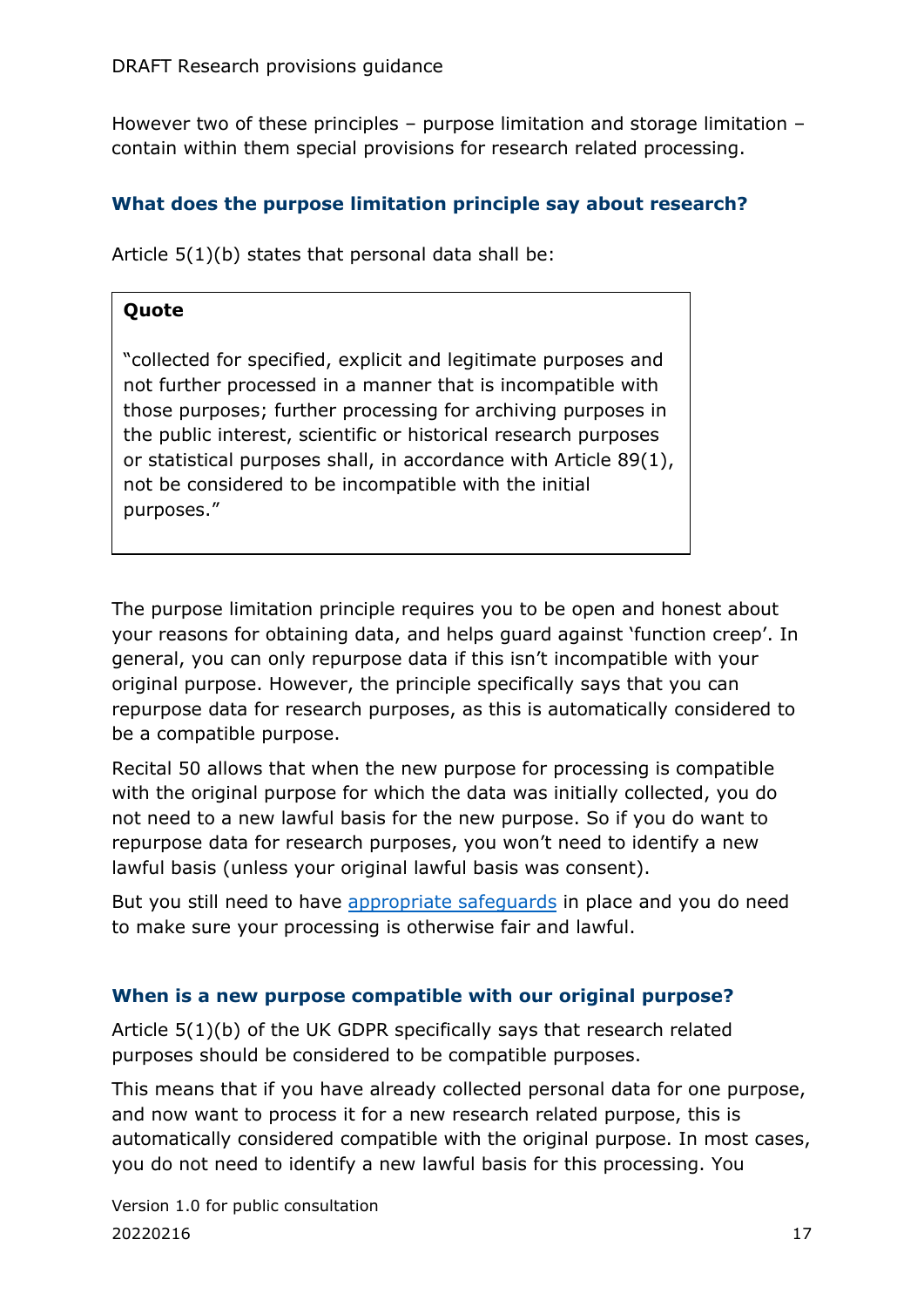still need to make sure that your processing is generally fair and lawful, and you should update your privacy information to ensure that your processing is still transparent.

### **Example**

A charity working across the United Kingdom to provide support to economically vulnerable families decides to use the data it collects for the provision of its services to carry out research into the occurrence of malnutrition amongst children in different geographical areas and socio-economic groups. The aims of this research mean that this processing can be classed as 'scientific research'. The original processing was carried out using the legitimate interests lawful basis.

As the new processing is for scientific research purposes, this can be regarded as compatible with the original purpose for processing. Therefore the charity doesn't need to identify a new lawful basis for processing.

However, this does not apply when the personal data was originally collected on the basis of consent. Processing on the basis of consent means giving individuals real choice and control over how their data is used. This means that consent must always be specific and informed. People can only give valid consent when they know and understand what you are going to do with their data. So further processing data collected on the basis of consent for a research related purpose, that the individual did not consent to at the time the data was collected, will unfairly undermine the original consent. See below for [What about consent?](#page-20-1)

If you wish to conduct research using data originally collected for a different purpose on the basis of consent, you will need to seek fresh consent.

## **Example**

If the charity in the previous example originally obtained the data of its service users on the basis of consent, it will now need to seek fresh consent from them in order to use their data to carry out its research.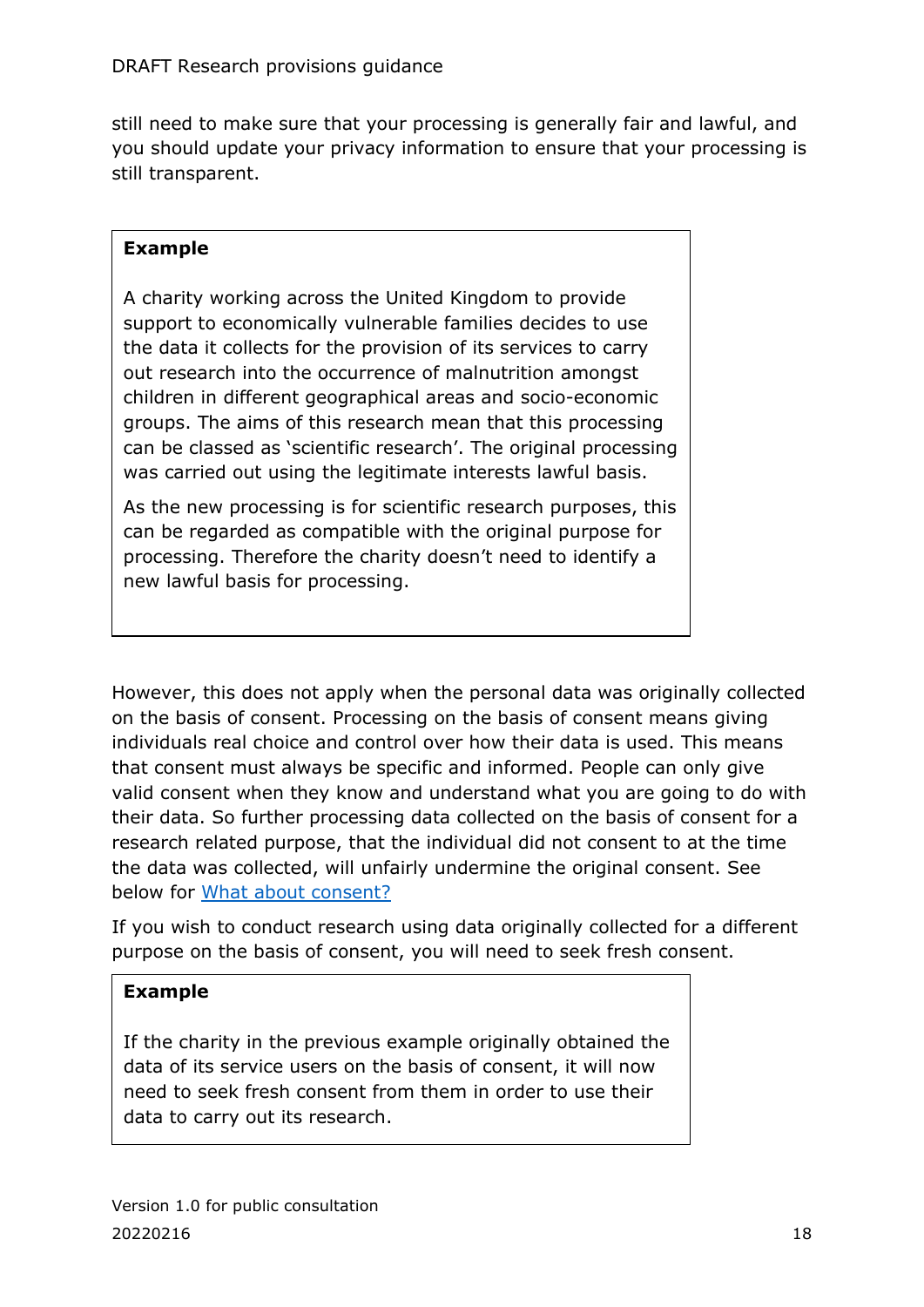#### DRAFT Research provisions guidance

If you are conducting research using data collected from another organisation, you are collecting new data rather than repurposing data you have already collected. You need to identify your own lawful basis to process the data. You can't just rely on compatibility with the original organisation's purposes.

If you are using data collected from another organisation, rather than data collected directly from the data subject, you should still update your privacy information. However, you may not have to provide this information to the data subjects, if doing so would prove impossible or involve disproportionate effort. See below for [What is the exception to the right to be informed?](#page-30-0)

#### **Example**

A health research organisation, carrying out research into the links between childhood malnutrition and other health conditions among certain socio-economic groups, obtains data from the charity about its service users. It also obtains data from GP practices operating in certain areas.

The charity obtained the data on the basis of the legitimate interests lawful basis, whilst the GP practices rely upon the public task lawful basis.

In both instances, the research organisation will have to identify its own lawful basis for processing this data. As it is processing special category data it will also have to identify a condition for processing under Article 9 of the UK GDPR. It will also have to provide privacy information to the data subjects, unless this is impossible or would involve disproportionate effort.

You must also have [appropriate safeguards](#page-40-0) in place for the rights and freedoms of data subjects.

#### <span id="page-18-0"></span>**What does the storage limitation principle say about research?**

Article  $5(1)(e)$  requires that personal data shall be: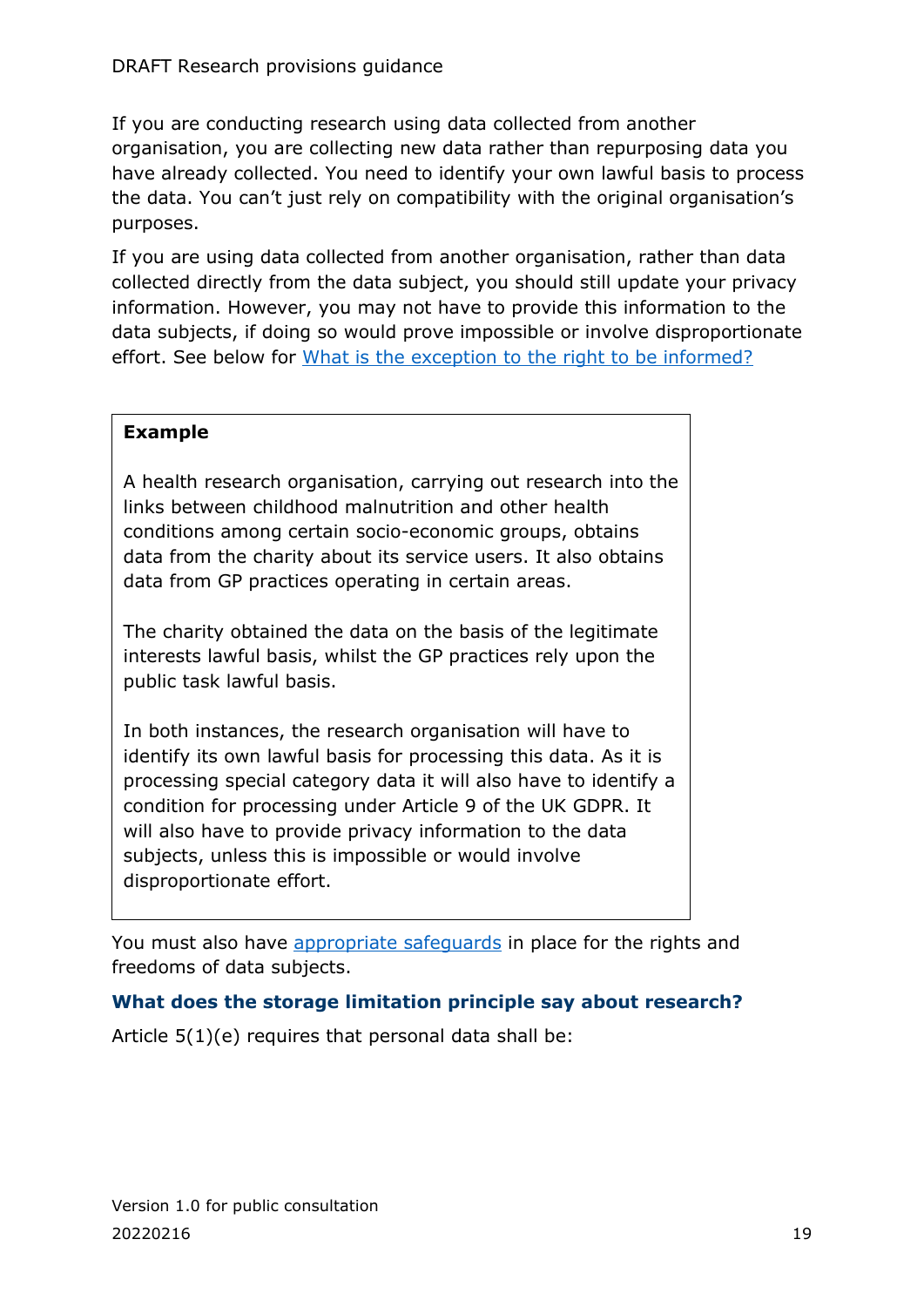#### **Quote**

"…kept in a form which permits identification of data subjects for no longer than is necessary for the purposes for which the personal data are processed; personal data may be stored for longer periods insofar as the personal data will be processed solely for archiving purposes in the public interest, scientific or historical research purposes or statistical purposes in accordance with Article 89(1) subject to implementation of the appropriate technical and organisational measures required by this Regulation in order to safeguard the rights and freedoms of the data subject…"

The principle of storage limitation means that even if you collect and use personal data fairly and lawfully, you cannot keep it for longer than you actually need it.

Although the general rule is that you cannot hold personal data indefinitely just in case it might be useful in future, Article 5(1)(e) provides an exception to the principle of storage limitation for research related processing. This means that you can keep personal data indefinitely, if you are processing it for one of the research related purposes.

However, this must be your only purpose. If you justify indefinite retention on this basis, you cannot later use that data for another purpose – in particular for any decisions affecting particular individuals. This does not prevent other organisations from accessing public archives, but they must ensure their own collection and use of the personal data complies with the principles.

If the data is no longer being processed for any purpose including a research related purpose it must be deleted.

You must have [appropriate safeguards](#page-40-0) in place for the rights and freedoms of data subjects.

#### **Further reading – ICO guidance**

[Purpose limitation](https://ico.org.uk/for-organisations/guide-to-data-protection/guide-to-the-general-data-protection-regulation-gdpr/principles/purpose-limitation/) [Storage limitation](https://ico.org.uk/for-organisations/guide-to-data-protection/guide-to-the-general-data-protection-regulation-gdpr/principles/storage-limitation/)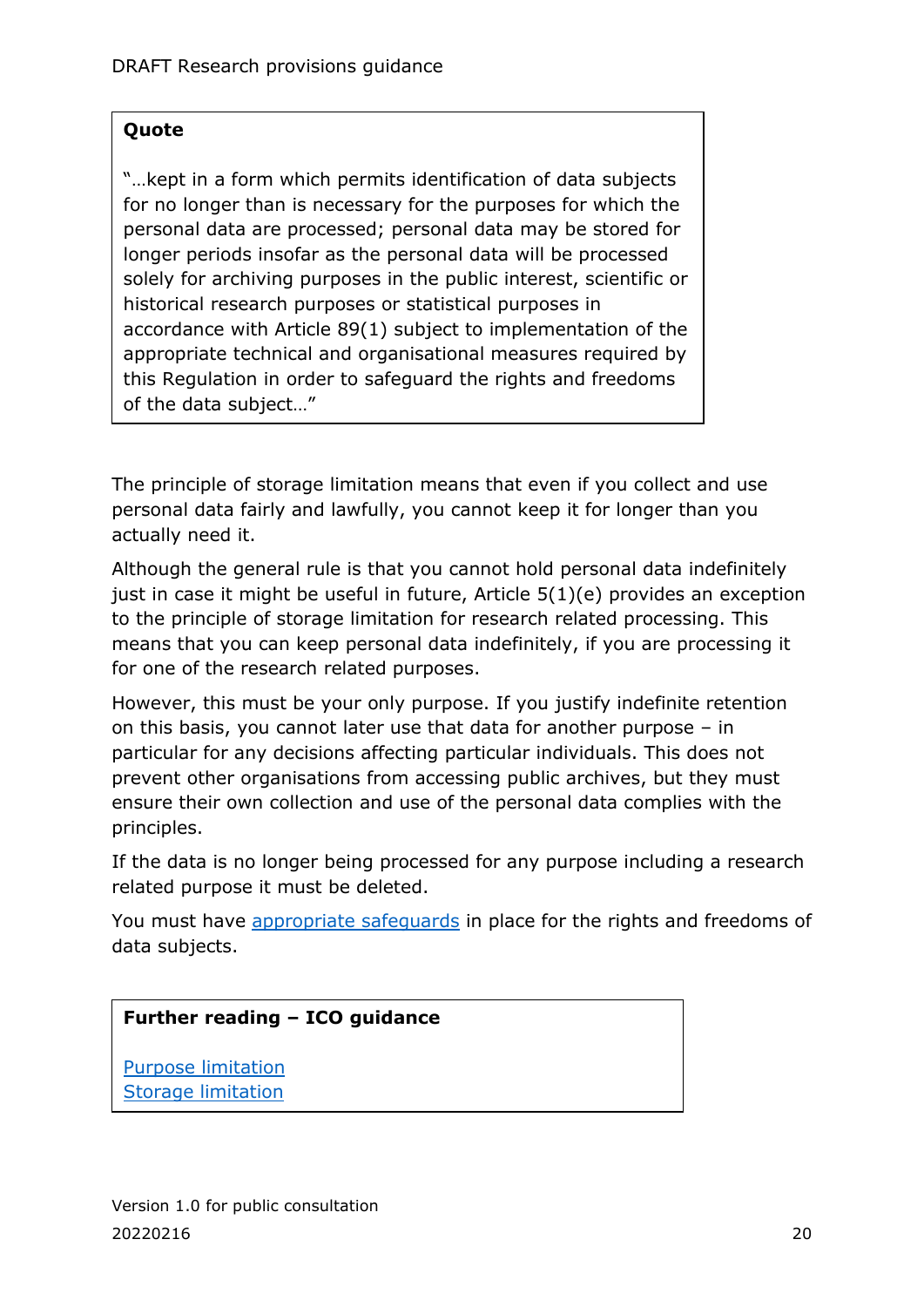#### <span id="page-20-0"></span>**What lawful basis should we use when processing personal data for research related purposes?**

The lawful bases for processing are set out in Article 6 of the UK GDPR. You must have a lawful basis in order to process personal data.

The most appropriate lawful basis will depend on your specific purposes and the context of the processing. However, in the context of research related processing the most appropriate lawful basis is likely to be either:

- Public task the processing is necessary for you to perform a task in the public interest or for your official functions, and the task or function has a clear basis in law; or
- Legitimate interests the processing is necessary for your legitimate interests, or the interests of a third party, unless there is a good reason to protect the individual's personal data which overrides those legitimate interests.

Which of these applies depends on what type of organisation you are. If you are a private or third sector organisation conducting research, the most likely lawful basis for your processing will be legitimate interests. However, if you are a public authority, such as a university or an NHS organisation, public task is likely to be the most appropriate lawful basis.

Remember that this will only arise if you are collecting new data for research purposes, or if you are using data in your research that you have collected from another organisation. If you are reusing data for research that you originally collected for a different purpose, this is covered by [purpose](#page-16-1)  [compatibility.](#page-16-1) In that case, you can rely on the existing lawful basis for processing.

#### **Further reading – ICO guidance**

[Lawful basis](https://ico.org.uk/for-organisations/guide-to-data-protection/guide-to-the-general-data-protection-regulation-gdpr/lawful-basis-for-processing/) [Public task](https://ico.org.uk/for-organisations/guide-to-data-protection/guide-to-the-general-data-protection-regulation-gdpr/lawful-basis-for-processing/public-task/) [Legitimate interests](https://ico.org.uk/for-organisations/guide-to-data-protection/guide-to-the-general-data-protection-regulation-gdpr/lawful-basis-for-processing/legitimate-interests/)

#### <span id="page-20-1"></span>**What about consent?**

If you are conducting a research study using personal data, such as medical research or a clinical trial, you will probably be required to obtain consent from participants to take part in the trial. Consent is an important ethical standard that ensures the autonomy and privacy of participants in research studies is protected.

Version 1.0 for public consultation 20220216 21 However, it is important to note that consent to participate in a research study is distinct from consent as a lawful basis to process personal data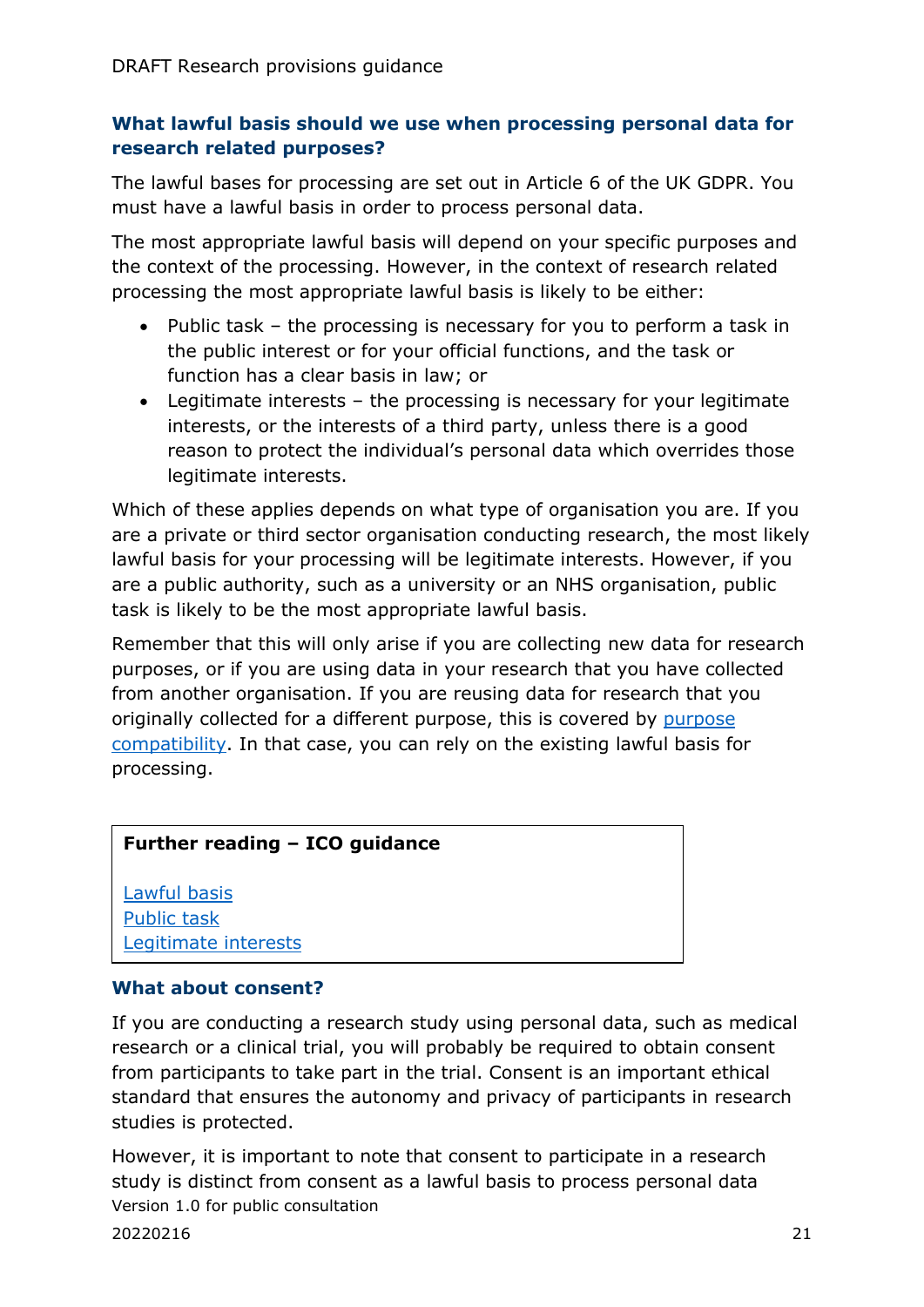under the UK GDPR. Even if you have a separate ethical or legal obligation to get consent from people participating in your research, this should not be confused with UK GDPR consent.

Just because you need to obtain consent from individuals to participate in your research study, this does not mean that consent is likely to be the most appropriate lawful basis for processing their personal data as part of this study. There is no rule that says you have to rely on consent to process personal data for scientific research purposes. You may well find that a different lawful basis (and a different special category data condition) is more appropriate in the circumstances. In fact, in most cases, consent will **not** be the most appropriate lawful basis.

This is because for consent to be valid under the UK GDPR, the individual must be able to withdraw it at any time. There is no exemption to this for scientific research. This means that if you are relying on consent as your lawful basis and the individual withdraws their consent, you need to stop processing their personal data – or anonymise it – straight away.

If you would not be able to fully action a withdrawal of consent – for example because deleting data would undermine the validity of your research and effective anonymisation is not possible – then you are not able to rely on consent as your lawful basis (or condition for processing special category data). Consent is only valid if the individual is able to withdraw it at any time.

Also, consent is not an appropriate lawful basis for processing where there is a power imbalance between you and the individual whose personal data you are processing. This is particularly likely to be the case if you are a public authority. If you are a research institution undertaking a study, there may be a power imbalance between you and your participants. In these cases, consent may not be freely given, and so cannot be valid.

Therefore, if you are processing personal data for one of the research related purposes, your lawful basis is unlikely to be consent.

If you do want to rely on consent, the UK GDPR acknowledges that if you are collecting personal data for scientific research, you may not be able to fully specify your precise purposes in advance.

If you are seeking consent to process personal data for scientific research, this means you don't need to be as specific as for other purposes. However, you should identify the general areas of research, and where possible give people granular options to consent only to certain areas of research or parts of research projects.

The only time you might have to get consent under the UK GDPR is if you want to reuse data you originally collected on the basis of consent for an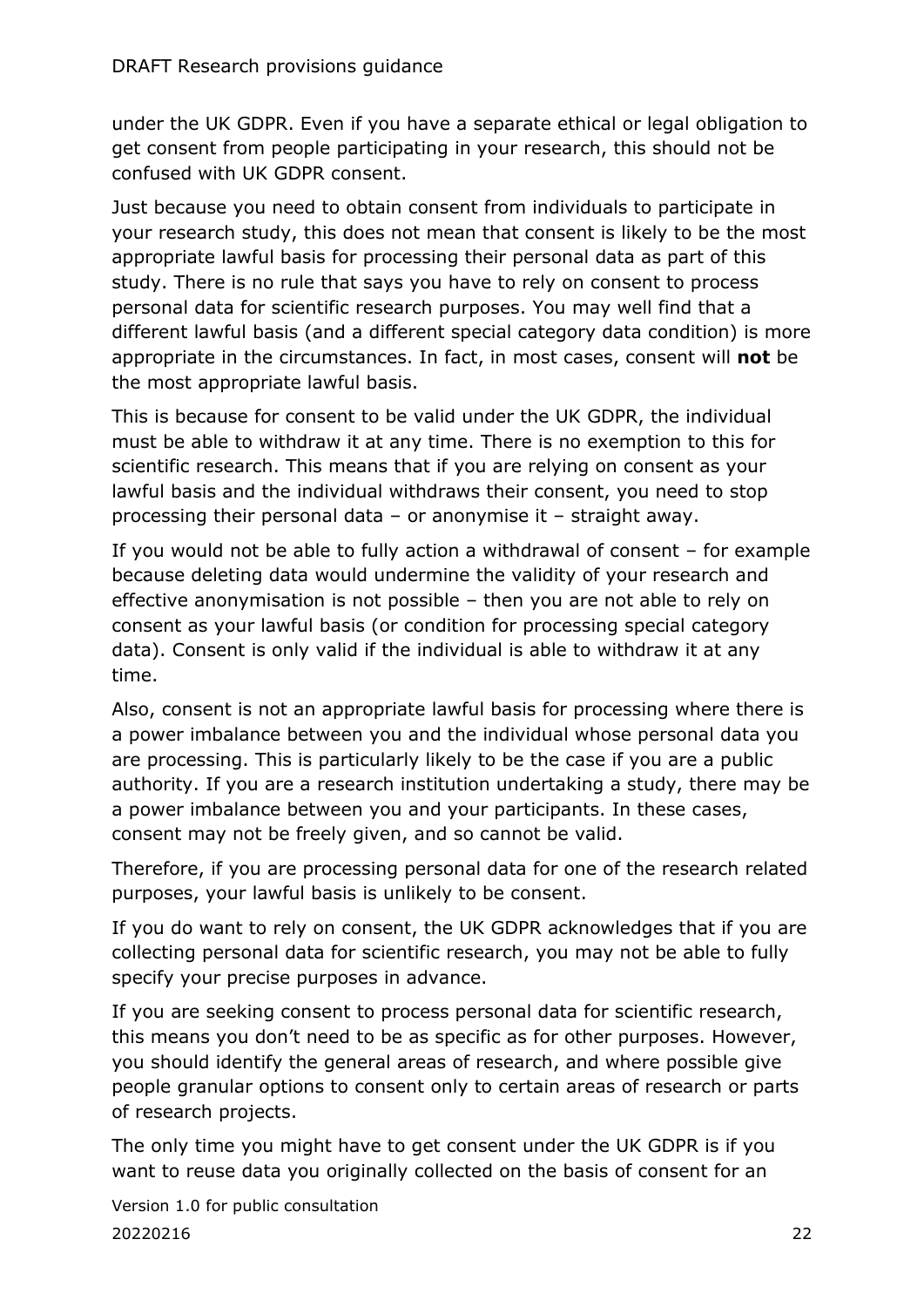entirely different non-research purpose – this is to ensure that you don't unfairly undermine the individual's original informed choice to share that data with you for an unrelated purpose.

We have produced a lawful basis interactive quidance tool, to give more tailored guidance on which lawful basis is likely to be most appropriate for your processing activities.

#### **Further reading – ICO guidance**

[Lawful basis for processing](https://ico.org.uk/for-organisations/guide-to-data-protection/guide-to-the-general-data-protection-regulation-gdpr/lawful-basis-for-processing/) [Consent](https://ico.org.uk/for-organisations/guide-to-data-protection/guide-to-the-general-data-protection-regulation-gdpr/lawful-basis-for-processing/consent/) [Public task](https://ico.org.uk/for-organisations/guide-to-data-protection/guide-to-the-general-data-protection-regulation-gdpr/lawful-basis-for-processing/public-task/) [Legitimate interests](https://ico.org.uk/for-organisations/guide-to-data-protection/guide-to-the-general-data-protection-regulation-gdpr/lawful-basis-for-processing/legitimate-interests/) [Lawful basis interactive](https://ico.org.uk/for-organisations/gdpr-resources/lawful-basis-interactive-guidance-tool/) guidance tool

#### <span id="page-22-0"></span>**What is the research condition for processing special category data?**

If you are processing special category data, you need to identify both a lawful basis for processing and a special category condition for processing in compliance with Article 9.

Special category data is personal data that needs more protection because it is sensitive, and is defined as:

- personal data revealing racial or ethnic origin;
- personal data revealing political opinions;
- personal data revealing religious or philosophical beliefs;
- personal data revealing trade union membership;
- genetic data;
- biometric data (where used for identification purposes);
- data concerning health;
- data concerning a person's sex life; or
- data concerning a person's sexual orientation.

The presumption is that this type of data needs to be treated with greater care because collecting and using it is more likely to interfere with the fundamental rights of an individual.

You can only process special category data if you can meet one of the specific conditions in Article 9 of the UK GDPR. One of these conditions is that the processing is necessary for research related purposes.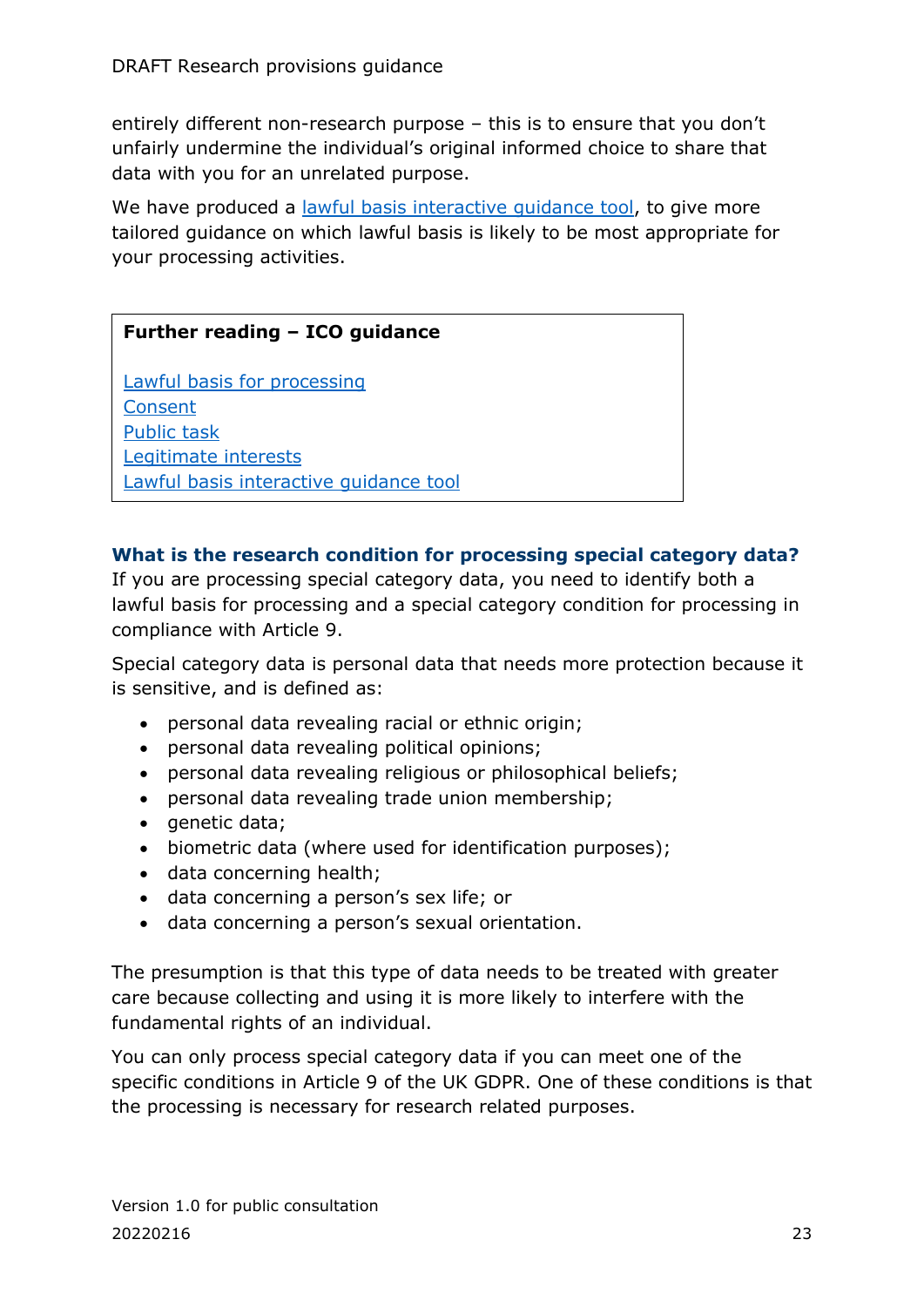Article 9(2)(j) provides a condition for processing if it is necessary for archiving purposes in the public interest, scientific or historical research purposes or statistical purposes.

Schedule 1 paragraph 4 of the DPA 2018 sets out some additional requirements for you to rely on this condition. This states that you can process special category data for research related purposes if the processing is:

- [necessary](#page-25-0) for that purpose it must be a reasonable and proportionate way of achieving your purpose, and you must not have more data than you need;
- subject to appropriate safequards for individuals' rights and freedoms, as set out in Article 89(1) of the UK GDPR;
- not likely to cause [substantial damage or substantial distress](#page-42-1) to an individual;
- not used for [measures or decisions about particular individuals,](#page-43-0) except for in the case of approved medical research; and
- [in the public interest.](#page-26-0)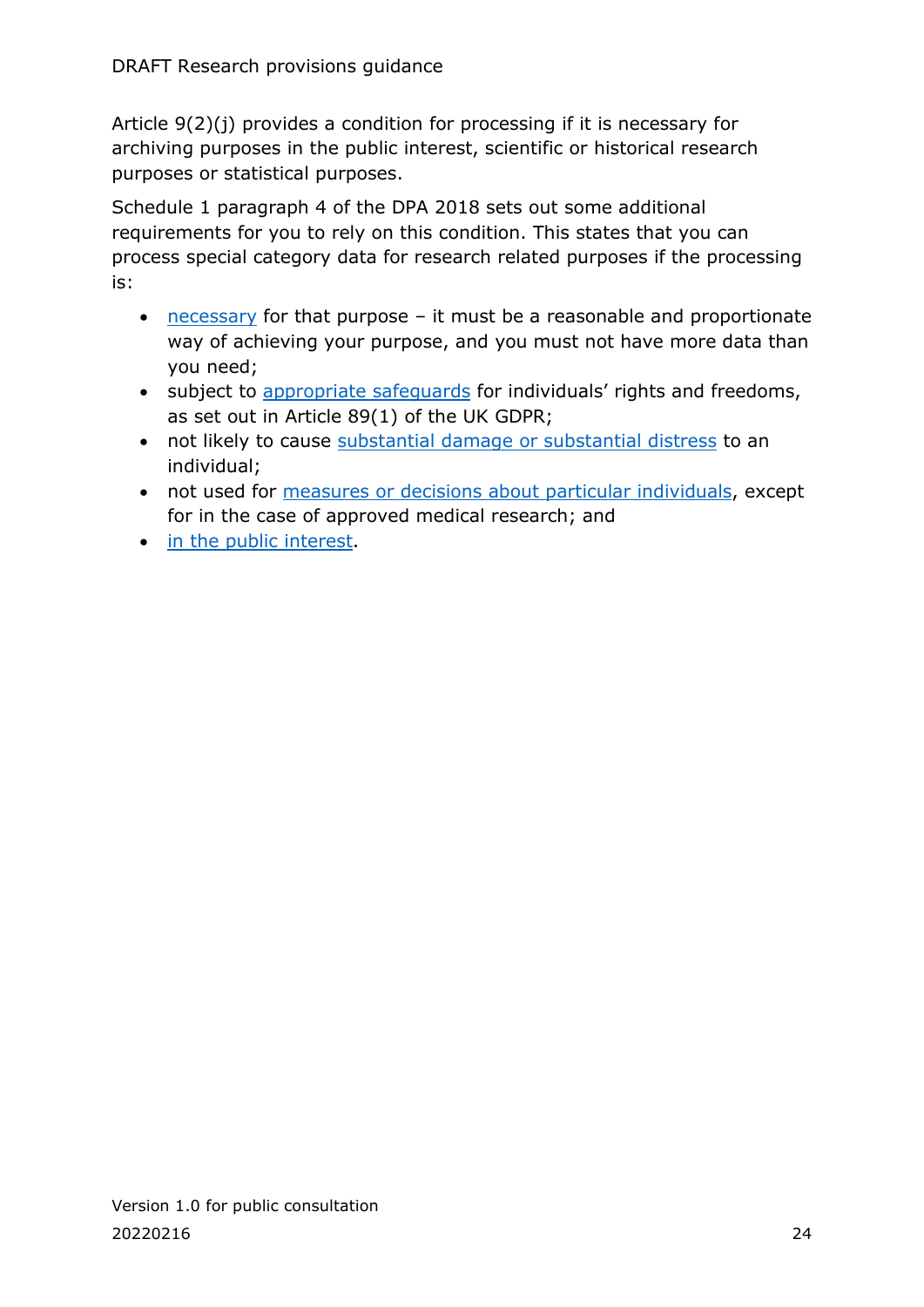#### **Example**

The museum archive mentioned in a previous example aims to record the experiences of certain ethnic groups who had emigrated to the UK in the 1950s and 1960s. The museum will be processing information about those individuals' ethnicity. As such, it will be processing special category data and will need to satisfy an Article 9 condition for processing.

Given the focus of the archive, obtaining personal data on the ethnicity of individuals is necessary for the museum's purposes.

In relation to appropriate safeguards, the museum could consider whether it could make the interviews available in its archive in a pseudonymised format.

However, if it decides not to do this, the processing of this data in this way would not be likely to cause substantial damage or distress to any of the individuals. In addition, the information that it has recorded in the archive will not be used to make decisions about any of the individuals.

The aim of the archive is to facilitate social history research, as well as providing a resource for future educational uses. Taking this into account, the museum can claim that the processing is in the public interest.

Therefore, the museum is able to rely on the condition set out in article  $9(2)(i)$  – on the basis that the processing is necessary for archiving purposes in the public interest.

#### **Relevant provisions in the legislation**

[Relevant provisions in the UK GDPR see Article 9\(2\)\(j\)](https://www.legislation.gov.uk/eur/2016/679/contents) [Relevant provisions in the Data Protection Act 2018 see](https://www.legislation.gov.uk/ukpga/2018/12/contents/enacted)  [Schedule 1 Paragraph 4](https://www.legislation.gov.uk/ukpga/2018/12/contents/enacted)

#### **Further reading – ICO guidance**

[Special category data](https://ico.org.uk/for-organisations/guide-to-data-protection/guide-to-the-general-data-protection-regulation-gdpr/lawful-basis-for-processing/special-category-data/)

#### <span id="page-24-0"></span>**What is the research condition for processing criminal offence data?**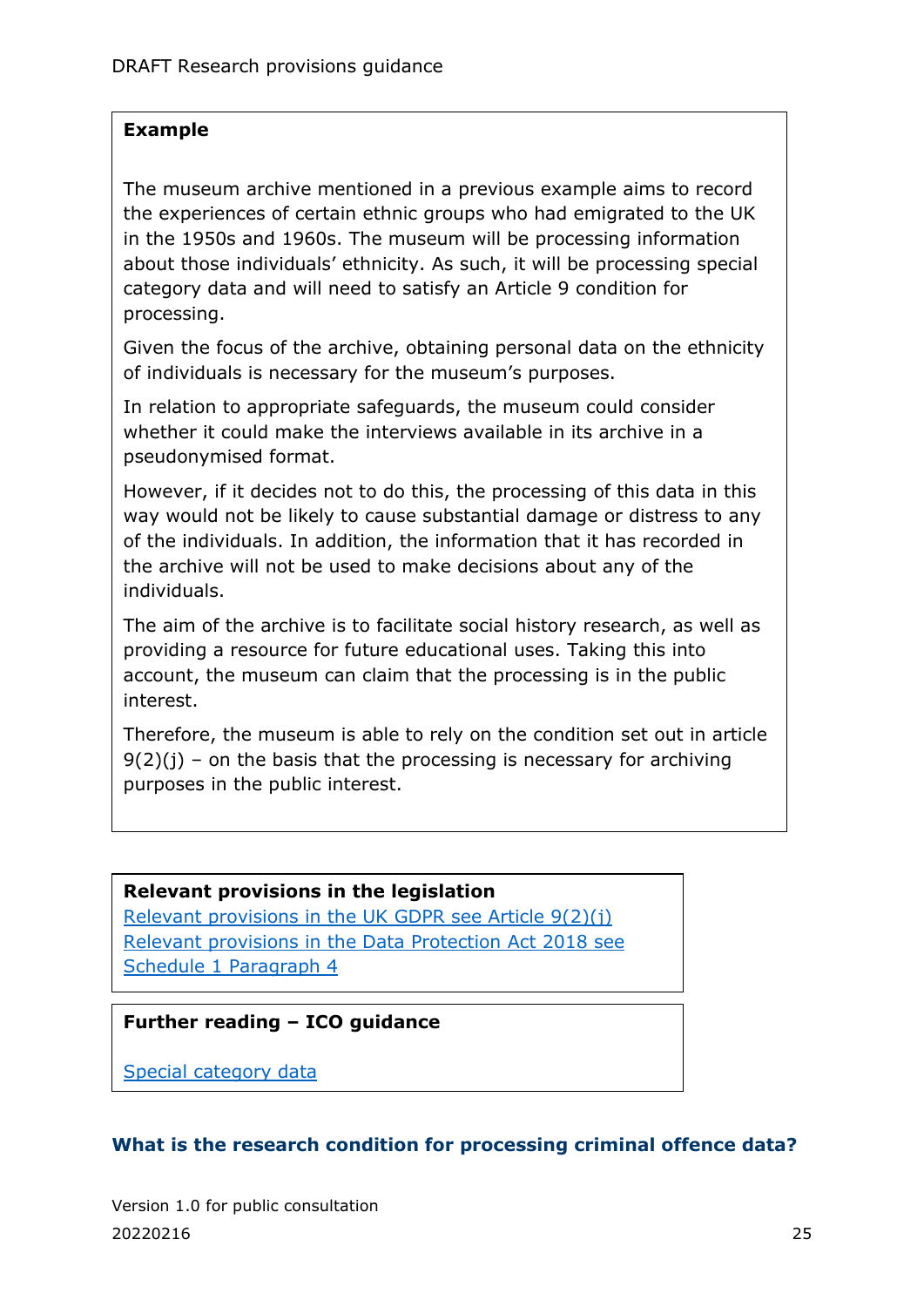The UK GDPR gives extra protection to "personal data relating to criminal convictions and offences or related security measures". We refer to this as criminal offence data.

If you are processing criminal offence data, you will need lawful basis for processing. In addition, you can only process criminal offence data if:

- the processing is under the control of official authority; or
- you meet one of the conditions in Schedule 1 of the DPA 2018.

If you are processing criminal offence data for research related purposes the relevant condition is set out in Schedule 1 condition 4 of the DPA 2018.

This condition means that you can process criminal offence data for research related purposes if the processing:

- is [necessary](#page-25-0) for that purpose it must be a reasonable and proportionate way of achieving your purpose, and you must not have more data than you need;
- is subject to [appropriate safeguards](#page-40-0) for individuals' rights and freedoms, as set out in Article 89(1) of the UK GDPR;
- is not likely to cause [substantial damage or substantial distress](#page-42-1) to an individual;
- is not used for measures or decisions about particular individuals, except for in the case of approved medical research; and
- is [in the public interest.](#page-26-0)

#### **Relevant provisions in the legislation**

[UK GDPR see Article 10](https://www.legislation.gov.uk/eur/2016/679/contents) [DPA 2018 see Schedule 1 Paragraph 4](https://www.legislation.gov.uk/ukpga/2018/12/contents/enacted)

#### **Further reading – ICO guidance**

[Criminal offence data](https://ico.org.uk/for-organisations/guide-to-data-protection/guide-to-the-general-data-protection-regulation-gdpr/lawful-basis-for-processing/criminal-offence-data/)

#### <span id="page-25-0"></span>**What does 'necessary' mean?**

Use of the research conditions for processing special category and criminal offence data depends on you being able to demonstrate that the processing is 'necessary' for your purpose.

This does not mean that the processing has to be absolutely essential. However, it must be more than just useful or habitual. It must be a targeted and proportionate way of achieving that purpose.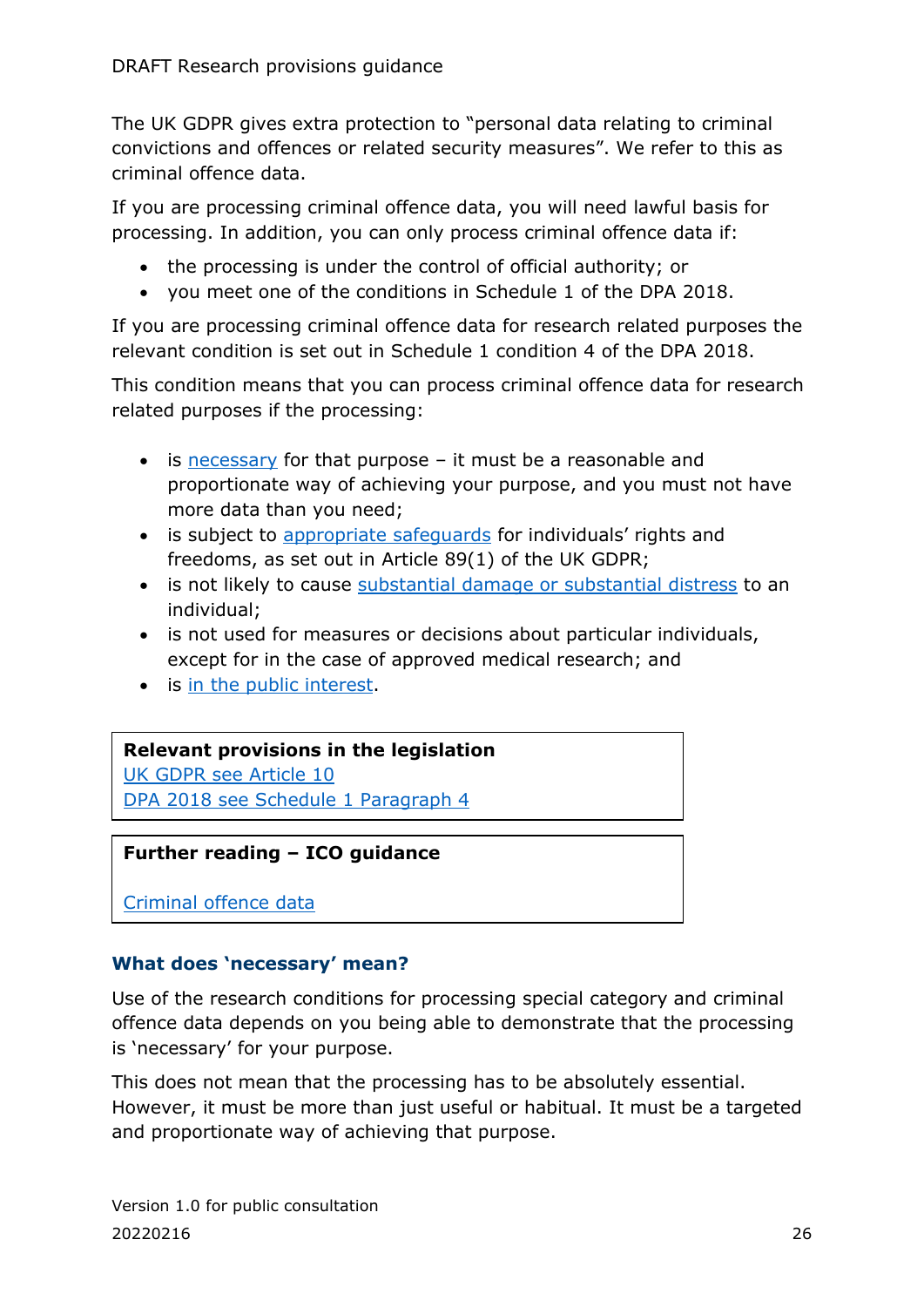The conditions do not apply if you can reasonably achieve the same purpose by some other less intrusive means. There is a link here to the [data](https://ico.org.uk/for-organisations/guide-to-data-protection/guide-to-the-general-data-protection-regulation-gdpr/principles/data-minimisation/)  [minimisation](https://ico.org.uk/for-organisations/guide-to-data-protection/guide-to-the-general-data-protection-regulation-gdpr/principles/data-minimisation/) principle, which you should consider carefully for special category data and criminal offence data.

It is not enough to argue that processing is necessary because it is part of your particular business model, processes or procedures, or because it is standard practice. The question is whether the processing of the special category or criminal offence data is a targeted and proportionate way of achieving your research purposes.

### <span id="page-26-0"></span>**When is research related processing 'in the public interest'?**

If you want to rely on the research condition for processing special category or criminal offence data, the DPA 2018 states that this processing must be in the public interest.

The legislation does not define the 'public interest'. However, public interest in the context of research should be interpreted broadly to include any clear and positive benefit to the public likely to arise from that research.

The public interest covers a wide range of values and principles relating to the public good, or what is in the best interests of society. In making the case that your research is in the public interest, it is not enough to point to your own private interests. Of course, you can still have a private interest – you just need to make sure that you can also point to a wider public benefit.

Some examples of the form this benefit could take are:

- improved health and wellbeing outcomes;
- improved financial or economic outcomes for individuals or the collective public;
- the advancement of academic knowledge in a given field; or
- the provision of more efficient or more effective products and services for the public.

It is your responsibility to demonstrate that the processing you are proposing to undertake is in the public interest. You may want to consider the 'breadth and depth' of that public benefit: that is, what proportion of the public are benefitted by your research processing, and by how much. Something that benefits a small number of people by an insignificant amount is unlikely to have a strong public interest case.

Version 1.0 for public consultation 20220216 27 However it is possible that processing for the purposes of research which benefits only a small number of people, but where the benefit generated is significant, can be in the public interest. There may be a public interest in something even if it does not benefit the whole of society. For example, there may be a strong public interest in something which confers an important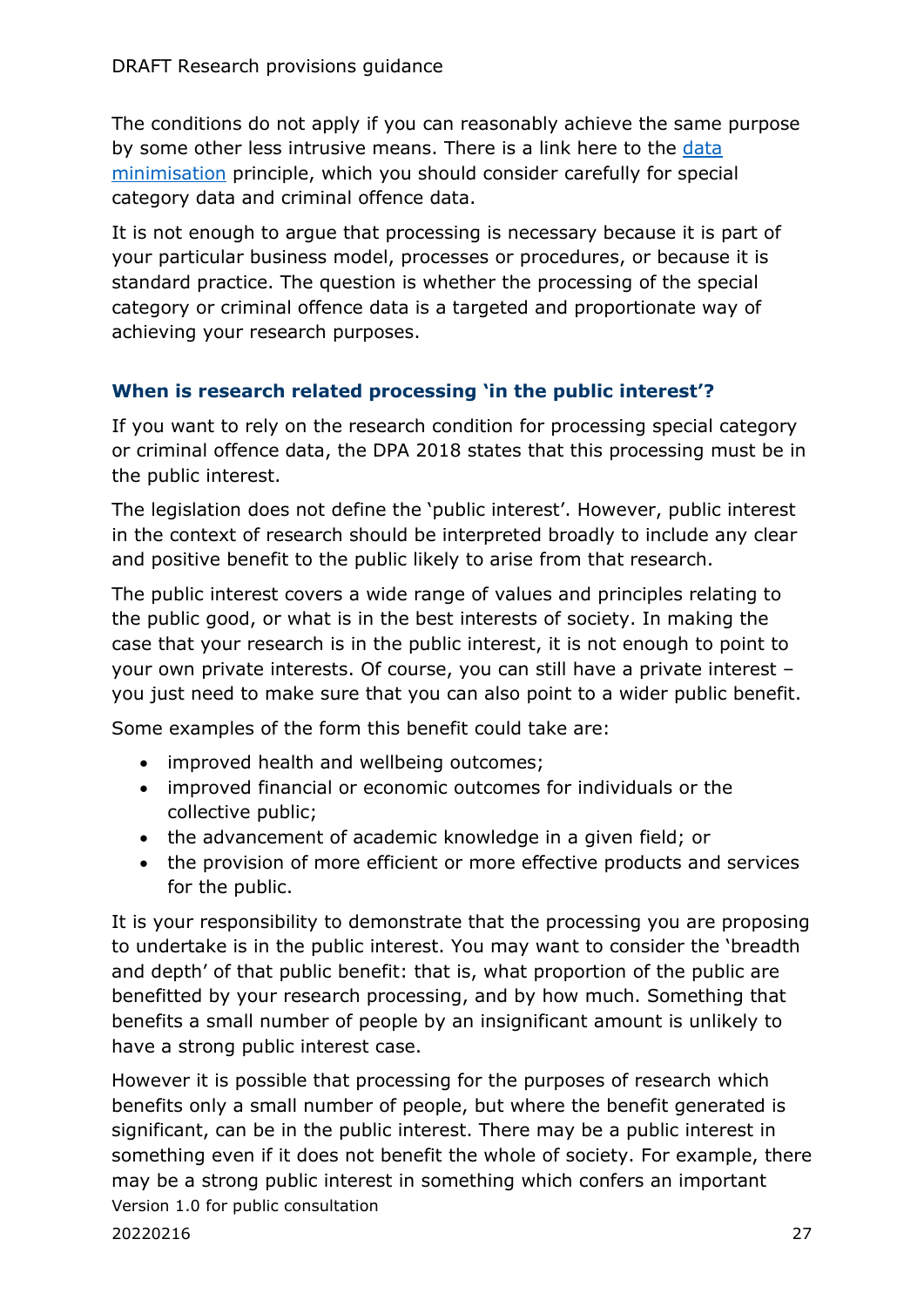#### DRAFT Research provisions guidance

benefit on a small subset of the public, so long as it does not also harm society's wider interests. For example, processing for the purposes of research into rare but debilitating medical conditions is likely to be in the public interest. Similarly, research processing that generated only a modest benefit, but to a significantly large number of people, could be in the public interest.

The avoidance of harm to the public will also be a key factor in determining whether or not your research is in the public interest. Clearly, if the processing causes more harm than benefit, it is unlikely to be in the public interest. Additionally, you may not make use of the research provisions, if your processing is likely to cause [substantial damage or distress.](#page-42-1)

Public interest research may be conducted by public sector bodies, or private and third sector organisations. The focus is on the processing activity, not on the status of your organisation. You don't have to be a public body, or have significant public interest objectives as part of your founding organisational goals or mission statement – as long as you can demonstrate that the processing itself is in the public interest.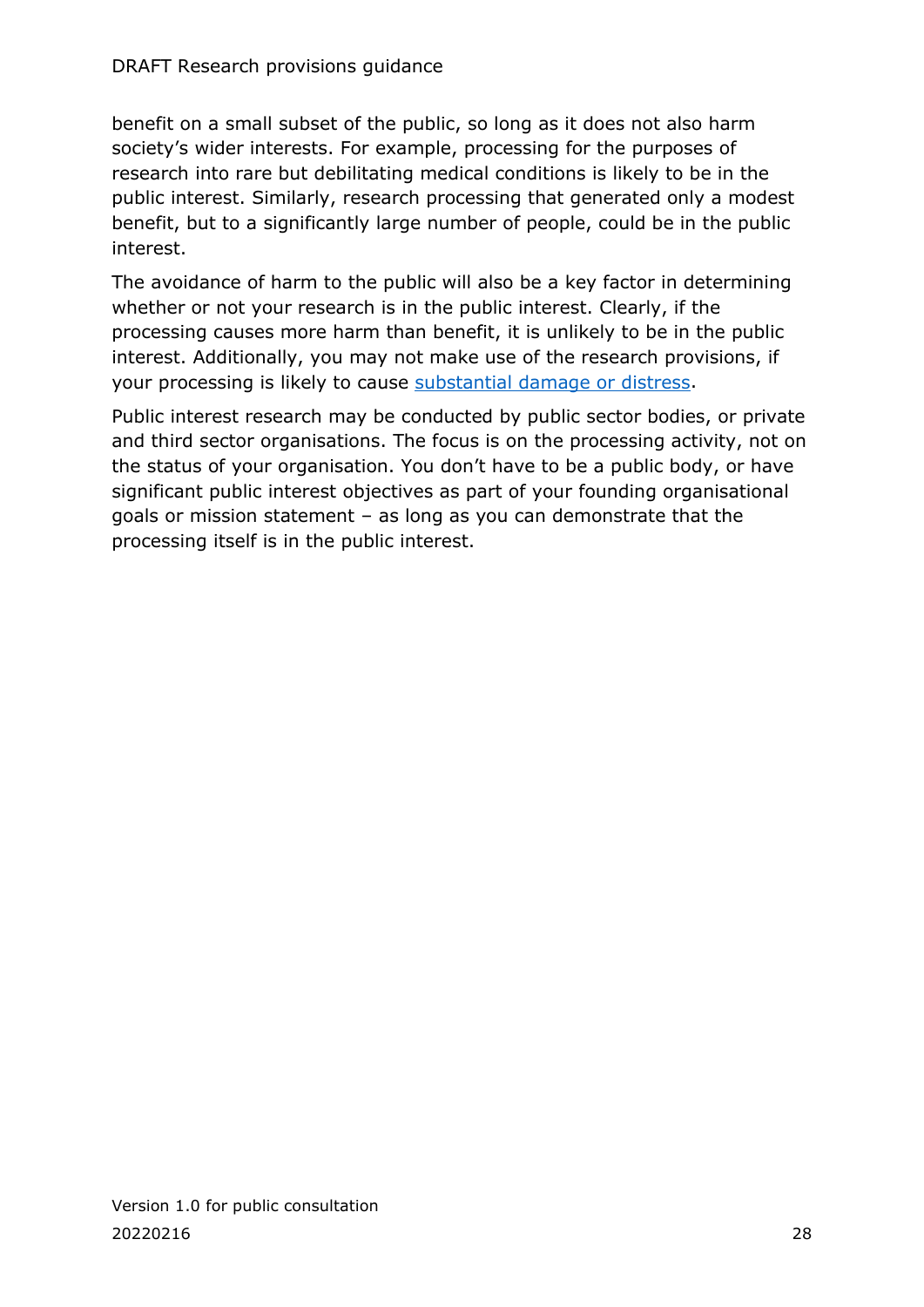#### **Example**

When the health research organisation in a previous example obtains data from the charity supporting vulnerable families and from GP practices, for its research into links between childhood malnutrition and other health conditions, it will have to:

- identify a lawful basis (as it has obtained this data from other organisations, rather than directly from the individuals); and
- satisfy an article 9 condition, as it is processing special category data.

If the research organisation is a charity, or private sector organisation, the most likely lawful basis will be legitimate interests. However, if it isa public authority, such as an NHS organisation or university, it is likely that it can rely upon the public task lawful basis.

Turning to the Article 9 condition for processing, given the nature of the research project, the research organisation is able to argue that it is necessary to process information about the health of individuals, as well as information about their racial or ethnic origin.

The research organisation does intend to publish its findings. However, this will be done in a pseudonymised manner, and none of the individuals concerned will be identifiable.

Because of this, the processing of this data in this way will not be likely to cause substantial damage or distress to any of the individuals concerned.

The aim of the research is to gain new understandings of the links between childhood malnutrition and other health conditions among certain socio-economic groups – to better inform health and social policy decisions. It will not be used to make decisions about any of the individuals.

Finally, given the aims of the research the research organisation is able to claim that the processing is in the public interest.

Therefore, the research organisation is able to satisfy the condition set out in Article  $9(2)(i)$  – on the basis that the processing is necessary for scientific or historical research.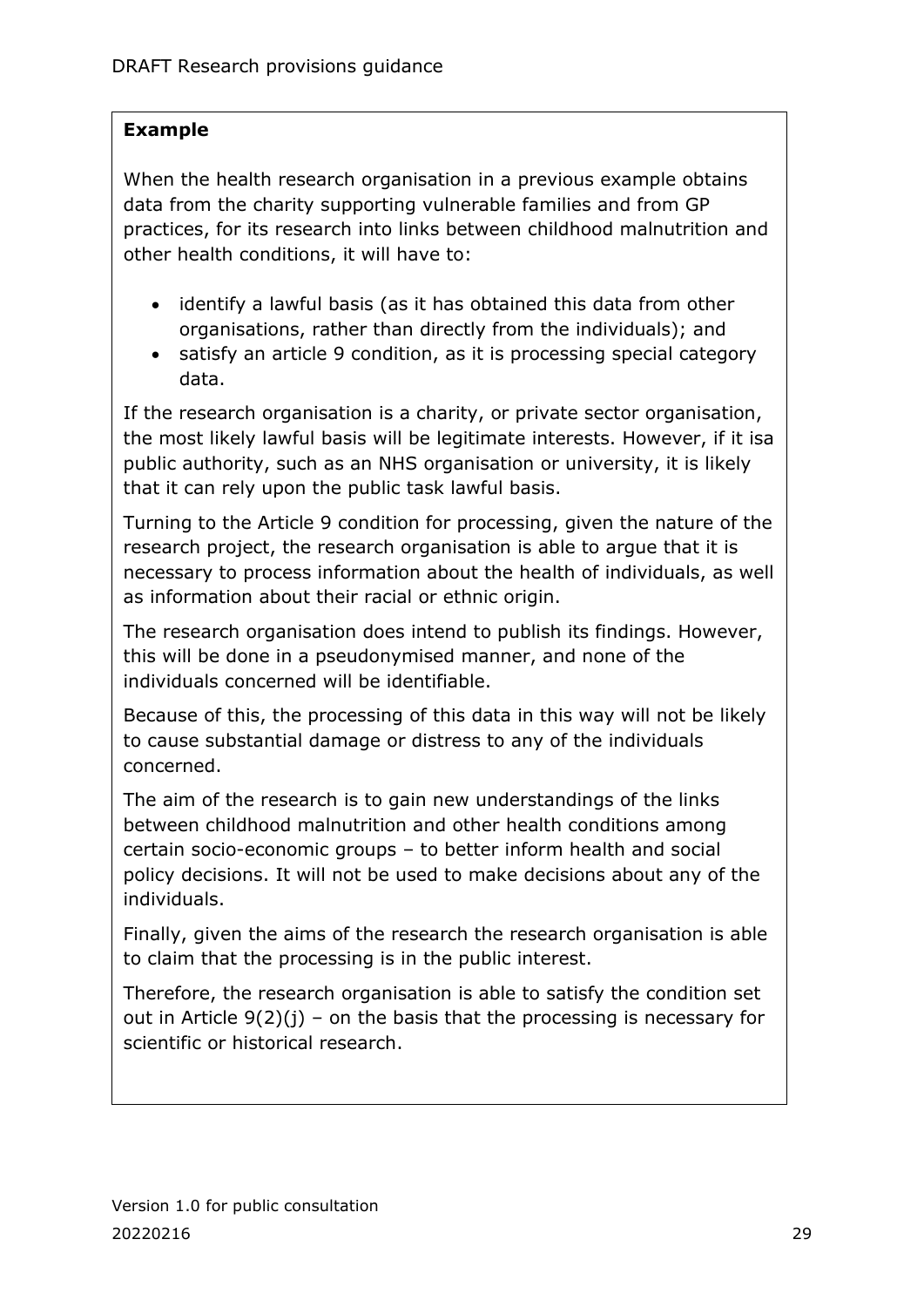# <span id="page-29-0"></span>**Exemptions**

# <span id="page-29-1"></span>At a glance:

- Individuals have a number of specific rights over their data  $-$  including rights to be informed, to access, to rectify (correct), to erase, to restrict, to port (move), and to object.
- Some of these rights contain built-in exceptions for research.
- For other rights, you may be able to rely on a separate research exemption, if giving full effect to the right would undermine your research purposes.
- You shouldn't rely on exceptions or exemptions in a blanket manner. You must consider them case by case.
- You should only restrict the exercising of a data subject's rights if the exemption applies and there is a valid reason to apply it.
- If you can give full effect to individual rights without undermining your research purposes, you cannot use the exemptions.

# <span id="page-29-2"></span>In detail:

- [What should we take into account when applying](#page-29-3) these exemptions?
- What is the exception to [the right to be informed?](#page-30-0)
- [What is the exemption from the right](#page-32-0) of access?
- [What is the exemption from the right to rectification?](#page-33-0)
- [What is the exception to](#page-34-0) the right to erasure?
- [What is the exemption from the right to restrict processing?](#page-35-0)
- What is the archiving [exemption from the right to data portability?](#page-36-0)
- [What is the exemption from the right to object?](#page-37-0)

#### <span id="page-29-3"></span>**What should we take into account when applying these exemptions?**

Articles 13 to 21 of the UK GDPR set out the rights that individuals have over how their data is used.

There are exemptions from most of these rights available for data processed for research related purposes. These exemptions may apply to the following rights:

- the right to be informed;
- the right of access;
- the right to rectification;
- the right to erasure;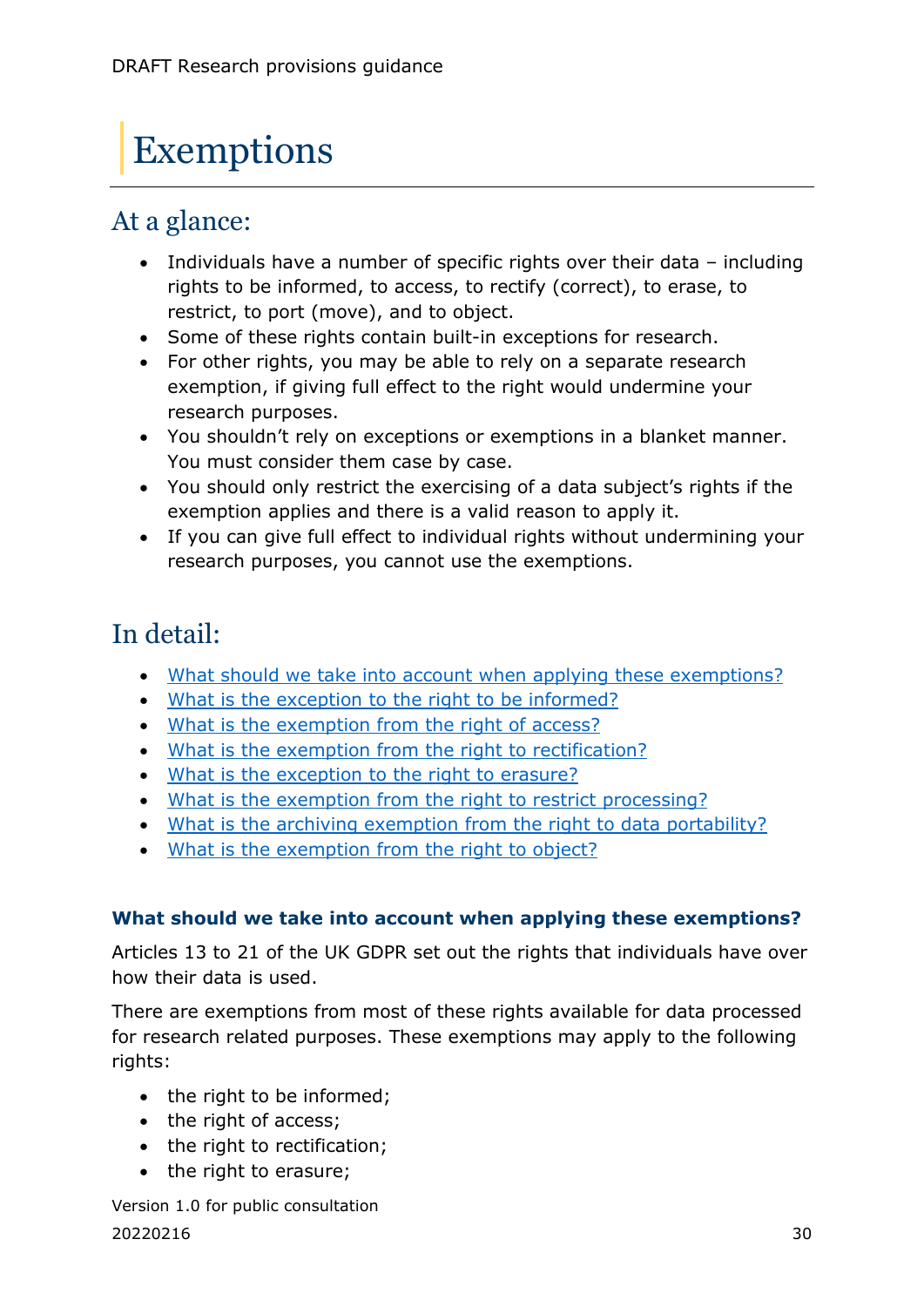- the right to restrict processing;
- the right to data portability; and
- the right to object.

For some of these rights, there is a built-in exception for research. For others, there is a separate exemption set out in Schedule 2 of the DPA 2018.

You should only restrict the exercising of a data subject's rights if the exemption applies and there is a valid reason to apply it. There should be a causal link between giving effect to the right and the potential prejudicial effect that you have identified.

You should not apply the research related exemptions in a blanket fashion, and only **to the extent that** the application of the specific right would cause the prejudicial effect you have identified. Therefore, the application of the exemptions must be necessary and proportionate. You must consider the application of the exemptions on a case-by-case basis.

You should document your reasons for relying on an exemption and must make this reasoning available to the ICO if required.

You must inform the individual without undue delay and within one month of receipt of the request about:

- the reasons why you have refused the request;
- their right to make a complaint to the ICO; and
- their ability to seek to enforce this right through the courts.

The following sections explain how the research related exemptions affect each of these rights.

#### **Relevant provisions in the legislation**

[Relevant provisions in the UK GDPR \(the exempt provisions\)](https://www.legislation.gov.uk/eur/2016/679/contents)  – [Articles 14\(1\)-\(4\), 15\(1\)-\(3\), 16, 18\(1\) and 21 \(1\)](https://www.legislation.gov.uk/eur/2016/679/contents) (external link) [Relevant provisions in the Data Protection Act 2018](https://www.legislation.gov.uk/ukpga/2018/12/contents/enacted) (the exemption) – [Schedule 2, Part 6, Paragraph 27](https://www.legislation.gov.uk/ukpga/2018/12/contents/enacted) (external link)

#### <span id="page-30-0"></span>**What is the exception to the right to be informed?**

The right to be informed covers some of the key transparency requirements of the UK GDPR. It is about providing individuals with clear and concise information about what you do with their personal data.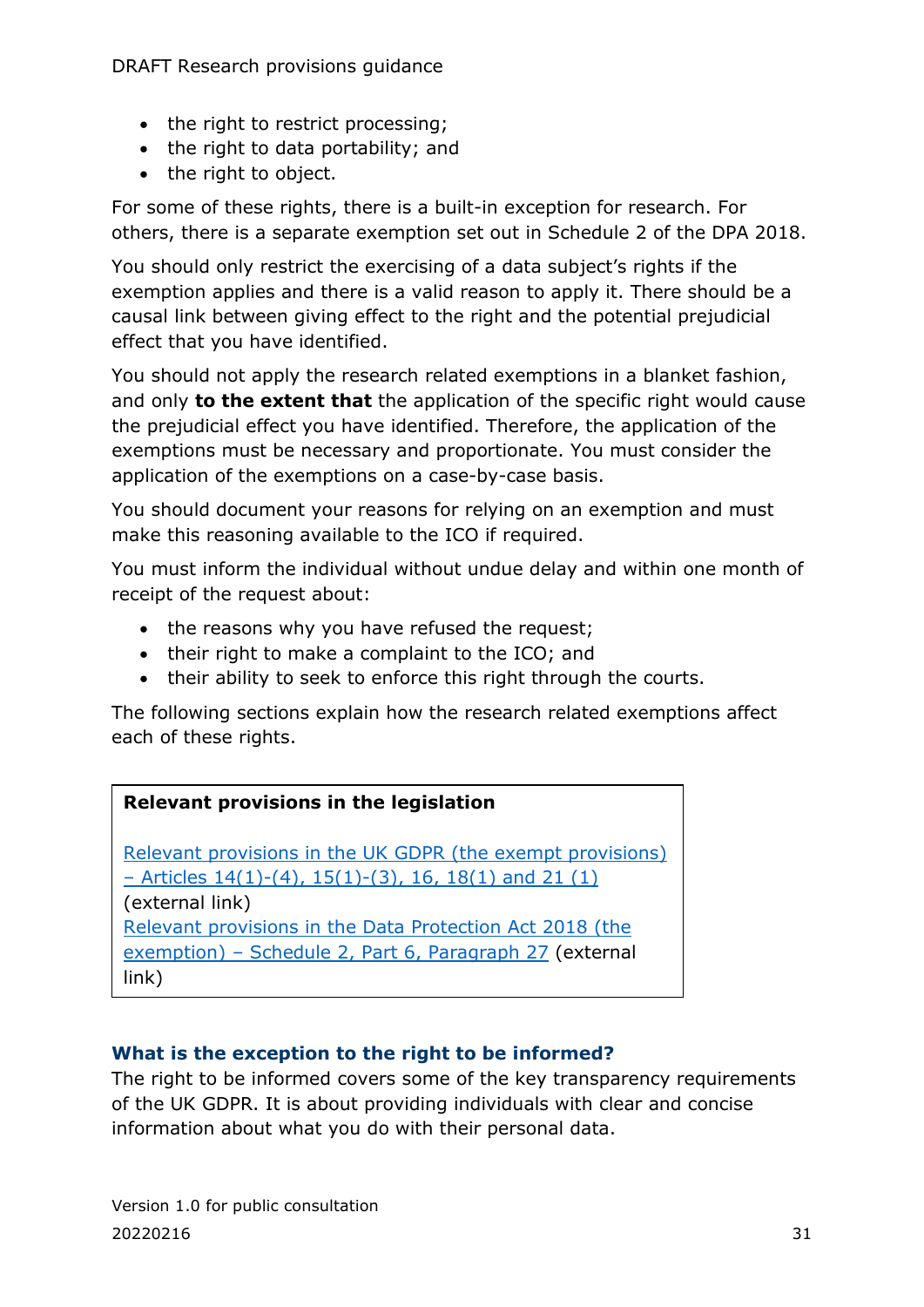Articles 13 and 14 of the UK GDPR specify what individuals have the right to be informed about. We call this 'privacy information'.

However, the UK GDPR recognises that when processing data you have obtained from another organisation, rather than directly from the data subject, this might be very difficult.

Article 14(5)(b) provides an exception from the obligations placed on you by the right to be informed when you have obtained personal data from a source other than the individual, **if** providing this information:

- proves impossible or would involve disproportionate effort; or
- would be likely to render impossible or seriously impair the objectives of the processing.

The UK GDPR recognises that the first of these issues is especially likely to arise in the context of research, where you may sometimes carry out processing for one of the research related purposes using data that was originally obtained a long time ago by a different organisation.

However, even in this situation, you do not have an automatic exception from the requirement to provide privacy information. You must consider whether the provision of privacy information would involve disproportionate effort. To do this, you must take into account the effort and impact required to provide privacy information, and balance this against the potential effect on the individual that your use of their data will have on them.

When assessing whether or not effort would be disproportionate, you should consider:

- the number of data subjects;
- the age of the data; and
- any [appropriate safeguards](#page-40-0) you have adopted.

If you determine that providing privacy information to individuals does involve disproportionate effort, you must still publish the privacy information (eg on your website), and carry out a Data Protection Impact Assessment (DPIA).

This exception also removes the obligation to provide privacy information, if doing so would render impossible or seriously impair the objectives of your processing. However, this exception is most likely to apply in investigative contexts, when alerting an individual that you are processing their personal data would tip them off to the investigation. It is not likely to apply in the research context.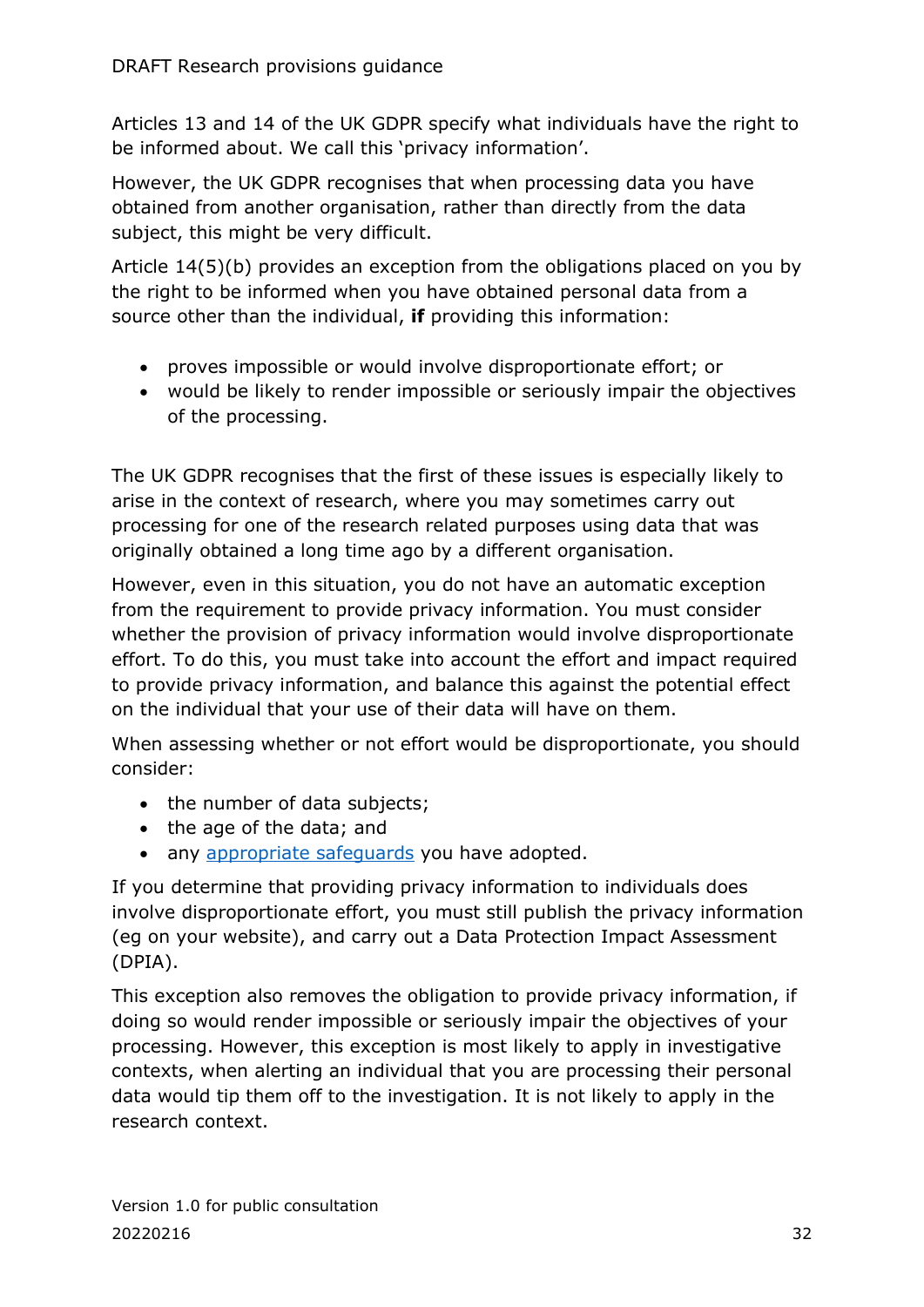It is important to note that if you are using data for research purposes that you have collected directly from the individual, this exception does **not** apply.

#### <span id="page-32-0"></span>**What is the exemption from the right of access?**

Under Article 15 of the UK GDPR, individuals have the right to obtain a copy of their personal data, as well as other supplementary information. This is known as the right of access, or subject access.

However, there are exemptions from the right of access if you are processing for research related purposes. These are listed in separate paragraphs of the DPA 2018:

- Schedule 2 Paragraph 27 provides an exemption if you are processing personal data for scientific or historical research purposes or statistical purposes.
- Schedule 2 Paragraph 28 provides an exemption if you are processing for archiving purposes in the public interest.

The exemptions only apply:

- to the extent that providing access to the data would prevent or seriously impair the achievement of the purposes for processing;
- if the processing is subject to appropriate safequards for individuals' rights and freedoms;
- if the processing is not likely to cause [substantial damage or](#page-42-1)  [substantial distress](#page-42-1) to an individual; and
- if the processing is not used for measures or decisions about particular [individuals,](#page-43-0) except for approved medical research.

Schedule 2 Paragraph 27 sets out a further condition on the exemption for scientific or historical research or statistics, which is that research results or any resulting statistics are not made available in a way that identifies individual data subjects. This condition does not apply to archiving in the public interest.

You must be able to show that giving effect to the right of access would prevent or seriously impair your ability to achieve your research purposes.

You should not apply the exemptions in a blanket fashion, and only **to the extent that** the application of the specific right would cause the prejudicial effect you have identified. Therefore, the application of the exemptions must be necessary and proportionate. You must consider the application of the exemptions on a case-by-case basis.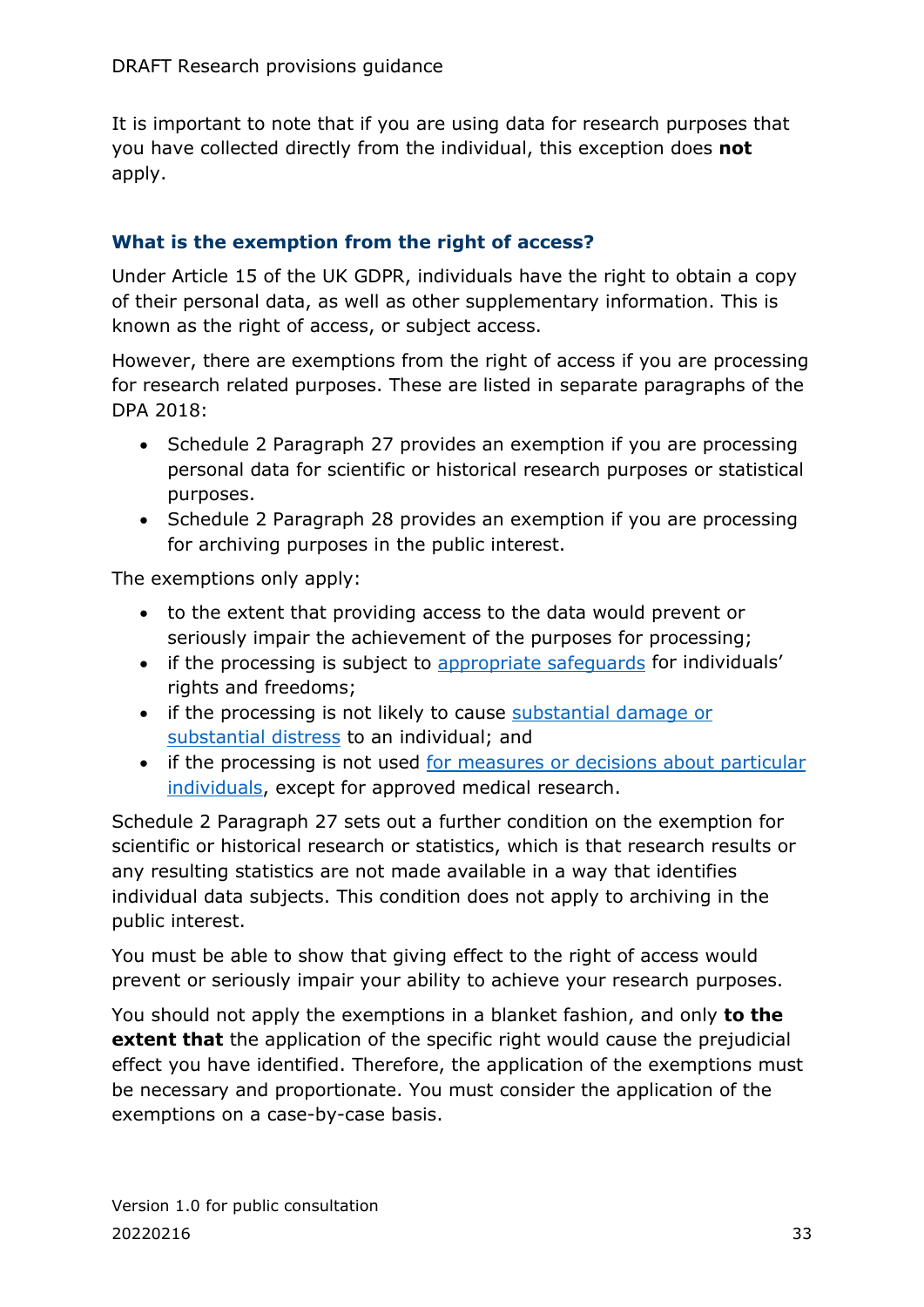#### **Example**

An individual becomes aware that their health data has been passed to an organisation that is processing it for scientific research purposes. They make a request to the organisation for a copy of all the data the organisation holds about them.

The individual's data is part of a relatively small data set, and disclosure of the data would not prevent or seriously impair the research project. As such, the use of the exemption from the right of access is not necessary.

In these circumstances the exemption does not apply and should not be used. The organisation should therefore disclose the information it holds.

#### <span id="page-33-0"></span>**What is the exemption from the right to rectification?**

Under Article 16 of the UK GDPR, individuals have the right to have inaccurate personal data rectified. When an individual makes a request for rectification, you should normally take reasonable steps to satisfy yourself that the data is accurate and to rectify the data if necessary. You should take into account the arguments and evidence provided by the data subject.

However, there are exemptions from the right to rectification if you are processing for research related processing. These are listed in separate paragraphs of the DPA 2018:

- Schedule 2 Paragraph 27 provides an exemption if you are processing personal data for scientific or historical research purposes or statistical purposes.
- Schedule 2 Paragraph 28 provides an exemption if you are processing for archiving purposes in the public interest.

The exemptions only apply:

- to the extent that rectifying the data would prevent or seriously impair the achievement of the purposes for processing;
- if the processing is subject to [appropriate safeguards](#page-40-0) for individuals' rights and freedoms;
- if the processing is not likely to cause substantial damage or [substantial distress](#page-42-1) to an individual; and
- if the processing is not used for [measures or decisions about particular](#page-43-0)  [individuals,](#page-43-0) except for in the case of approved medical research.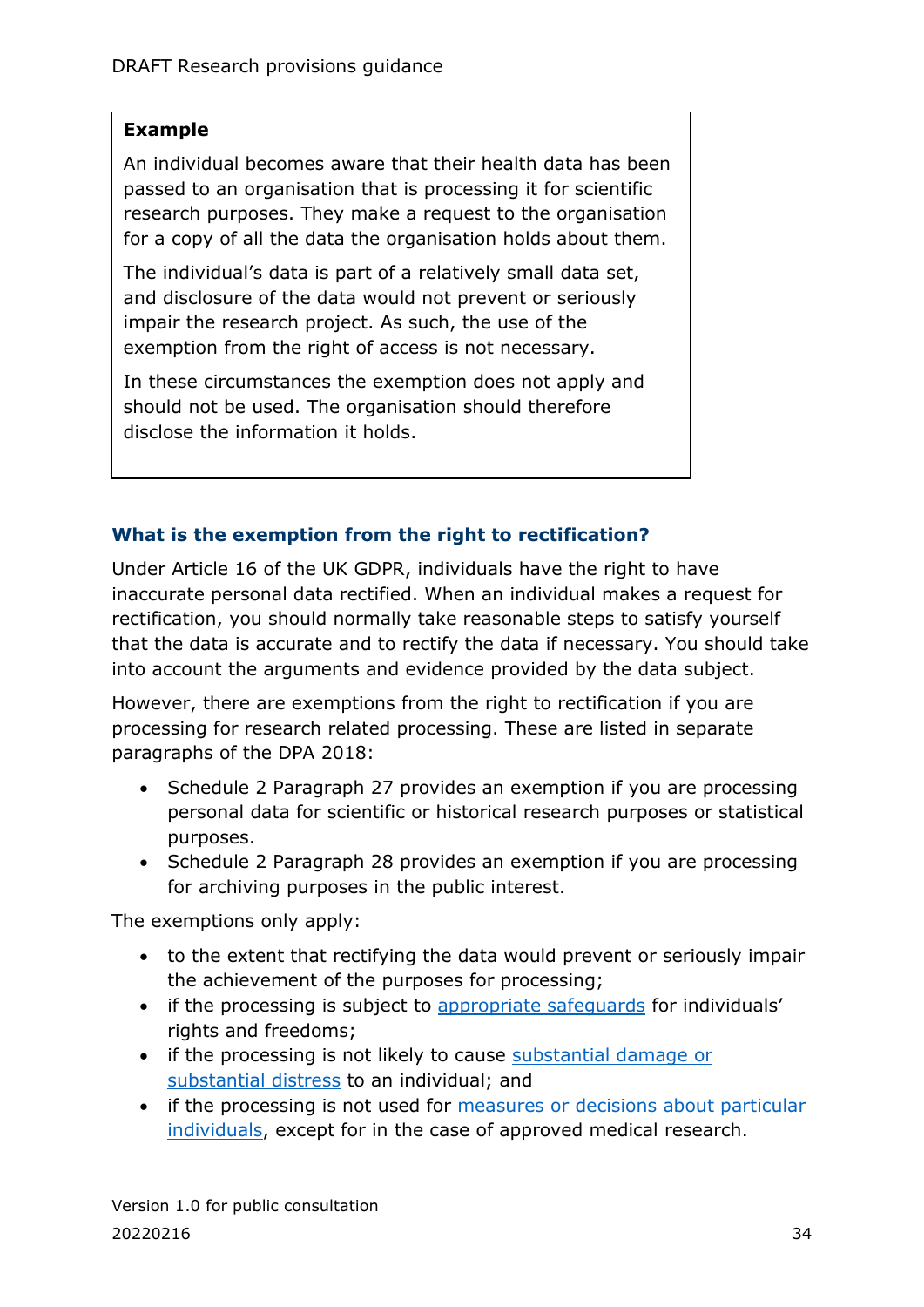You must be able to show that giving effect to the right to rectification would prevent or seriously impair your ability to achieve your research purposes.

You should not apply the exemptions in a blanket fashion, and only to the extent that the application of the right to rectification would cause the prejudicial effect you have identified. Therefore, the application of the exemptions must be necessary and proportionate. You must consider the application of the exemptions on a case-by-case basis.

### <span id="page-34-0"></span>**What is the exception to the right to erasure?**

Under Article 17 of the UK GDPR, individuals have the right to have their personal data erased. This is also known as the 'right to be forgotten'. However, there is a built-in exception for research.

Article 17(3)(d) states that if you are processing data for research related purposes, the right to erasure does not apply **in so far as** giving effect to the right is likely to render impossible or seriously impair the achievement of your research objectives.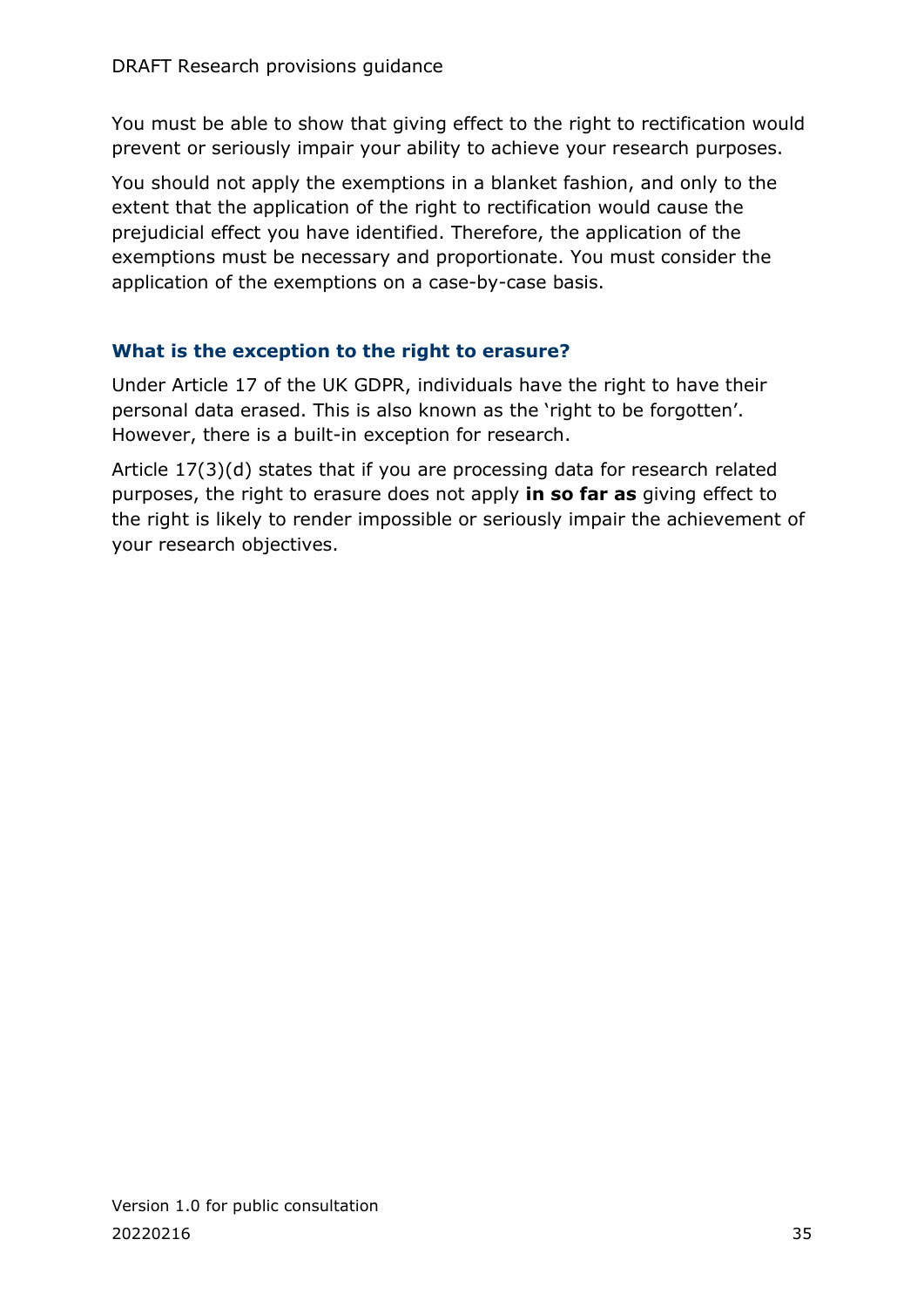#### **Example**

A pharmaceutical company is testing a new drug that it hopes will be used in future to treat patients with flu. To test the drug, the company needs to process the personal data of individuals who take part in trials of the drug, including their health data.

Although participants in the drug trial proactively agree to take part in the trial, their personal data is processed on the basis of legitimate interests.

During the trial, a participant chooses to withdraw from further tests. They make a request to the company to erase all of the personal data it holds about them, including their health data generated during the trial.

Complying with this request would undermine the integrity of the company's data set. It would risk skewing the results of the study, and would thus render impossible or seriously impair the achievement of the company's research objectives.

In these circumstances the exception from the right to erasure would apply. The company is justified in refusing the request to erase the individual's personal data.

#### <span id="page-35-0"></span>**What is the exemption from the right to restrict processing?**

Under Article 18 of the UK GDPR, individuals have the right to restrict the processing of their personal data in certain circumstances. This means that an individual can limit the way that an organisation uses their data. This is an alternative to requesting the erasure of their data.

However, there are exemptions from the right to restrict processing if you are processing for research related processing. These are listed in separate paragraphs of the DPA 2018:

- Schedule 2 Paragraph 27 provides an exemption if you are processing personal data for scientific or historical research purposes or statistical purposes.
- Schedule 2 Paragraph 28 provides an exemption if you are processing for archiving purposes in the public interest.

The exemptions only apply: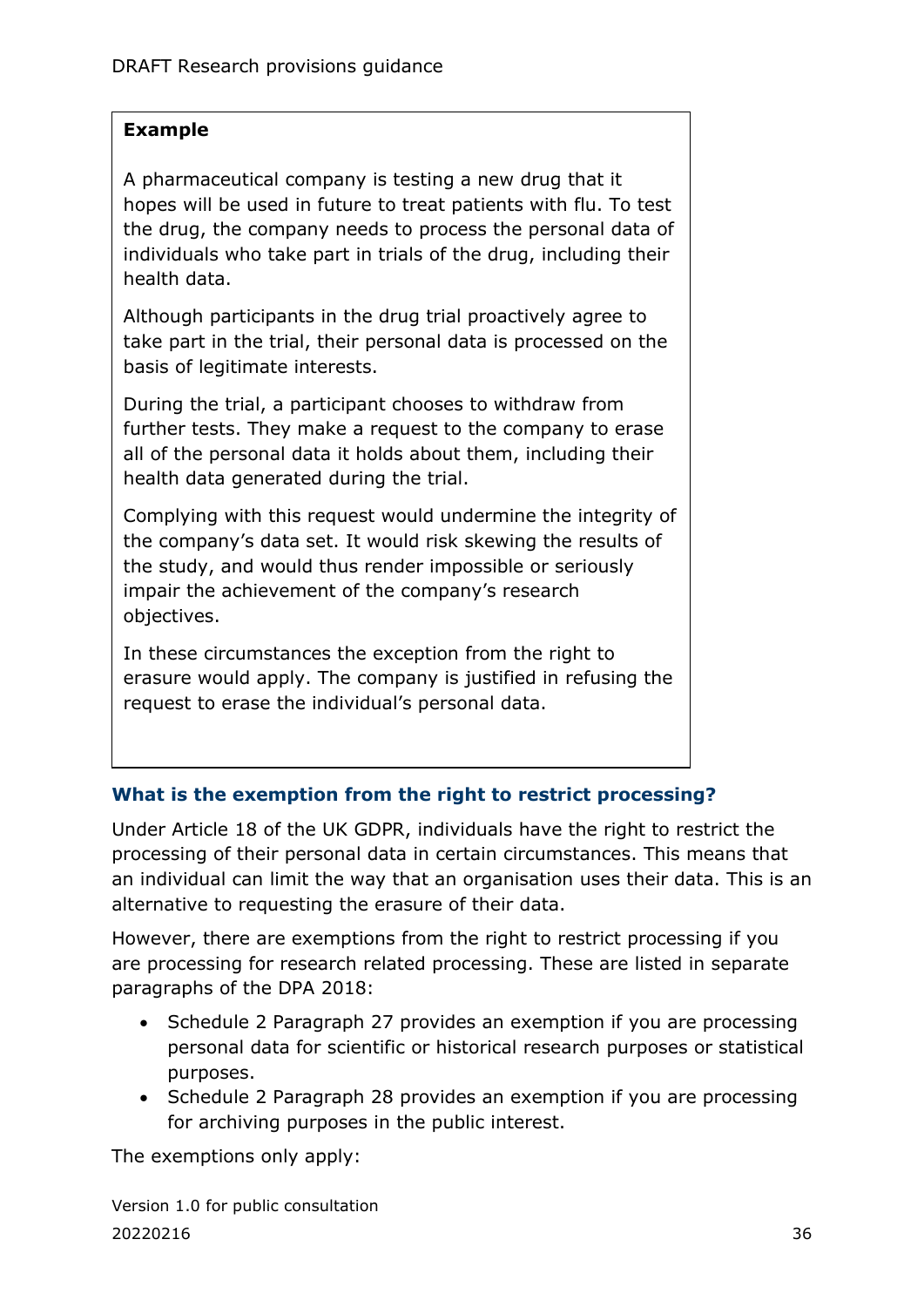DRAFT Research provisions guidance

- to the extent that restricting processing would prevent or seriously impair the achievement of the purposes for processing;
- if the processing is subject to [appropriate safeguards](#page-40-0) for individuals' rights and freedoms;
- if the processing is not likely to cause [substantial damage or](#page-42-1)  [substantial distress](#page-42-1) to an individual; and
- if the processing is not used for [measures or decisions about particular](#page-43-0)  [individuals,](#page-43-0) except for approved medical research.

You must be able to show that giving effect to the right to restrict processing would prevent or seriously impair your ability to achieve your research purposes.

You should not apply the exemptions in a blanket fashion, and only to the extent that the application of the right to rectification would cause the prejudicial effect you have identified. Therefore, the application of the exemptions must be necessary and proportionate. You must consider the application of the exemptions on a case-by-case basis.

### <span id="page-36-0"></span>**What is the archiving exemption from the right to data portability?**

Under Article 20 of the UK GDPR, individuals have the right to receive personal data they have provided to a controller in a structured, commonly used and machine readable format. It also gives them the right to request that a controller transmits this data directly to another controller.

The right to data portability only applies when:

- your lawful basis for processing this information is consent **or** for the performance of a contract; and
- you are carrying out the processing by automated means (ie excluding paper files).

In practice, this right is usually relevant to organisations who are providing a service to a customer, to allow that customer to easily port their own data to other service providers. It's much less likely to apply in the context of research – especially because research processing is not generally carried out on the basis of consent or contract. (See [what lawful basis should we use](#page-20-0)  [when processing personal data for research related purposes?\)](#page-20-0)

Because the right is unlikely to be relevant in the context of research, this means there is no general exemption for research purposes.

However, Schedule 2 Paragraph 28 of the DPA 2018 provides an exemption from the right to data portability if you are processing for archiving purposes in the public interest.

The exemption only applies: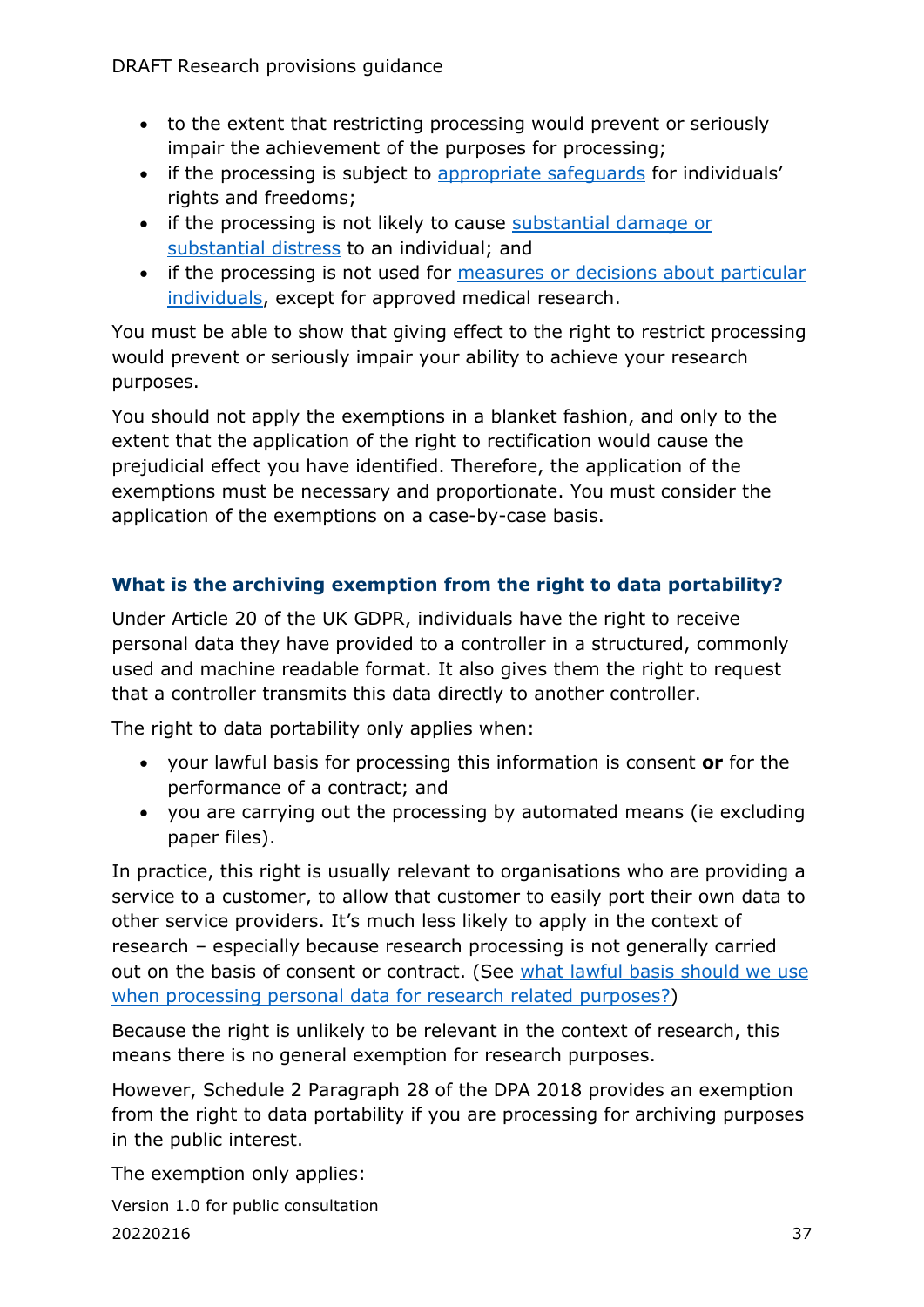- to the extent that upholding the right to data portability would prevent or seriously impair the achievement of the purposes for processing;
- if the processing is subject to [appropriate safeguards](#page-40-0) for individuals' rights and freedoms;
- if the processing is not likely to cause [substantial damage or](#page-42-1)  [substantial distress](#page-42-1) to an individual; and
- if the processing is not used for [measures or decisions about particular](#page-43-0)  [individuals,](#page-43-0) except for approved medical research.

There is **no** equivalent exemption from the right to data portability if you are processing for scientific or historical research or statistics. However, this is unlikely to be of any practical significance, because for most research related processing the right to data portability will not apply.

## <span id="page-37-0"></span>**What is the exemption from the right to object?**

Under Article 21 of the UK GDPR, individuals have the right to object to the processing of their personal data at any time. This right allows individuals to ask you to stop processing their personal data, or requires you to justify why you need to do so.

For more information on this right, see our guidance on the [Right to Object.](https://ico.org.uk/for-organisations/guide-to-data-protection/guide-to-the-general-data-protection-regulation-gdpr/individual-rights/right-to-object/)

Where you are processing personal data for scientific or historical research, or statistical purposes, the right to object is more restricted.

Article 21(6) states:

#### **Quote**

'Where personal data are processed for scientific or historical research purposes or statistical purposes pursuant to Article 89(1), the data subject, on grounds relating to his or her personal situation, shall have the right to object to processing of personal data concerning him or her, unless the processing is necessary for the performance of a task carried out for reasons of public interest.'

Effectively this means that if you are processing data for scientific or historical research, or statistical purposes, and have [appropriate safeguards](#page-40-0) in place the individual only has a right to object if your lawful basis for processing is:

- public task on the basis that it is necessary for the exercise of official authority vested in you, or
- legitimate interests.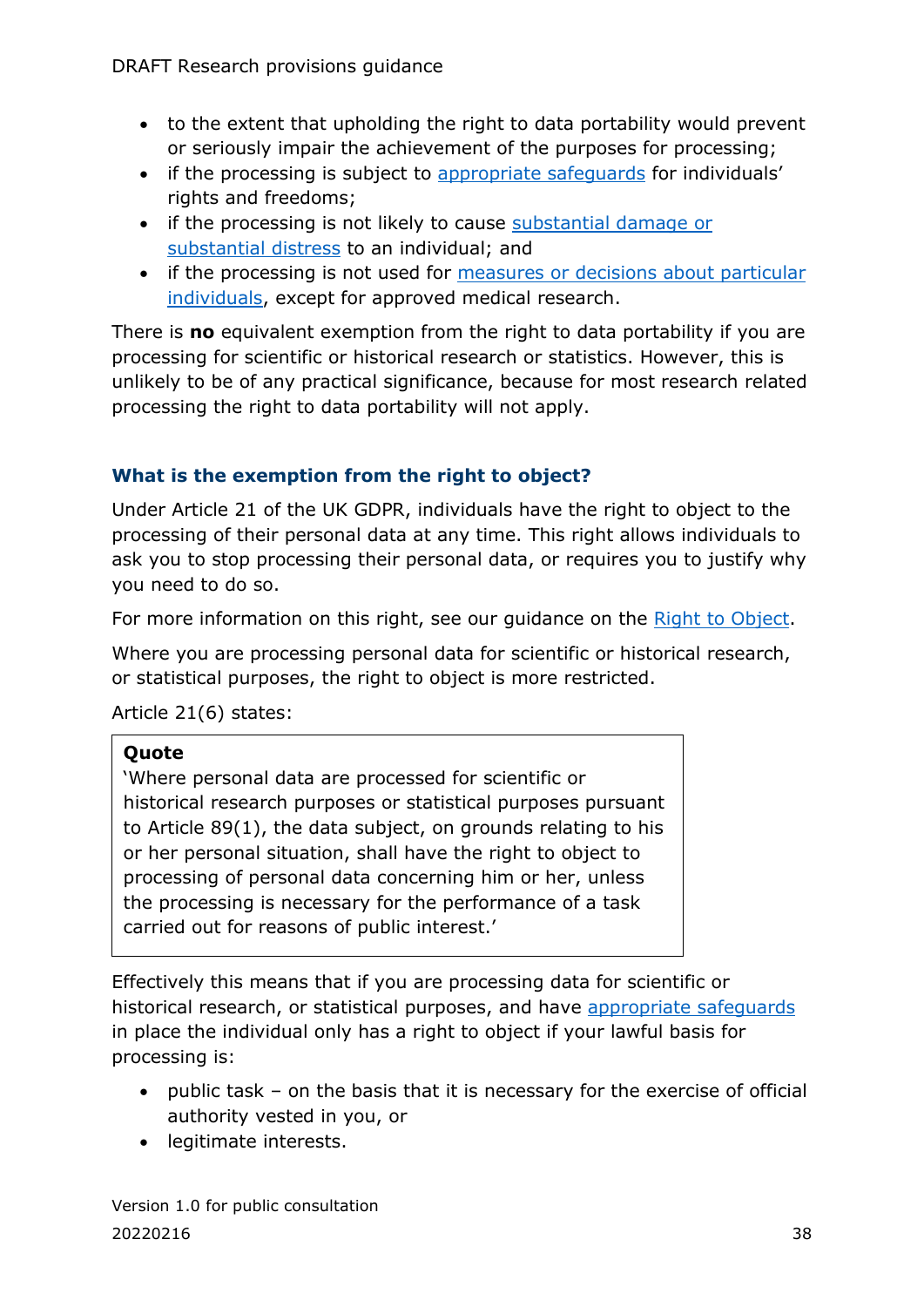It is important to note that the individual does **not** have a right to object if your lawful basis for processing is public task because it is necessary for the performance of a task carried out in the public interest.

Article 21(6) therefore differentiates between the two parts of the [public task](https://ico.org.uk/for-organisations/guide-to-the-general-data-protection-regulation-gdpr/lawful-basis-for-processing/public-task/)  [lawful basis](https://ico.org.uk/for-organisations/guide-to-the-general-data-protection-regulation-gdpr/lawful-basis-for-processing/public-task/) (performance of a task carried out in the public interest **or** in the exercise of official authority vested in you).

This may cause difficulties if you are relying on the public task lawful basis for processing, as it may not always be clear whether you are carrying out the processing solely as a task in the public interest, or in the exercise of official authority. Indeed, it may be difficult to differentiate between the two.

If you do intend to refuse an objection on the basis that you are carrying out research related processing solely for the performance of a public task carried out in the public interest you should be clear in your privacy notice that you are only carrying out the processing on this basis.

If someone objects to you processing their personal data, you have an obligation to consider their objection and the reasons they give.

However you can still continue with the processing, if you can demonstrate compelling legitimate grounds for the processing which overrides the individual's interests (including any specific circumstances raised in their objection).

Where research complies with the appropriate safeguards set out in Article 89 of the UK GDPR and Section 19 of the DPA 2018, we would expect that in most cases, the legitimate interests in the research would override an individual objection. This means that in most cases, you won't actually need to rely on the exemption. You can give full effect to the right to object, by considering the objection, and then explaining to the data subject why your legitimate interests in the research override their objection in the specific circumstances.

However, if you consider that even considering the objection would prevent or seriously impair the achievement of your research objectives, you may use the research related exemptions. These are listed in separate paragraphs in the DPA 2018:

- Schedule 2 Paragraph 27 provides an exemption if you are processing personal data for scientific or historical research purposes or statistical purposes.
- Schedule 2 Paragraph 28 provides an exemption, if you are processing for archiving purposes in the public interest.

The exemptions only apply: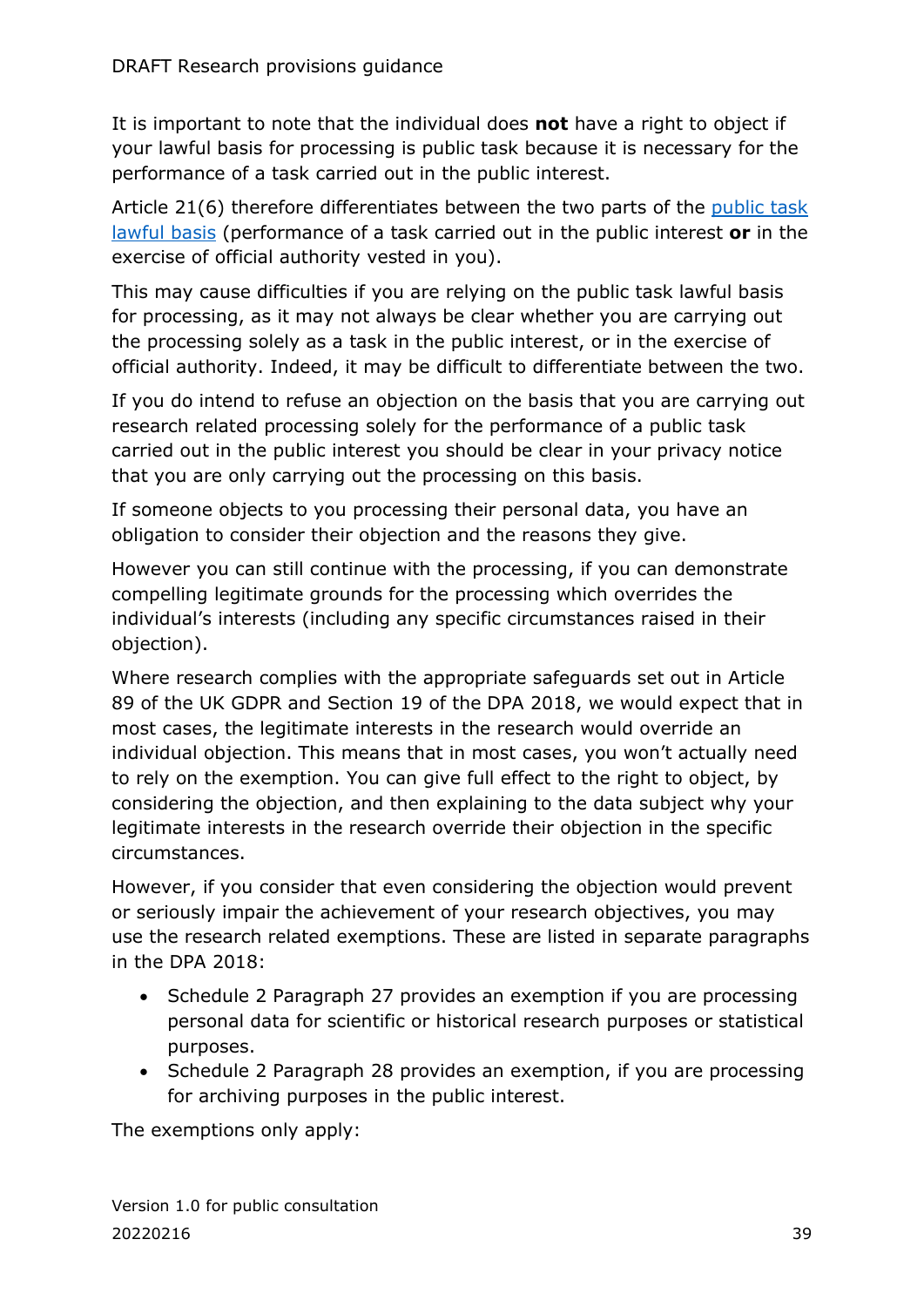- to the extent that upholding the right to object would prevent or seriously impair the achievement of the purposes for processing;
- if the processing is subject to [appropriate safeguards](#page-40-0) for individuals' rights and freedoms;
- if the processing is not likely to cause [substantial damage or](#page-42-1)  [substantial distress](#page-42-1) to an individual; and
- if the processing is not used for [measures or decisions about particular](#page-43-0)  [individuals,](#page-43-0) except for in the case of approved medical research.

The onus is on you to demonstrate why even considering the objection would prevent or seriously impair your research objectives. This may be difficult to do, given that the exemptions should not be applied in a blanket fashion, but instead should be applied on a case by case basis. In most situations, considering whether or not to apply the exemption in a particular case will have the same practical effect as simply considering the objection.

However, it is feasible that in some contexts, the act of considering objections might prevent or seriously impair your research objectives, because the volume of objections received means that to consider them all would divert limited resources away from your main functions. In this context it would still not be acceptable to apply the exemptions in a blanket fashion. However, it might be possible to have a general policy that objections are not considered, and then consider whether the specific circumstances mean you should deviate from the policy in any particular case.

Given that this situation is unlikely to occur, we consider that in most cases, you will not need to apply the exemption from the right to object. It would be preferable to consider the objection, and then explain to the data subject why your legitimate interests in pursuing the research override the circumstances of their objection.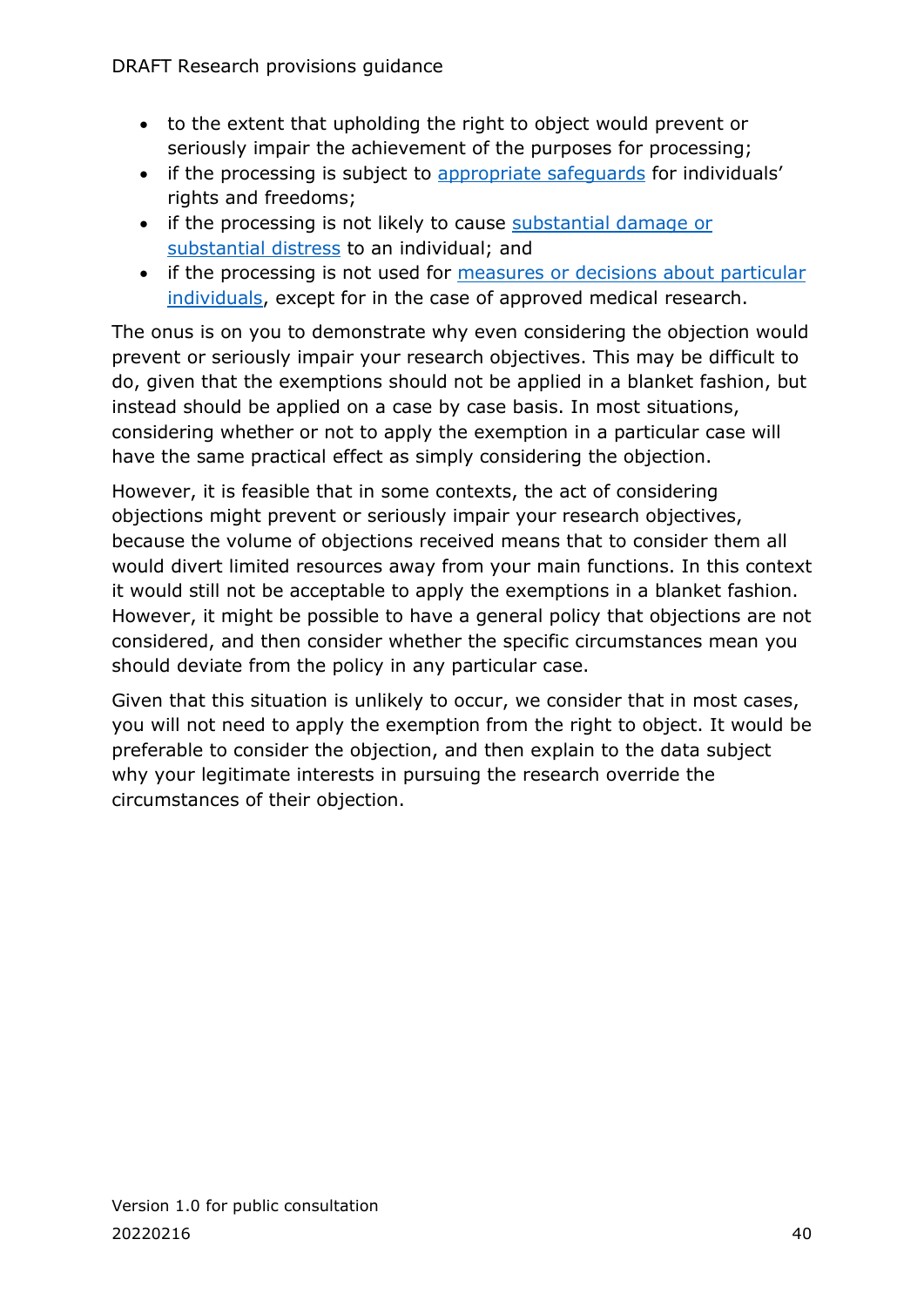# <span id="page-40-0"></span>What are the appropriate safeguards?

# <span id="page-40-1"></span>At a glance:

- In order to use the research provisions, you need to have appropriate safeguards in place to protect the rights and freedoms of the individuals whose personal data you are processing.
- These safeguards take the form of technical and organisational measures to ensure respect for the principle of data minimisation.
- Where possible, you should carry out your research using anonymous information. This information is not personal data and data protection law does not apply.
- Where it is not possible to use anonymised data, you should consider whether it is possible to pseudonymise the data. Pseudonymous data is still personal data and data protection law applies.
- Use of the research provisions is not permitted if the processing is likely to cause substantial damage or substantial distress to a data subject.
- Use of the research provisions is not permitted if the processing is carried out for the purposes of measures or decisions with respect to particular data subjects, unless the research is approved medical research.

# <span id="page-40-2"></span>In detail:

- [What does the law say?](#page-40-3)
- [What is data minimisation?](#page-41-0)
- [What is pseudonymisation?](#page-42-0)
- [When is processing likely to cause substantial damage or substantial](#page-42-1)  [distress?](#page-42-1)
- [What does 'not used for measures or decisions about particular](#page-43-0)  [individuals' mean?](#page-43-0)

## <span id="page-40-3"></span>**What does the law say?**

Article 89 of the UK GDPR says that use of the research provisions is dependent on you having appropriate safeguards in place to protect the rights and freedoms of the individuals whose personal data you are processing.

Version 1.0 for public consultation 20220216 41 These safeguards take the form of technical and organisational measures, in particular to ensure respect for the principle of data minimisation. This may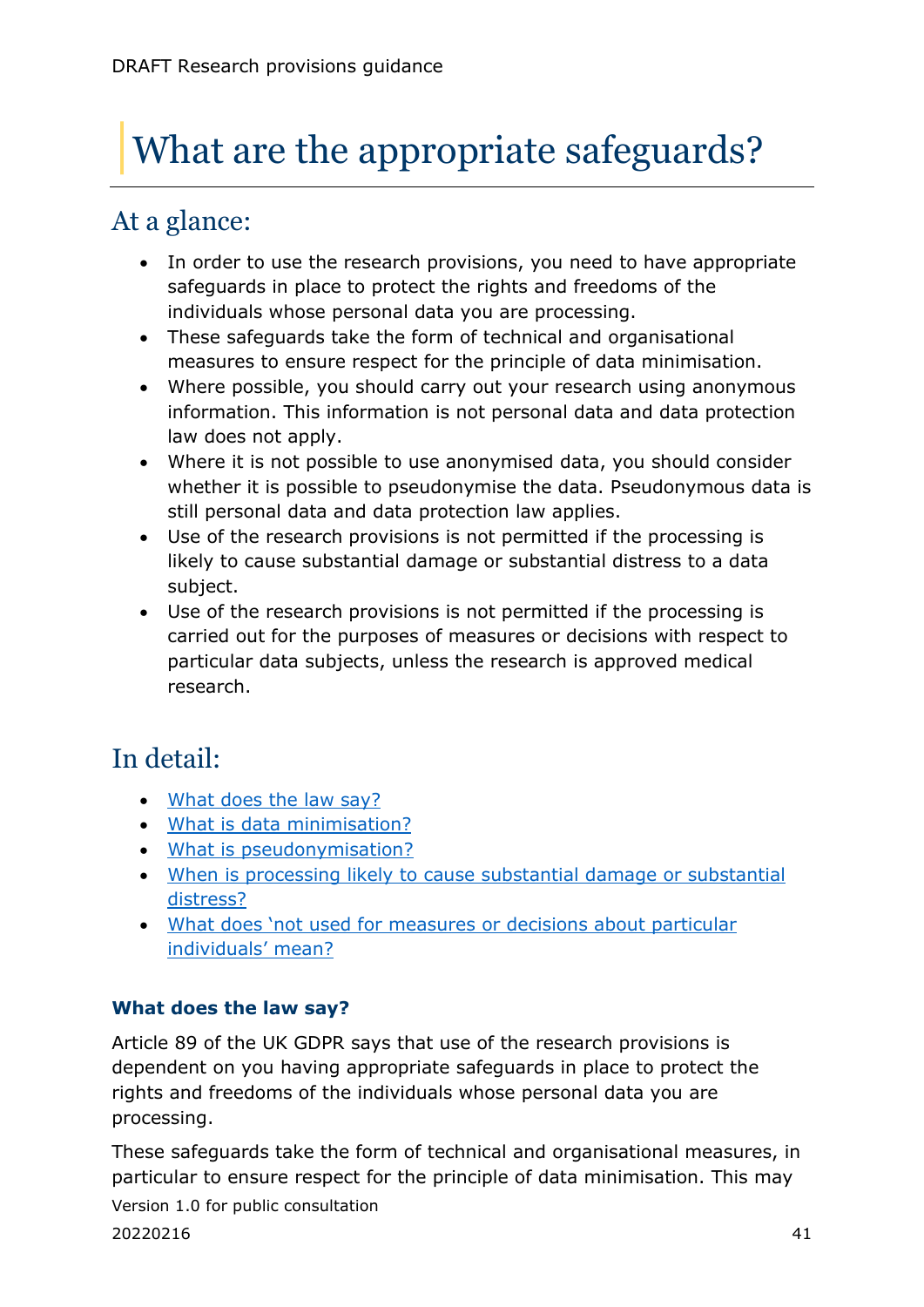involve anonymising or pseudonymising data, where possible for your research.

Section 19 of the DPA 2018 adds to these safeguards by stating that research related processing will not satisfy Article 89 if the processing:

- is likely to cause [substantial damage or substantial distress](#page-42-1) to data subjects; or
- is carried out for the purposes of measures or [decisions about](#page-43-0)  [particular individuals,](#page-43-0) except in the case of approved medical research.

## <span id="page-41-0"></span>**What is data minimisation?**

Article 5(1)(c) of the UK GDPR says:

### **Quote**

1. Personal data shall be: (c) adequate, relevant and limited to what is necessary in relation to the purposes for which they are processed (data minimisation)

This means that you should identify the minimum amount of personal data you need to fulfil your purpose. You should hold that much information, but no more.

You should first consider whether it is possible to conduct your research without using personal data. If it would be possible to carry out your research using data that has been anonymised, then processing of personal data is not necessary, and therefore you cannot rely on the research provisions.

Anonymous information is not personal data, and data protection law does not apply.

Anonymisation refers to the techniques and approaches that aim to ensure the data:

- does not relate to an identified or identifiable individual, or
- is rendered anonymous in such a way that individuals are not (or are no longer) identifiable.

However, it may not always be possible to fulfil your research purposes using anonymised data. For example, if individual data subjects are being tracked in a longitudinal study, then aggregated or anonymous data would make the research impossible.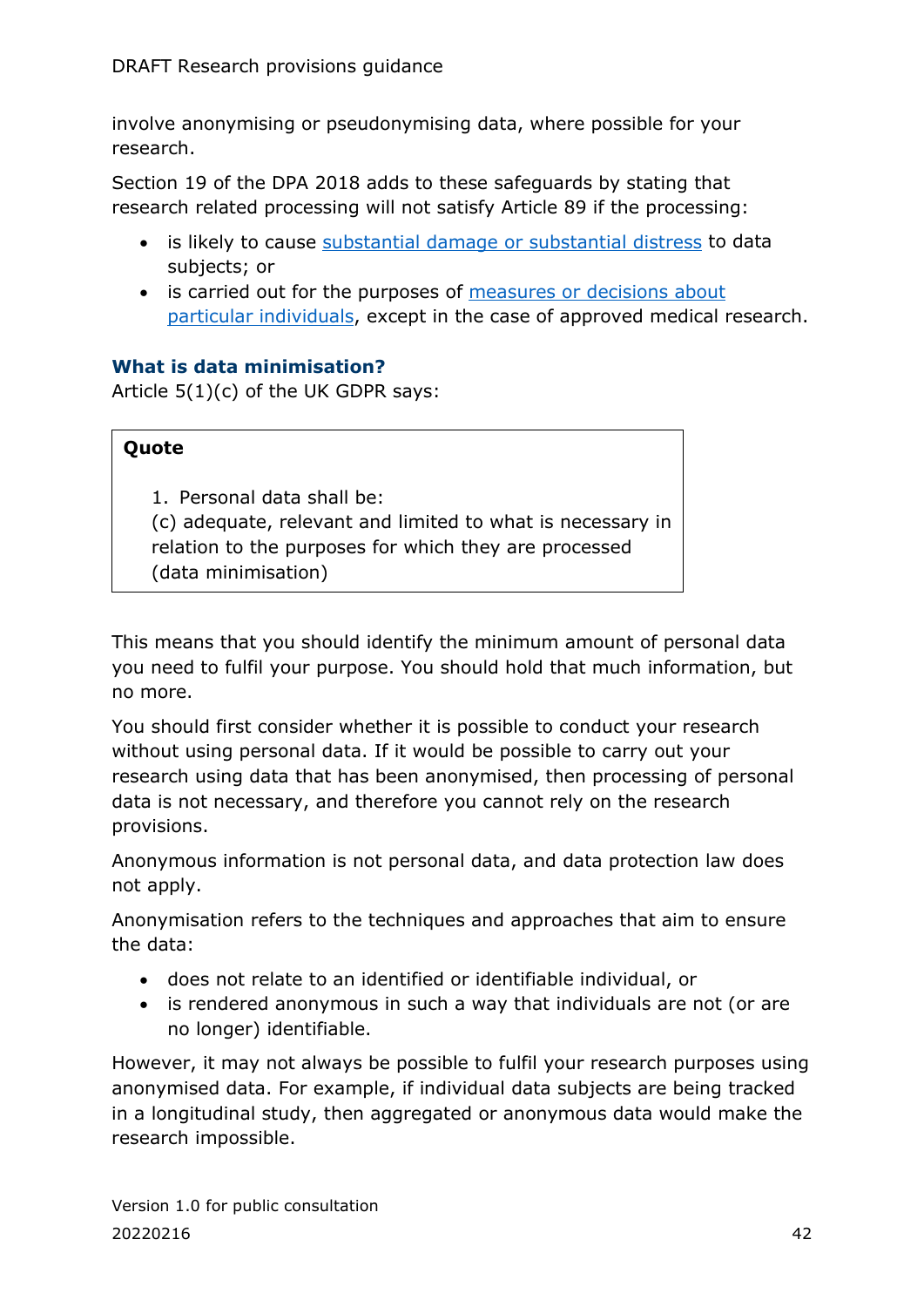#### <span id="page-42-0"></span>**What is pseudonymisation?**

Where it is not possible to use anonymised data, you should consider whether it is possible to pseudonymise the data.

Pseudonymisation refers to techniques that replace or remove information that identifies an individual. Pseudonymisation means that individuals are not identifiable from the dataset itself, but can be identified by referring to other information held separately. Pseudonymous data is still personal data and data protection law applies.

You should ensure that anonymisation or pseudonymisation is done at the earliest possible opportunity, ideally prior to using the data for research purposes.

The ICO is currently working on new guidance on anonymisation, pseudonymisation and privacy enhancing technologies. Links to this guidance will be added here when it is published.

#### **Further reading – ICO guidance**

[Data minimisation](https://ico.org.uk/for-organisations/guide-to-data-protection/guide-to-the-general-data-protection-regulation-gdpr/principles/data-minimisation/) **[Security](https://ico.org.uk/for-organisations/guide-to-data-protection/guide-to-the-general-data-protection-regulation-gdpr/security/)** [Data protection by design and default](https://ico.org.uk/for-organisations/guide-to-data-protection/guide-to-the-general-data-protection-regulation-gdpr/accountability-and-governance/data-protection-by-design-and-default/) [Data Protection Impact Assessments](https://ico.org.uk/for-organisations/guide-to-data-protection/guide-to-the-general-data-protection-regulation-gdpr/accountability-and-governance/data-protection-impact-assessments/) Link to anonymisation/pseudonymisation guidance when published

#### <span id="page-42-1"></span>**When is processing likely to cause substantial damage or substantial distress?**

Section 19(2) of the DPA 2018 says that use of the research provisions is not permitted if the processing is likely to cause substantial damage or substantial distress to a data subject.

The legislation does not define what is meant by substantial damage or substantial distress.

However, in most cases:

• substantial damage would include both material and non-material harms, such as financial loss, economic or social disadvantage, physical harm, damage to reputation, loss of confidentiality, or deprivation of rights; and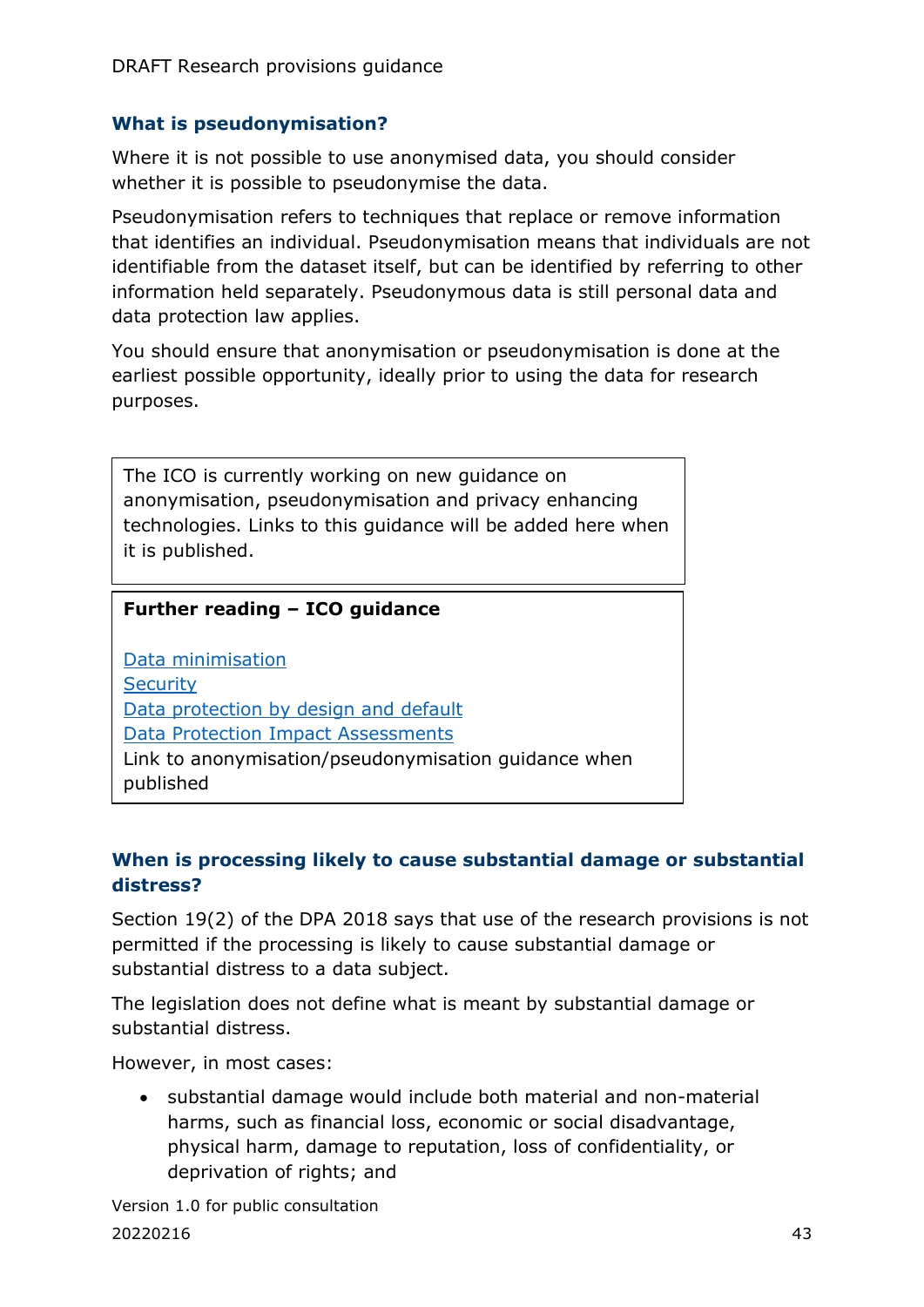• substantial distress would be a level of upset, emotional or mental pain, that goes beyond annoyance, irritation, strong dislike, or a feeling that the processing is morally abhorrent.

### <span id="page-43-0"></span>**What does 'not used for measures or decisions about particular individuals' mean?**

Most research will have some influence on how measures and decisions are taken in future, by generating new insights that inform policy-making, or producing new techniques and processes that change how services are offered. These are legitimate objectives for research to pursue, and processing which aims to change how measures and decisions are taken in future will often be able to rely on the research provisions.

However, Section 19(3) of the DPA 2018 says that use of the research provisions is not permitted if the processing is carried out for the purposes of measures or decisions with respect to particular data subjects, unless the research is approved medical research. What this means is that you cannot rely on the research provisions if you are intending to use that data, and the results of your research, to make specific decisions about the data subjects involved, or to inform the services you provide to them.

It also means that once you have relied on the research provisions to justify retaining data past your normal operational retention periods, you can't later decide to reuse that data for the purposes of making decisions about the data subjects involved. Research must be the sole purpose the data is now used for.

The only exception to this is in the case of approved medical research. Approved medical research means medical research that has been approved by a research committee recognised or established by the Health Research Authority, or by another body for the purpose of assessing the ethics of research involving individuals, appointed by any of the following:

- the Secretary of State, the Scottish Ministers, the Welsh Ministers, or a Northern Ireland Department;
- in England, an NHS trust or NHS foundation trust;
- in Wales, an NHS trust or Local Health Board;
- in Scotland, a Health Board, Special Health Board, or the Common Services Agency for the Scottish Health Service;
- in Northern Ireland, a Health and Care social body as defined by Section 1(5) paragraphs (a) to (e) of the Health and Social Care (Reform) Act (Northern Ireland) 2009;
- United Kingdom Research and Innovation or one of the Research Councils; or